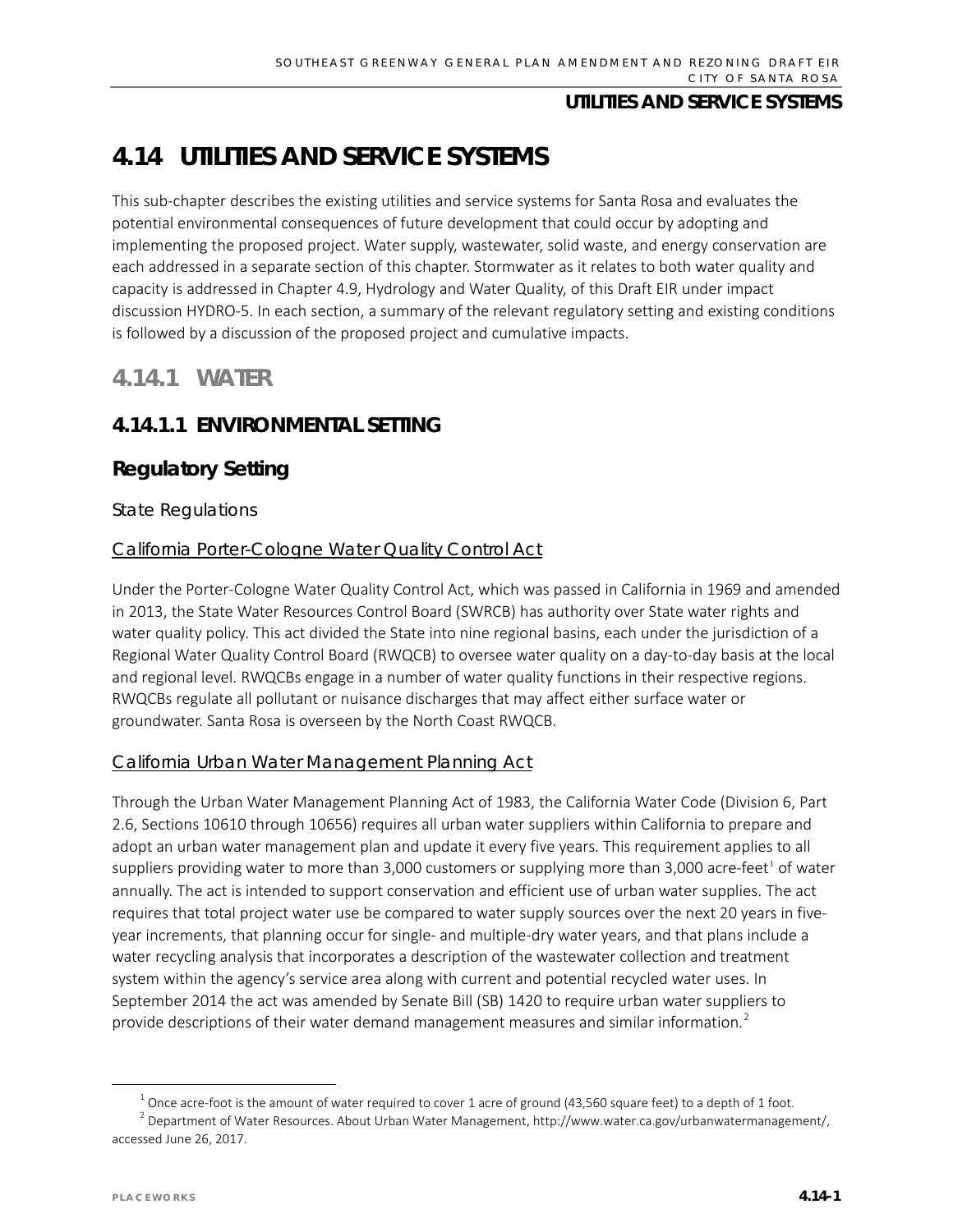#### Groundwater Management Act (1992)

The Groundwater Management Act of the California Water Code (Assembly Bill [AB] 3030), signed into law on September 26, 1992, and effective on January 1, 1993, provides guidance for applicable local agencies to develop voluntary Groundwater Management Plans (GMP) in State-designated groundwater basins. The GMPs can allow agencies to raise revenue to pay for measures influencing the management of the basin, including extraction, recharge, conveyance, facilities' maintenance, and water quality.<sup>[3](#page-1-0)</sup>

#### Sustainable Groundwater Management Act (2014)

The Sustainable Groundwater Management Act of 2014 (SGMA) consists of three legislative bills, Senate Bill (SB) 1168, AB 1739, and SB 1319. The legislation provides a framework for long-term sustainable groundwater management across California. Under the roadmap laid out by the legislation, local and regional authorities in medium and high priority groundwater basins will form Groundwater Sustainability Agencies (GSAs) that oversee the preparation and implementation of a local Groundwater Sustainability Plan (GSP). The City of Santa Rosa is a member of the Santa Rosa Plain GSA formed on June 1, 2017.<sup>[4](#page-1-1)</sup> Groundwater Sustainability Plans will have to be developed and in place by 2022. GSAs will have until 2040 to achieve groundwater sustainability.<sup>[5](#page-1-2)</sup>

#### Water Conservation Act of 2009

The Water Conservation Act of 2009, $<sup>6</sup>$  $<sup>6</sup>$  $<sup>6</sup>$  SB X7-7, requires all water suppliers to increase water use</sup> efficiency. The legislation sets an overall goal of reducing statewide per capita water by 20 percent by 2020, with an interim goal of a 10 percent reduction in statewide per capita water use by 2015. Effective in 2016, urban retail water suppliers that do not meet the water conservation requirements established by this bill are not eligible for state water grants or loans. The SB X7-7 requires that urban water retail suppliers determine baseline water use and set reduction targets according to specified standards.

#### State Updated Model Water Efficient Landscape Ordinance

The updated Model Water Efficient Landscape Ordinance requires cities and counties to adopt updated water efficient landscape ordinances by February 1, 2016 or to adopt a different ordinance that is at least as effective in conserving water as the updated Model Ordinance. The Water Efficient Landscape Policy was initially adopted by Resolution No. 21142 of the Santa Rosa City Council on December 22, 1992 and was replaced by the Santa Rosa City Code Chapter 14-30, Water Efficient Landscape, ordinance which initially went into effect in January 2010 and was revised and adopted in October 2015 and January 2016.<sup>[7](#page-1-4)</sup>

<span id="page-1-0"></span> <sup>3</sup> Department of Water Resources Planning and Local Assistance Central District, Groundwater, *Groundwater Management*, http://www.cd.water.ca.gov/groundwater/gwab3030.cfm, accessed on June 26, 2017.

<span id="page-1-1"></span><sup>&</sup>lt;sup>4</sup> Department of Water Resources, Sustainable Groundwater Management Act, Formation Notification System, [http://sgma.water.ca.gov/portal/gsa/print/331,](http://sgma.water.ca.gov/portal/gsa/print/331) accessed on June 26, 2017.

<sup>&</sup>lt;sup>5</sup> UC Davis, Division of Agriculture and Natural Resources, 2014. Groundwater web page,

<span id="page-1-2"></span>[http://groundwater.ucdavis.edu/SGMA/,](http://groundwater.ucdavis.edu/SGMA/) accessed on June 26, 2017.

<span id="page-1-4"></span><span id="page-1-3"></span> $^6$  Department of Water Resources, Senate Bill SBX7-7 2009 Information, http://www.water.ca.gov/wateruseefficiency/sb7/, accessed on June 26, 2017.

 $^7$  City of Santa Rosa, July 2007, Water Efficient Landscape Policy, http://srcity.org/documentcenter/view/8472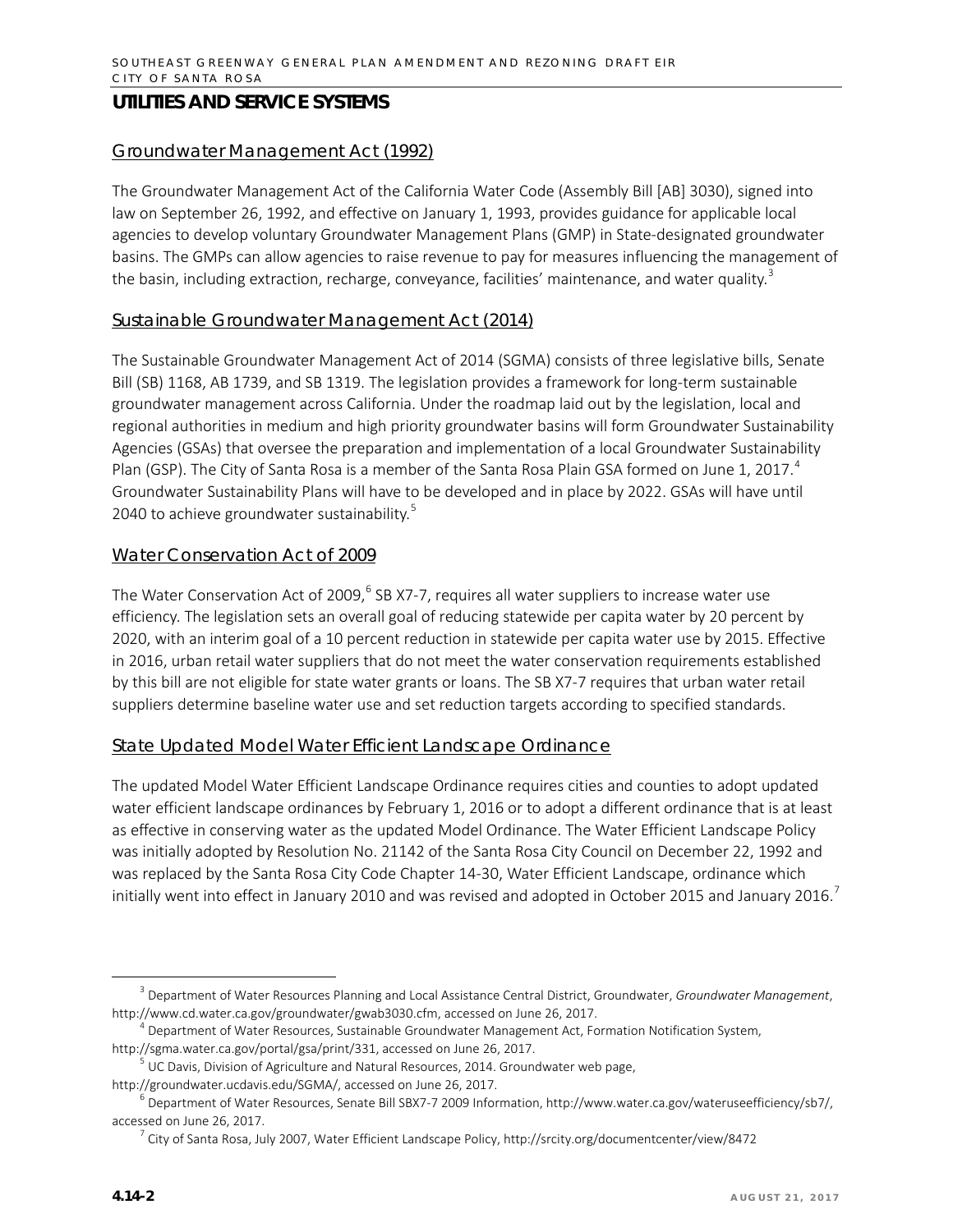#### California Building Code: CALGreen

On July 17, 2008, the California Building Standards Commission adopted the California Green Building Standards Code (Part 11, Title 24, known as "CALGreen") as part of the California Building Standards Code (Title 24, California Code of Regulations). CALGreen applies to the planning, design, operation, construction, use, and occupancy of every newly constructed building or structure, unless otherwise indicated in the code, throughout the State of California. CALGreen established planning and design standards for sustainable site development, including water conservation measures and requirements that new buildings reduce water consumption by 20 percent. The mandatory provisions of the CALGreen Standards became effective January 1, 2011 and are enforced through the local building permit process. The purpose of CALGreen is to improve public health, safety, and general welfare by enhancing the design and construction of buildings through the use of building concepts having a reduced negative impact or positive environmental impact and encouraging sustainable construction practices in water efficiency and conservation, amongst others. The City of Santa Rosa has adopted all sections of the California Code of Regulations Title 24, Part 11, in SRCC Chapter 18-42, Citation of California Green Building Standards Code.

#### California Plumbing Code

The California Plumbing Code (Part 5, Title 24, CCR) was adopted as part of the California Building Standards Code. The general purpose of the universal code is to prevent disorder in the industry as a result of widely divergent plumbing practices and the use of many different, often conflicting, plumbing codes by local jurisdictions. Among many topics covered in the code are water fixtures, potable and nonpotable water systems, and recycled water systems. Water supply and distribution shall comply with all applicable provisions of the current edition of the California Plumbing Code.

#### *Local Regulations*

#### Sonoma County Water Agency

The Sonoma County Water Agency (SCWA) is the water wholesaler for the County. The SWCA provides 90 to 95 percent of the City's potable water supply through a service agreement with the City.<sup>[8](#page-2-0)</sup> In addition to Santa Rosa, the SCWA supplies water to the cities of Rohnert Park, Petaluma, Cotati, Sonoma, the Town of Windsor, the North Marin Water District, and the Valley of the Moon Water District.

#### Urban Water Management Plan

The City's 2015 Urban Water Management Plan (UWMP) was prepared in accordance with the Urban Water Management Planning Act previously described. The 2015 UWMP addresses the City's water system and includes a description of the water supply sources, historical and projected water use, and a comparison of water supply to water demands during normal, single-dry, and multiple-dry years. The 2015 UWMP also addresses water use efficiency legislation, including the City's 2015 and 2020 water use targets, as required by the Water Conservation Act, and the implementation plan for meeting the City's 2020 water use targets.<sup>[9](#page-2-1)</sup>

 $8$  City of Santa Rosa Water, 2015 Urban Water Management Plan, Chapter 6, System Supplies, page 6-1.

<span id="page-2-1"></span><span id="page-2-0"></span><sup>&</sup>lt;sup>9</sup> City of Santa Rosa Water, 2015 Urban Water Management Plan, Executive Summary, page ES-1.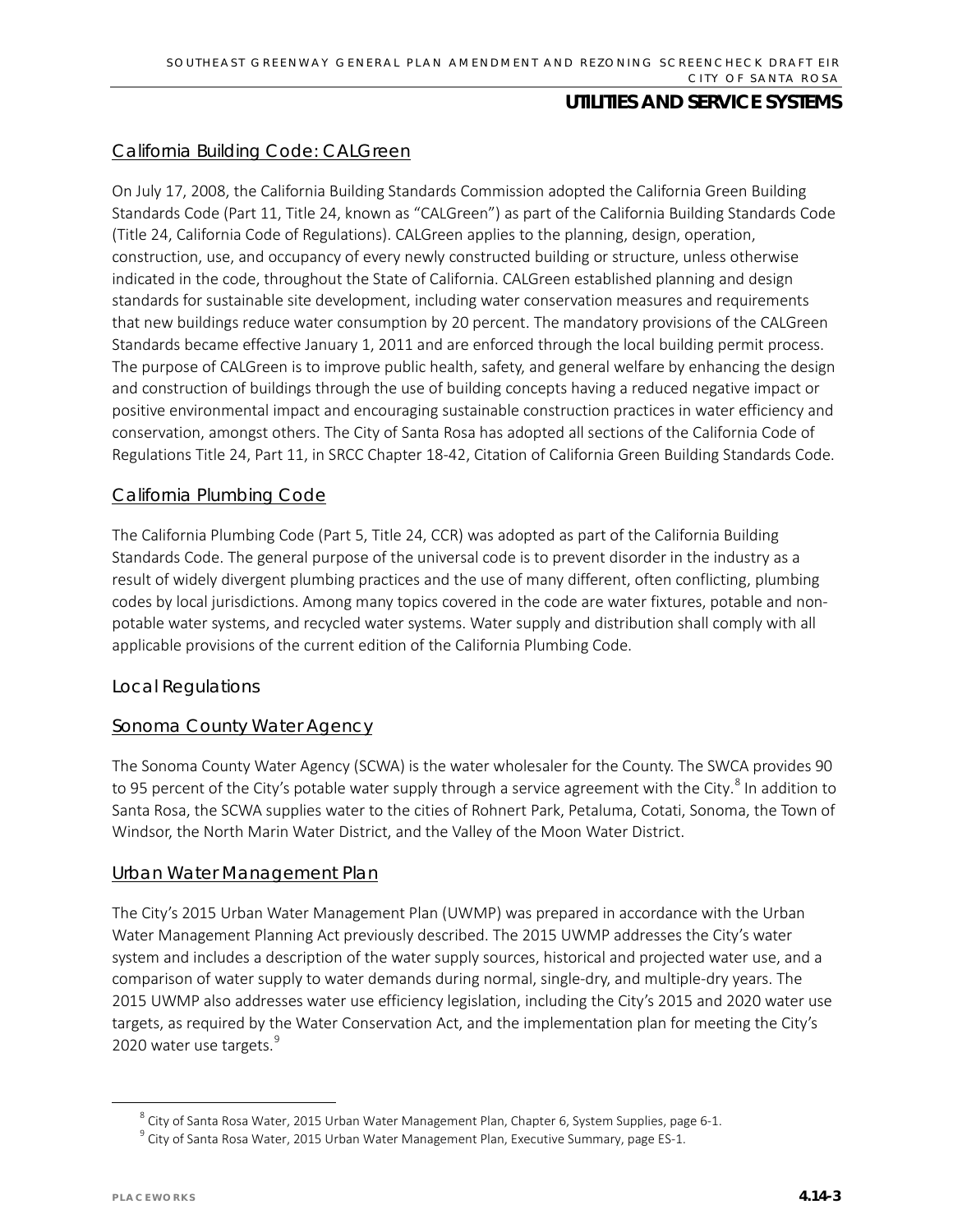#### Groundwater Master Plan

Adopted by the Santa Rosa Board of Public Utilities on September 19, 2013, the overall objective of the Groundwater Management Plan (GWMP) is to provide a strategic road map for the City's Utilities staff, Board of Public Utilities, and City Council regarding how available groundwater resources could be most effectively used to meet the needs of the City's existing and future customers. The GWMP documents the need for additional emergency groundwater supply wells to provide for water service to residents in the event of an emergency. The Emergency Groundwater Supply Program, which seeks to design and construct new emergency wells as part of implementing the GWMP, is actively seeking to construct emergency groundwater supply facilities in the Southeast Greenway Area due to a successful test well in Southeast Greenway Area near Martha Way.

#### General Plan 2035

The Public Services and Facilities (PSF) element of the General Plan 2035 include the following goals and policies specific to water resources and applicable to the proposed project:

- Goal PSF-F: Ensure that an adequate supply of water is available to serve existing and future needs of the city.
	- Policy PSF-F-1: Utilize high quality water from the Sonoma County Water Agency (SWCA) aqueduct system as the primary water supply.
	- Policy PSF-F-2: Ensure that water supply capacity and infrastructure are in place prior to occupancy of new development.
	- Policy PSF-F-3: Develop available groundwater resources for the purpose of providing a supplemental source of water in the event of an emergency.
	- **Policy PSF-F-4:** Maintain existing levels of water service by preserving and improving infrastructure, replacing water mains as necessary, and improving water transmission lines.

#### Santa Rosa City Code

#### Chapter 14-30, Water Efficient Landscape

The SRCC includes Chapter 14-30, Water Efficient Landscape, which ensures efficient water use by establishing standards for landscape design appropriate to Santa Rosa's climate, soils, water resources, land use and resource planning. The Water Efficient Landscape Policy was initially adopted by Resolution No. 21142 of the Santa Rosa City Council on December 22, 1992 and was replaced by the Water Efficient Landscape Ordinance which initially went into effect in January 2010 and was revised and adopted in October 2015 and January 2016.<sup>[10](#page-3-0)</sup> The chapter applies to all new projects, public and private, with landscaping that require conditional use permit or design review by the City, or a Utilities certificate. This includes office, commercial, industrial, and institutional landscaping; park and greenbelt landscaping; developer-installed landscaping in multiple-family residential and common areas of single-family residential developments.

<span id="page-3-0"></span><sup>&</sup>lt;sup>10</sup> City of Santa Rosa. July 2007. Water Efficient Landscape Policy. http://srcity.org/documentcenter/view/8472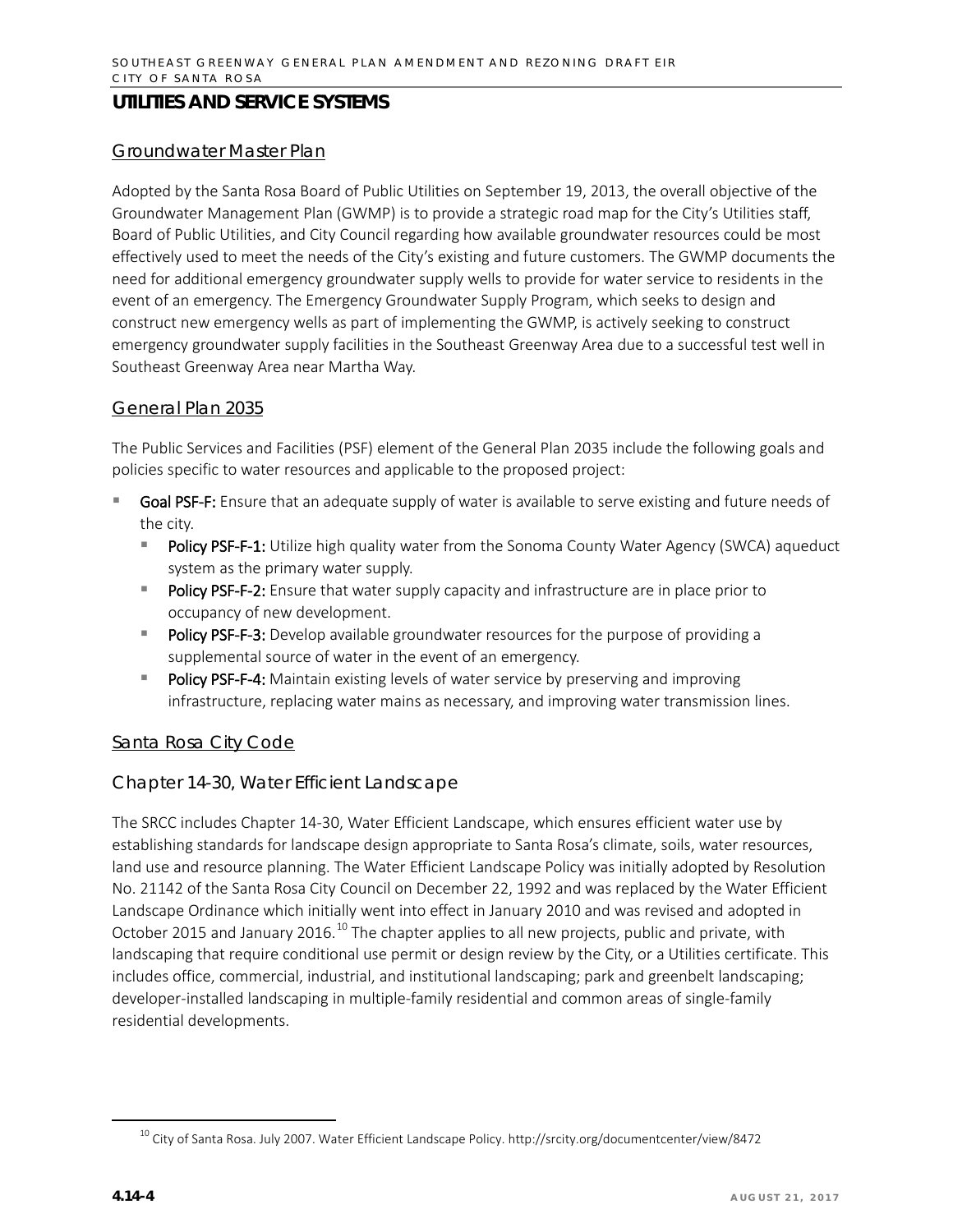#### Chapter 18-42, Citation of California Green Building Standards Code

The SRCC includes provisions that apply to buildings with regards to water conservation measures. On July 17, 2008, the California Building Standards Commission adopted the California Green Building Standards Code (Title 24, Part 11, known as "CALGreen") as part of the California Building Standards Code (Title 24, California Code of Regulations). The City of Santa Rosa has adopted all sections of the California Code of Regulations Title 24, Part 11, in SRCC Chapter 18-42, Citation of California Green Building Standards Code.

#### Climate Action Plan

On June 5, 2012, the Santa Rosa City Council adopted the Climate Action Plan (CAP), which is discussed in greater detail in Chapter 4.6, Greenhouse Gas Emissions, of this Draft EIR. The CAP recommends various community and municipal measures for near-term and mid-term considerations organized in nine topic areas, including water conservation. The CAP contains the following goals, measures, and actions that are applicable to the proposed project:

- Goal 7: Water and Wastewater. Improve the efficiency of wastewater and water operations in Santa Rosa, and continue to develop a diversified water supply portfolio, including water conservation and recycled water, in order to enhance water supply reliability.
	- Measure 7.1: Water Conservation. Continue to require and incentivize water conservation.
		- $\circ$  Action 7.1.1: Require new development to reduce potable water use in accordance with the Tier 1 standards of CALGreen.
		- o Action 7.1.2: Continue and expand water conservation efforts including water-efficient landscaping, rainwater harvesting, and high-efficiency appliance and fixture installations.
		- $\circ$  Action 7.1.3; Replace water meters in Santa Rosa with meters that allow residents and businesses to track real-time water use through the City's online web application.
		- $\circ$  Action 7.1.4: Encourage existing development and require new development to utilize smart water meters to facilitate water and cost savings.
	- Measure 7.2: Wastewater and Water Operations. Improve the efficiency of water and wastewater facilities and operations serving the Santa Rosa community.
		- $\circ$  Action 7.2.1: Continue to provide recycled water to the Geysers project to generate clean energy.
		- $\circ$  Action 7.2.2: Continue to develop and install innovative renewable energy projects at the Laguna Treatment Plant.
	- Measure 7.3: Recycled Water. Increase the use of recycled water in Santa Rosa.
		- $\circ$  Action 7.3.1: Expand the infrastructure network to deliver recycled water for use at businesses, city parks and facilities, and common area residential landscapes.
		- $\circ$  Action 7.3.2: Require new development in zones anticipated to receive future recycled water to meet on-site meter separation requirements to allow for the use of recycled water.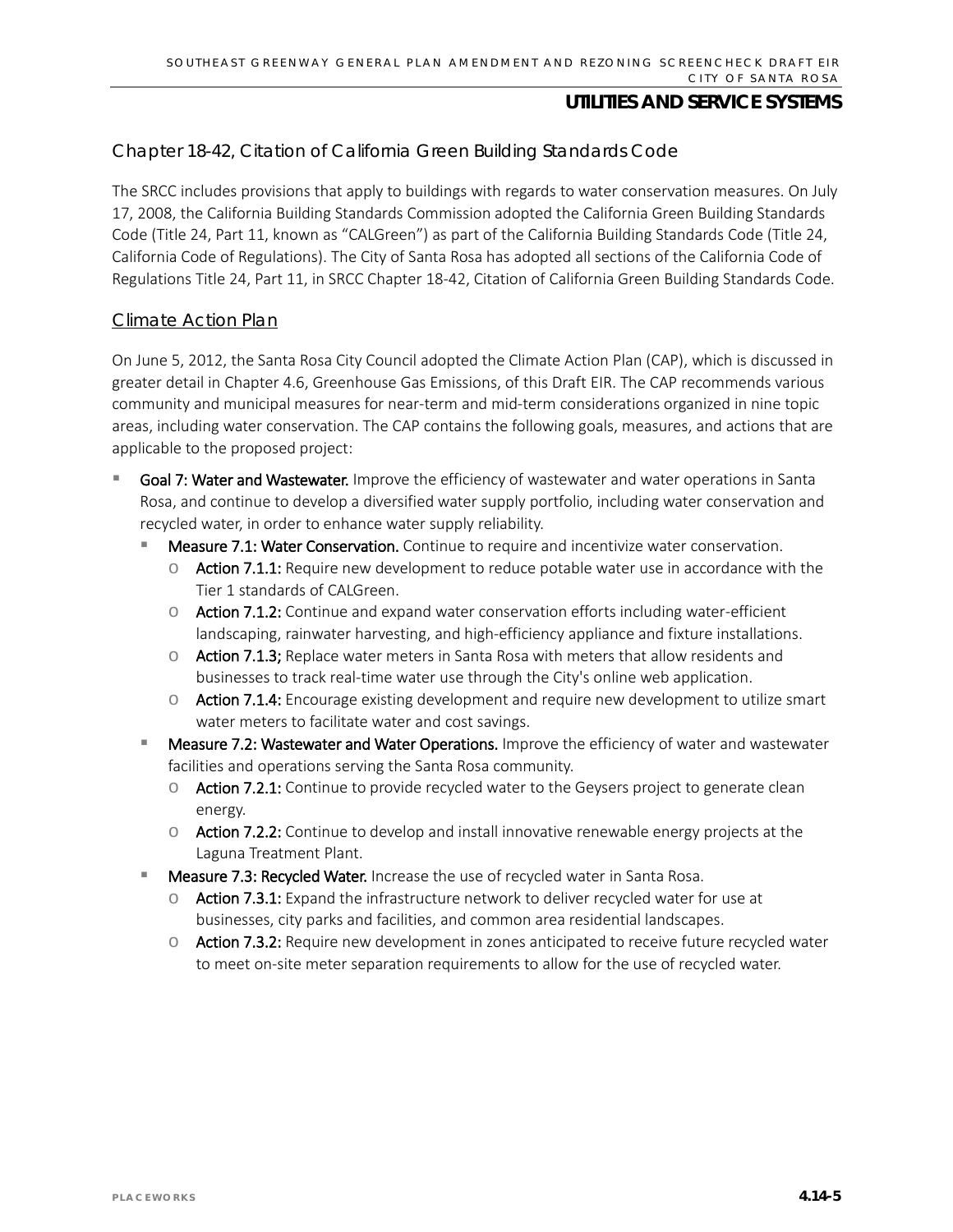# **Existing Conditions**

#### *Water Supply Sources*

The City's Water Department is the water purveyor for residential and commercial, industrial and institutional customers within the City boundaries. The Water Department obtains 90 to 95 percent of its water supply through a service agreement with the SCWA.<sup>[11](#page-5-0)</sup> In addition to Santa Rosa, the SCWA supplies water to the cities of Rohnert Park, Petaluma, Cotati, Sonoma, the Town of Windsor, the North Marin Water District, and the Valley of the Moon Water District. The SCWA's primary water supply source is the Russian River. The SCWA manages water releases at the Coyote Valley Dam and Warm Springs Dam to provide adequate water supply and to maintain the required minimum flows in the Russian River. The SCWA collects water from two intake sites located near Forestville and delivers water to Santa Rosa via the Santa Rosa and Sonoma Aqueducts. The SCWA is authorized to divert a maximum of 75,000 acre-feet of water per year (AFY)<sup>[12](#page-5-1)</sup> at a diversion rate of 180 cubic feet per second.<sup>[13](#page-5-2)</sup> Per the service agreement,<sup>[14](#page-5-3)</sup> Santa Rosa is entitled to 29,100 AFY through June 30, 2040. [15](#page-5-4) Prior to distribution, the SCWA adds chlorine to its water supplies to provide residual disinfection throughout its distribution system and tests its water frequently to ensure the quality meets all required state and federal standards for potable drinking water. $16$ 

In addition to surface water supplied by the SCWA, the City maintains a total of two municipal groundwater production wells within the Santa Rosa Plain subbasin of the Santa Rosa Valley Groundwater Basin.<sup>[17](#page-5-6)</sup> These wells are permitted for regular production of potable water and supply the City up to 2,300 AFY for consumption.<sup>[18](#page-5-7)</sup> Groundwater extracted from the City's two production wells meets primary drinking water standards for municipal use. Because these wells have historically exhibited slightly elevated concentrations of both iron and manganese that exceed secondary drinking water standards for taste and odor, the City constructed and operates an on-site treatment system to remove these elements prior to introducing the groundwater to the City's water distribution system.<sup>[19](#page-5-8)</sup>

The City of Santa Rosa Water Department is responsible for the operation and management of the Subregional Water Reclamation System (Subregional System) for more than 225,000 residents and 6,500 businesses in Cotati, Rohnert Park, Santa Rosa, and Sebastopol, the South Park Sanitation District and portions unincorporated Sonoma County.<sup>[20](#page-5-9)</sup> The Subregional System includes the Laguna Wastewater Treatment Plant (Laguna WTP), the Industrial Pretreatment Program, and the recycled water system. The Subregional System has recycled all of its treated wastewater in the past several years, with the vast majority being used for the Geysers Recharge Project. The City has recently used approximately 140 AFY

<sup>&</sup>lt;sup>11</sup> City of Santa Rosa Water, 2015 Urban Water Management Plan, Chapter 6, System Supplies, page 6-1.<br><sup>12</sup> An acre-foot is the equivalent of 325,850 gallons of water.

<sup>&</sup>lt;sup>13</sup> City of Santa Rosa Water, 2015 Urban Water Management Plan, Chapter 6, System Supplies, page 6-2.

<span id="page-5-6"></span><span id="page-5-5"></span><span id="page-5-4"></span><span id="page-5-3"></span><span id="page-5-2"></span><span id="page-5-1"></span><span id="page-5-0"></span><sup>&</sup>lt;sup>14</sup> Sonoma County Water Agency, Restructured Agreement for Water Supply, [http://www.scwa.ca.gov/files/docs/about](http://www.scwa.ca.gov/files/docs/about-us/wac/signed_restructured_supply_agreement.pdf)[us/wac/signed\\_restructured\\_supply\\_agreement.pdf,](http://www.scwa.ca.gov/files/docs/about-us/wac/signed_restructured_supply_agreement.pdf) accessed on June 26, 2017.

 $15$  City of Santa Rosa Water, 2015 Urban Water Management Plan, Chapter 6, System Supplies, page 6-3.

<sup>&</sup>lt;sup>16</sup> Sonoma County Water Agency, 2015 Urban Water Management Plan, Section 6, Water Supply Reliability, page 6-1.

 $17$  City of Santa Rosa Water, 2015 Urban Water Management Plan, Chapter 6, System Supplies, page 6-4.

<sup>&</sup>lt;sup>18</sup> City of Santa Rosa Water, 2015 Urban Water Management Plan, Chapter 6, System Supplies, page 6-3.

<span id="page-5-8"></span><span id="page-5-7"></span> $19$  City of Santa Rosa Water, 2015 Urban Water Management Plan, Chapter 7, Water Supply Reliability Assessment, page 7-8.

<span id="page-5-9"></span><sup>&</sup>lt;sup>20</sup> City of Santa Rosa Water, 2015 Urban Water Management Plan, Chapter 6, System Supplies, page 6-12.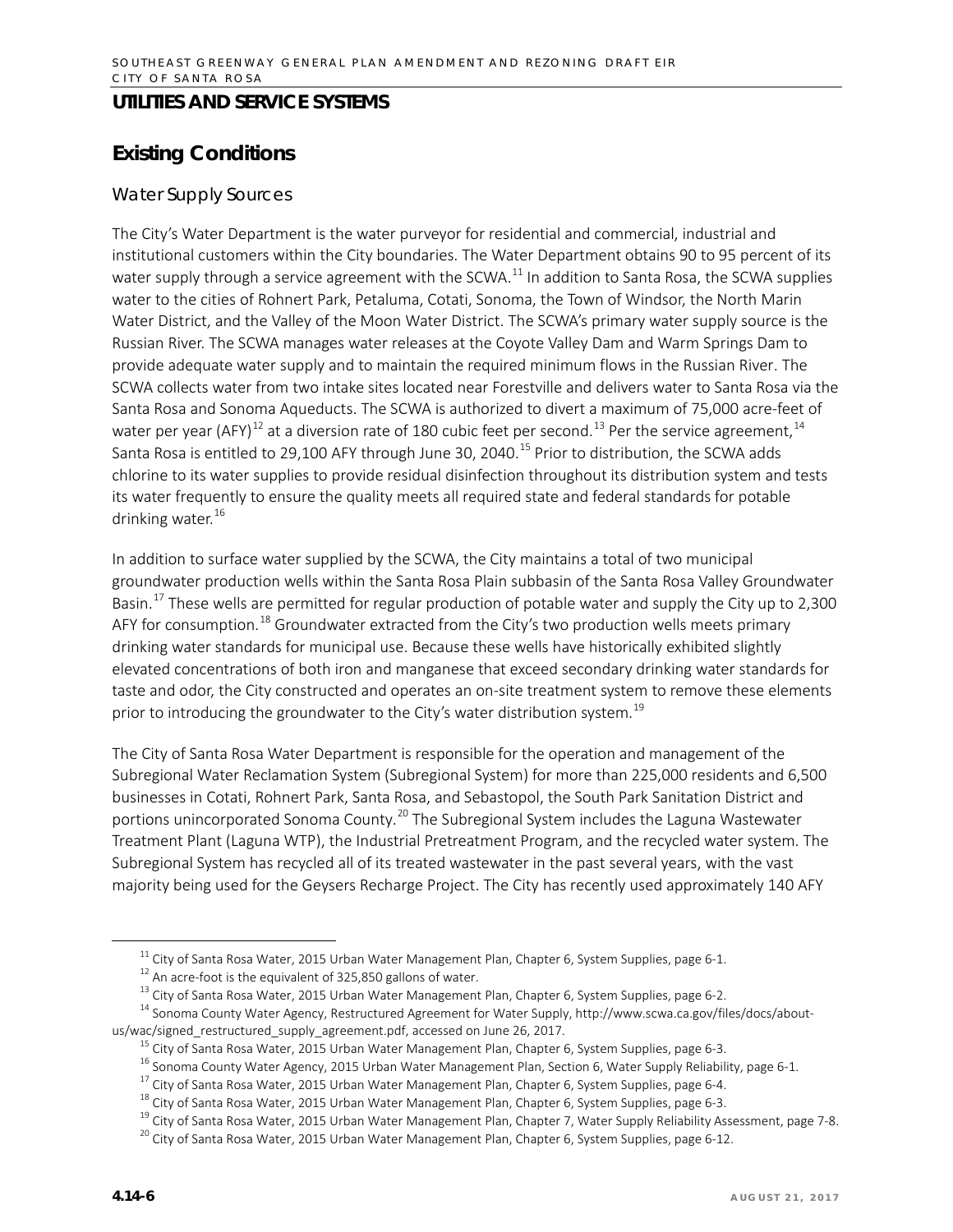of recycled water for urban landscape irrigation within its jurisdiction and is not currently planning to expand the recycled water system within the City water service area for the duration of the planning period of this 2015 UWMP.<sup>[21](#page-6-0)</sup>

In summary, the City has a total of 31,540 AFY existing and projected water supplies available through 2040.

#### *Water Demand*

The City describes water use by customer type, or sector, through the year 2040. The City currently delivers water to the following sectors: single-family, multi-family, commercial, industrial, institutional, and landscape irrigation customers. The remaining demand not accounted for within these sectors is captured in the distribution system loss sector. As of December 2015, the City served 53,193 water customers. Of those, 89 percent are residential customers while approximately 5 percent are commercial, institutional, or industrial customers. Actual water demand for the year 2015 was 16,539 AFY. Projected water demand through the year 2040 is shown in Table 4.14-1 below.

#### TABLE 4.14-1 TOTAL EXISTING AND PROJECTED WATER DEMANDS (AFY)

|                | 2015 <sup>a</sup> | 2025   | 2035   | 2040   |
|----------------|-------------------|--------|--------|--------|
| Potable Water  | 16,539            | 25,590 | 28,103 | 28,140 |
| Recycled Water | 140               | 140    | 140    | 140    |
| Total          | 16,679            | 25,730 | 28,243 | 28,280 |

Note: Projected water use is shown reported in acre-feet per year (AFY); An acre-foot is the equivalent of 325,850 gallons of water. a: The 2015 values represent actual water demand for the year 2015.

Source: City of Santa Rosa Water, 2015 Urban Water Management Plan, Table 4-5, Total Water Demands, page 4-4.

As shown in Table 4.14-1, projected water demands for the city are expected to slightly increase through the year 2040.

## **4.14.1.2 STANDARDS OF SIGNIFICANCE**

Implementation of the proposed project would have a significant impact on water service if:

- 1. There were insufficient water supplies available to serve the project from existing entitlements and resources, or if new or expanded entitlements were needed.
- 2. It would require or result in the construction of new water facilities or expansion of existing facilities, the construction of which would cause significant environmental effects.

<span id="page-6-0"></span> $21$  City of Santa Rosa Water, 2015 Urban Water Management Plan, Executive Summary, page ES-2.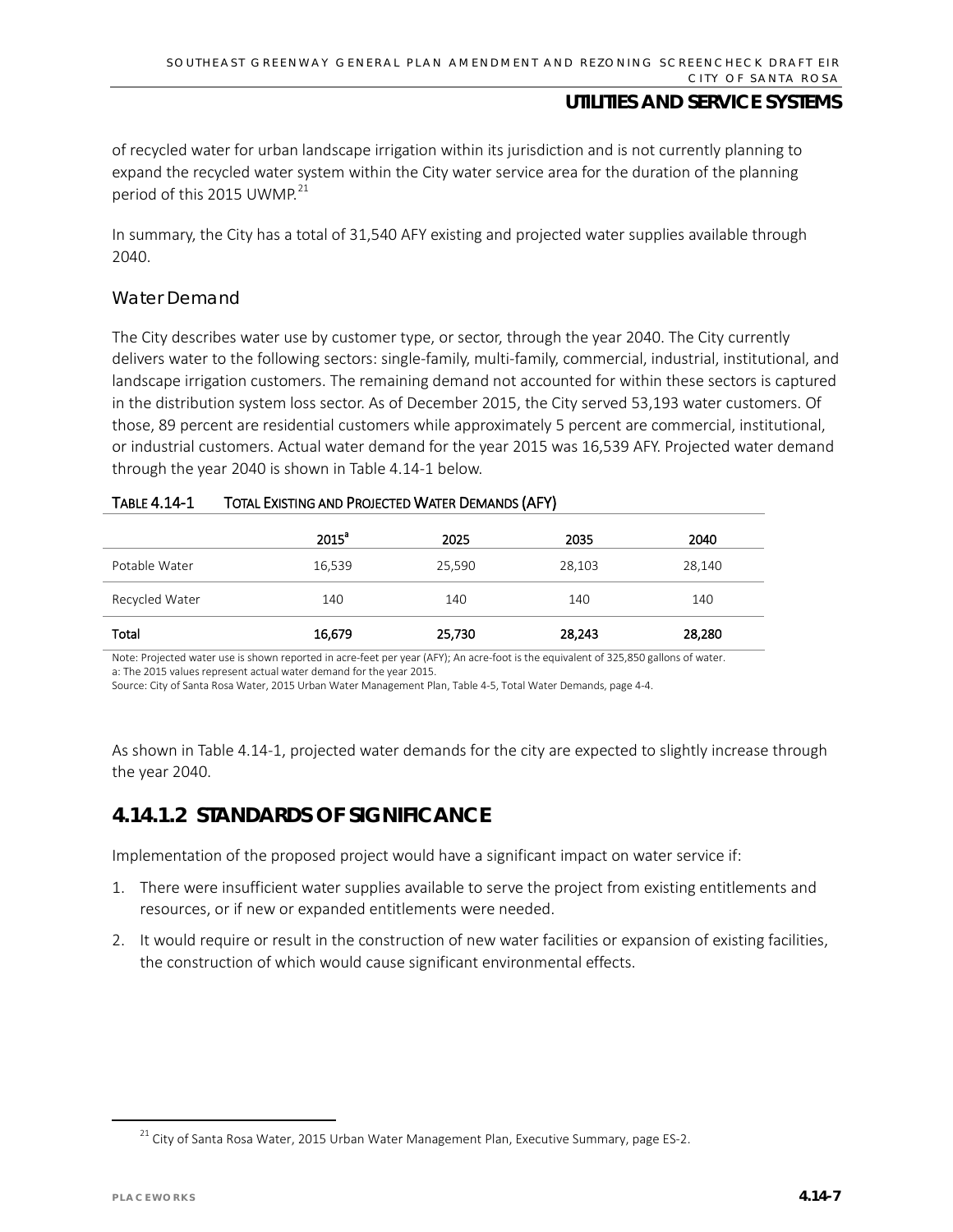## **4.14.1.3 IMPACT DISCUSSION**

## **UTIL-1 Implementation of the proposed project would have sufficient water supplies available to serve the proposed project from existing entitlements and resources, and would not require new or expanded entitlements.**

As described above, the City has a total of 31,540 AFY existing and projected water supplies available through 2040. As shown on Table 4.14-1 above, the projected water demand for the General Plan 2035 horizon year 2035 is 28,243 AFY. Accordingly, the City would have a total of 3,297 AFY of potable water available for future projects.<sup>[22](#page-7-0)</sup> As described in Chapter 3, Project Description, of this Draft EIR, implementation and adoption of the proposed project would result in up to up to 47.2 acres of park and recreational uses including open space, 244 multi-family housing units, and 12,000 square feet of commercial space. The proposed project's projected water demand was calculated using the water demand factors included in the 2014 Water Master Plan Update.<sup>[23](#page-7-1)</sup> The projected water demand for the proposed project is shown in Table 4.14-2 below.

| Land Use                          | <b>Water Demand</b> |
|-----------------------------------|---------------------|
| Parks and Recreation <sup>a</sup> | 19                  |
| Multi-Family Housing <sup>b</sup> | 16                  |
| Commercial <sup>c</sup>           | 0.5                 |
| Total Water Demand                | <i>36 AFY</i>       |

#### TABLE 4.14-2 PROPOSED PROJECT WATER DEMAND (AFY)

Notes: AFY = acre-feet per year.

An acre-foot is the equivalent of 325,850 gallons of water.

a: The parks and recreation water demand was calculated using the recommended unit water demand factor of 0.4 acrefeet/acre/year for the Low/Open Space Land Use designation.

b. The multi-family housing water demand was calculated using the recommended unit water demand factor of 211

gallons/unit/day for the Medium Density residential Land Use designation, and then converted to AFY.

c. The commercial water demand was calculated using the recommended unit water demand factor of 1.8 acre-feet/acre/year for the Retail/Med Residential Land Use designation.

Source: City of Santa Rosa, 2014 Water Master Plan Update, Executive Summary, Table ES-4, page ES-7.

As shown on Table 4.14-2, the projected water demand for the proposed project would be 36 AFY. Given that the City would have 3,297 AFY of potable water available for future projects in 2035, sufficient water supplies would be available to serve the proposed project and impacts would be *less than significant*. In addition, the General Plan 2035 also includes policies (listed above) which require that an adequate amount of water supply be available to serve existing and future needs of the city. The proposed project would also be required to comply with the standards for water efficient landscape design included in SRCC Chapter 14-30 in an effort to reduce water consumption in the city. To supplement these existing

<span id="page-7-1"></span><span id="page-7-0"></span><sup>&</sup>lt;sup>22</sup> 31,540 AFY existing water supplies – 28,243 AFY 2035 projected water demand = 3,297 AFY water available.<br><sup>23</sup> City of Santa Rosa, 2014 Water Master Plan Update, Executive Summary, Table ES-4, Summary of Water Demand Projections for Private Water Systems and Vacant Parcels, page ES-7.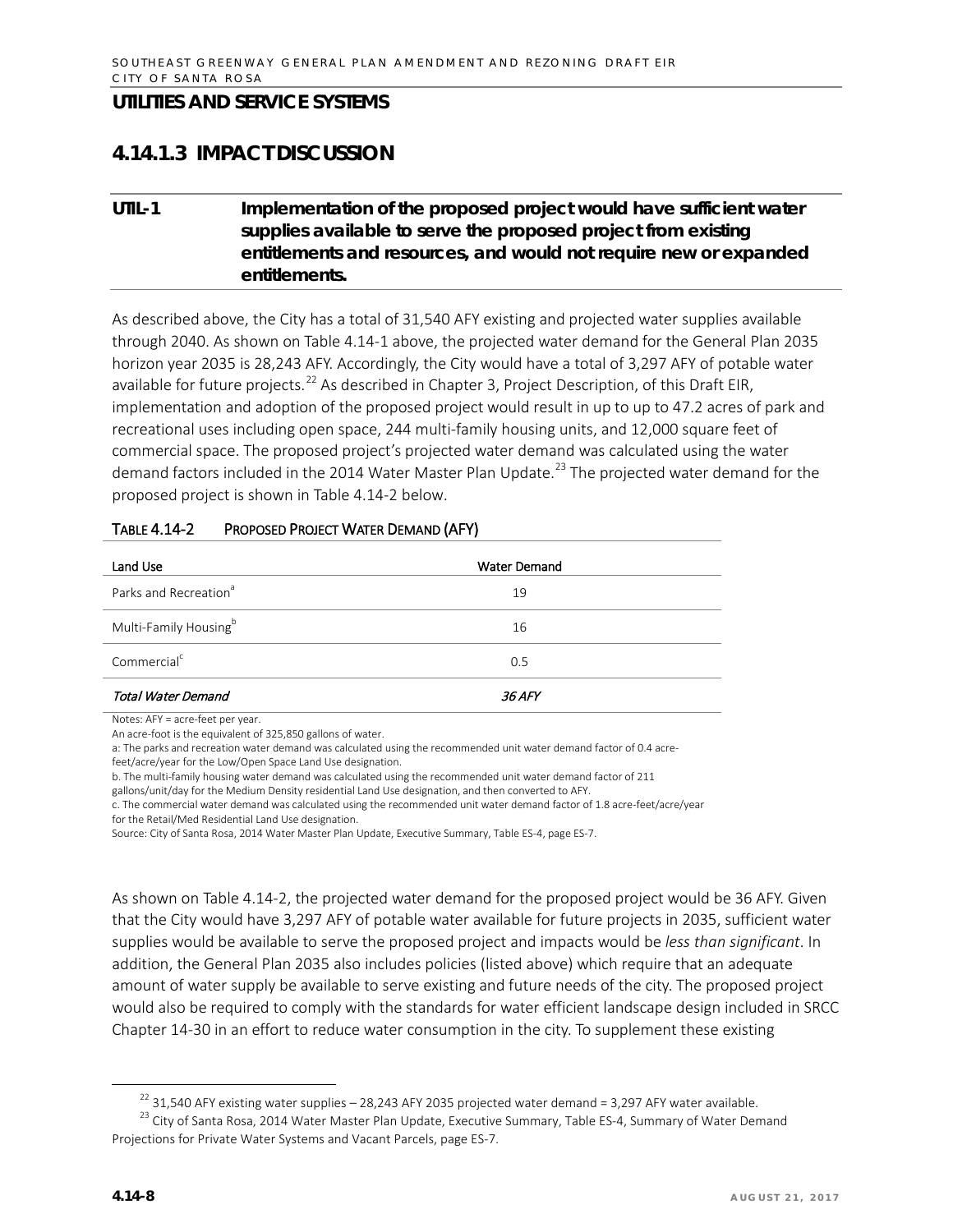regulations, the proposed project includes proposed Policy LUL-NN-3, which requires increase stormwater infiltration and groundwater recharge, which will ultimately improve water supply conditions in the region. Consistency with these regulations and additional water from groundwater wells would ensure that future development under the proposed project would reduce impacts to the City's water supply. Furthermore, as part of the City's Emergency Groundwater Supply Program implementation discussed in the GWMP, the City would seek to design and construct emergency wells and associated facilities in the Southeast Greenway Area due to a successful test well in the Southeast Greenway Area near Martha Way.

Significance Without Mitigation: Less than significant.

## **UTIL-2 Implementation of the proposed project would not require or result in the construction of new water facilities or expansion of existing facilities, the construction of which would cause significant environmental effects.**

The City obtains 90 to 95 percent of its water supply through a service agreement with the SWCA.<sup>[24](#page-8-0)</sup> Prior to delivery, the SCWA adds chlorine to its water supplies to provide residual disinfection throughout its distribution system and tests its water frequently to ensure the quality meets all drinking water standards.<sup>[25](#page-8-1)</sup> In addition to surface water supplied by the SWCA, the City maintains a total of two municipal groundwater production wells within the Santa Rosa Plain subbasin of the Santa Rosa Valley Groundwater Basin.<sup>[26](#page-8-2)</sup> Groundwater extracted from the City's two production wells meets primary drinking water standards for municipal use. Because these wells have historically exhibited slightly elevated concentrations of both iron and manganese that exceed secondary drinking water standards for taste and odor, the City constructed and operates an on-site treatment system to remove these elements prior to introducing the groundwater to the City's water distribution system.<sup>[27](#page-8-3)</sup>

As described under impact discussion UTIL-1, the proposed project's water demand would not exceed the available potable water in the city for the year 2035. As such, the project would not require the SCWA or the City to treat additional water beyond what is currently anticipated and would therefore, not prompt the need to expand treatment facilities in order to meet the demands. In addition, the General Plan 2035 includes policies (listed above) that would require the continued improvement and maintenance of water infrastructure. Accordingly, impacts would be *less than significant.* 

Significance Without Mitigation: Less than significant.

<span id="page-8-0"></span> $24$  City of Santa Rosa Water, 2015 Urban Water Management Plan, Chapter 6, System Supplies, page 6-1.

<span id="page-8-1"></span><sup>&</sup>lt;sup>25</sup> Sonoma County Water Agency, 2015 Urban Water Management Plan, Section 6, Water Supply Reliability, page 6-1.

<span id="page-8-2"></span> $^{26}$  City of Santa Rosa Water, 2015 Urban Water Management Plan, Chapter 6, System Supplies, page 6-4.

<span id="page-8-3"></span> $^{27}$  City of Santa Rosa Water, 2015 Urban Water Management Plan, Chapter 7, Water Supply Reliability Assessment, page 7-8.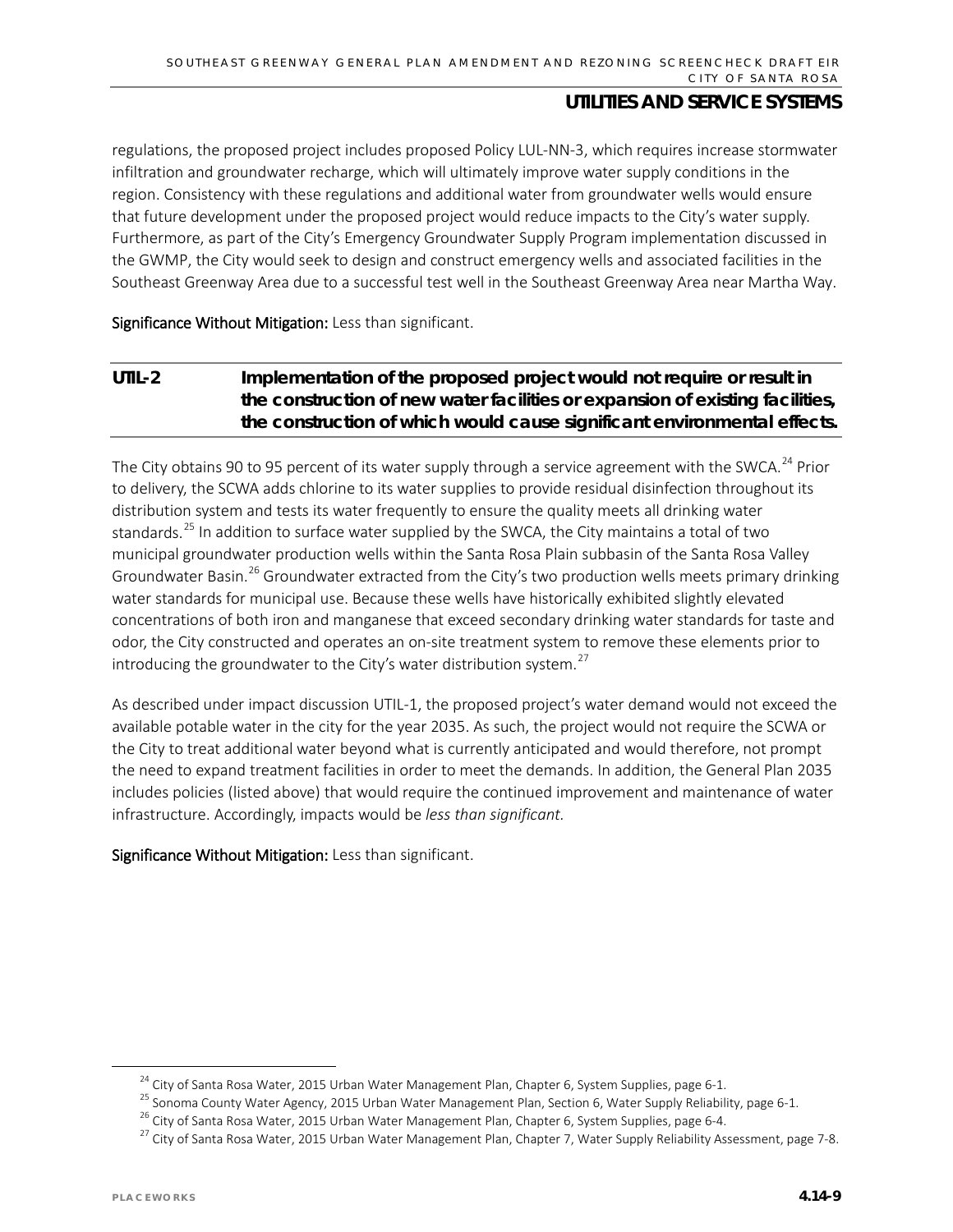## **4.14.1.4 CUMULATIVE IMPACTS**

## **UTIL-3 Implementation of the proposed project, in combination with past, present, and reasonably foreseeable projects, would result in less-thansignificant cumulative impacts with respect to water service.**

The cumulative impact for water service is considered in the context of the growth from potential future development under the proposed project combined with the estimated growth in the SCWA service area. The SCWA supplies water to Rohnert Park, Petaluma, Cotati, Sonoma, the Town of Windsor, the North Marin Water District, and the Valley of the Moon Water District.

While the proposed project would contribute to an increase in the cumulative demand for water supply, the increased demand would not exceed Santa Rosa's existing and projected water supplies as described above. In addition, per the service agreement, each jurisdiction in the SCWA service is entitled to their respective water allotments through June 30, 2040.<sup>[28](#page-9-0)</sup> In addition, with SB X7 7 and the State, county, and local water conservation ordinances in place, each jurisdiction would be required to conserve its water use through establishing water efficiency measures. Therefore, the cumulative water demands would not exceed planned levels of supply beyond what is currently planned and cumulative impacts would be *less than significant.*

Significance Without Mitigation: Less than significant.

# **4.14.2 SANITARY WASTEWATER (SEWER)**

## **4.14.2.1 ENVIRONMENTAL SETTING**

## **Regulatory Setting**

*Federal Regulations*

#### Clean Water Act

The Federal Water Pollution Act of 1972, more commonly known as the Clean Water Act, regulates the discharge of pollutants into watersheds throughout the nation. It is the primary federal law governing water pollution. Under the Clean Water Act, the United States Environmental Protection Agency (USEPA) implements pollution control programs and sets wastewater standards. The objective of the Clean Water Act is to restore and maintain the chemical, physical, and biological integrity of the nation's waters by preventing point and nonpoint pollution sources, providing assistance to publicly owned treatment works for the improvement of wastewater treatment, and maintaining the integrity of wetlands.

<span id="page-9-0"></span><sup>&</sup>lt;sup>28</sup> Sonoma County Water Agency, Restructured Agreement for Water Supply, [http://www.scwa.ca.gov/files/docs/about](http://www.scwa.ca.gov/files/docs/about-us/wac/signed_restructured_supply_agreement.pdf)[us/wac/signed\\_restructured\\_supply\\_agreement.pdf,](http://www.scwa.ca.gov/files/docs/about-us/wac/signed_restructured_supply_agreement.pdf) accessed on June 26, 2017.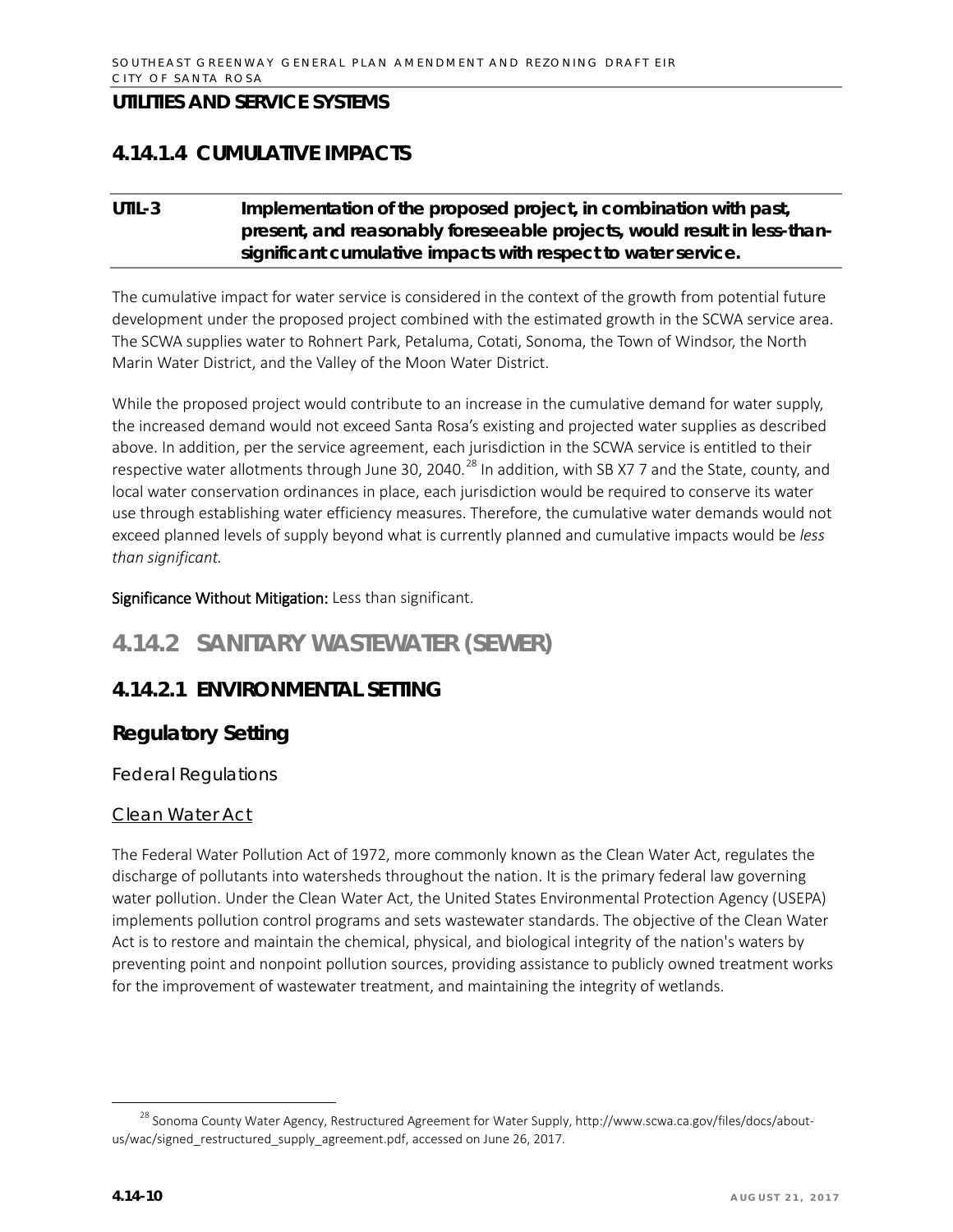#### National Pollutant Discharge Elimination System

The National Pollutant Discharge Elimination System (NPDES) permit program was established in the Clean Water Act to regulate municipal and industrial discharges to surface waters of the United States. Federal NPDES permit regulations have been established for broad categories of discharges, including pointsource municipal waste discharges and nonpoint-source stormwater runoff. NPDES permits generally identify effluent and receiving water limits on allowable connections and/or mass emissions of pollutants contained in the discharge; prohibitions on discharges not specifically allowed under the permit; and provisions that describe required actions by the discharger, including industrial pretreatment, pollution prevention, self-monitoring, and other activities. Wastewater discharge is regulated under the NPDES permit program for direct discharges into receiving waters and by the National Pretreatment Program for indirect discharges to a sewage treatment plant.

#### *State Regulations*

#### State Water Resources Control Board

On May 2, 2006 the SWRCB adopted a General Waste Discharge Requirement (Order No. 2006-0003) for all publicly owned sanitary sewer collection systems in California with more than 1 mile of sewer pipe. The order provides a consistent statewide approach to reducing sanitary sewer overflows by requiring public sewer system operators to take all feasible steps to control the volume of waste discharged into the system, to prevent sanitary sewer waste from entering the storm sewer system, and to develop a Sanitary Sewer Master Plan. The General Waste Discharge Requirement also requires that sanitary sewer overflows be reported to the SWRCB using an online reporting system. The SWRCB has delegated authority to the North Coast RWQCB, which issues and enforces NPDES permits applicable to the Laguna WTP wastewater collection system in Santa Rosa (discussed further below).

#### Sanitary District Act of 1923

The Sanitary District Act of 1923 (Health and Safety Code Section 6400 et seq.) authorizes the formation of sanitation districts and enforces the districts to construct, operate, and maintain facilities for the collection, treatment, and disposal of wastewater. The act was amended in 1949 to allow the districts to also provide solid waste management and disposal services, including refuse transfer and resource recovery.

#### *Local Regulations*

#### General Plan 2035

The Public Services and Facilities (PSF) element of the General Plan 2035 includes the following goal and policies specific to wastewater and applicable to the proposed project:

- Goal PSF-G: Ensure that adequate sewer capacity is available to serve existing and future needs of the city.
	- Policy PSF-G-1: Continue to explore and develop new uses for treated wastewater, including expanding existing programs such as urban and agricultural irrigation, consistent with objectives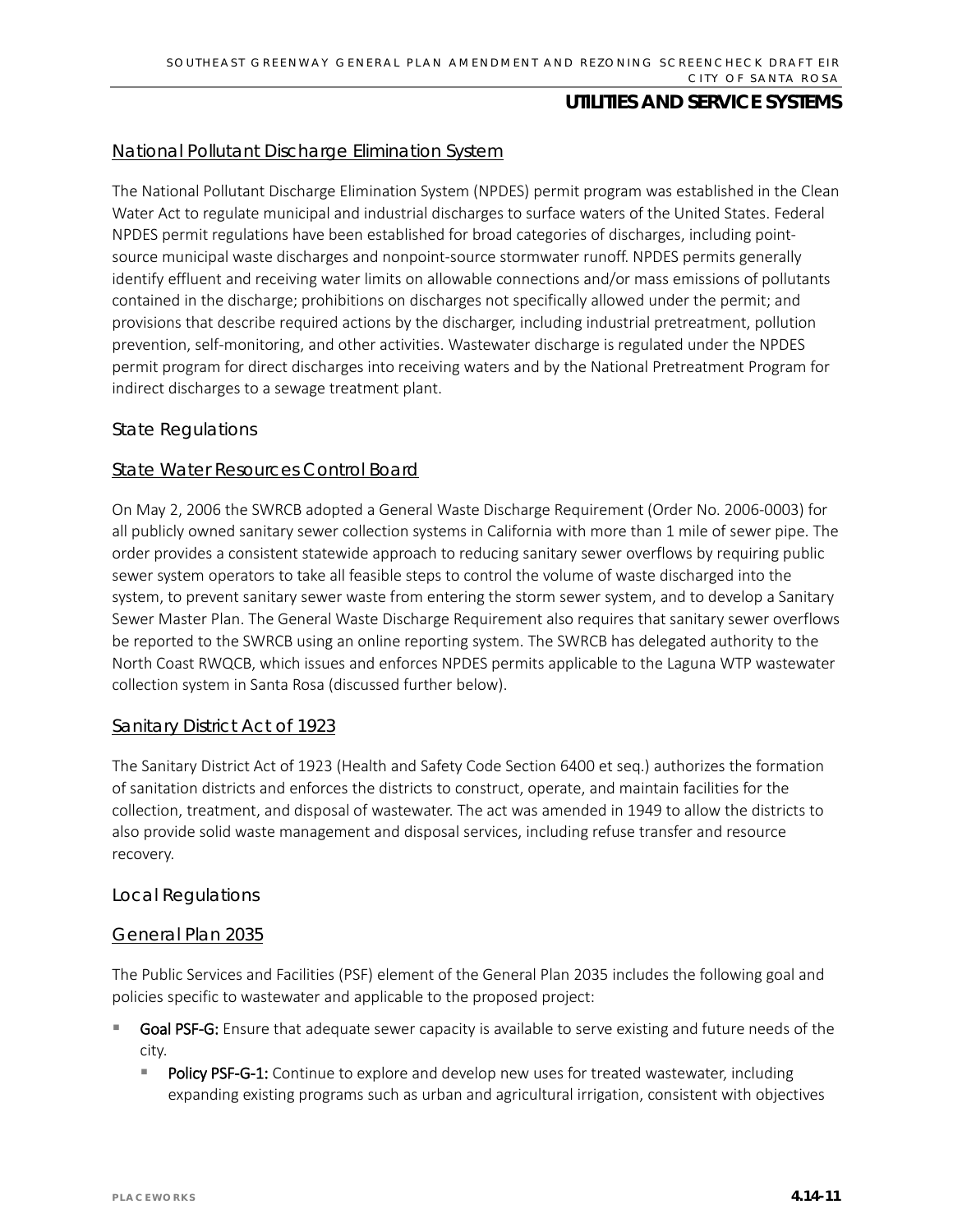adopted by the Board of Public Utilities and the City Council. Examples of urban reuse include park and landscaping irrigation.

Policy PSF-G-2: Maintain existing levels of wastewater service by preserving and improving infrastructure, including replacing sewer mains as necessary.

#### Sanitary Sewer System Master Plan Update

The City's 2014 *Sanitary Sewer System Master Plan Update* was prepared to support the management, operation, capital improvements to the City of Santa Rosa sewer collection system. The 2014 *Sanitary Sewer System Master Plan Update* provides a summary of the Santa Rosa sewer system, a model analyses of existing infrastructure, and identifies recommended improvements designed to meet the City's level of service requirements for the sewer collection system.<sup>[29](#page-11-0)</sup>

#### Climate Action Plan

As described in Section 4.14.1, Water Supply, the City's CAP recommends various community and municipal measures for near-term and mid-term considerations organized in nine topic areas, including wastewater facilities and use. The goals, measures, and actions in the CAP that are related to wastewater facilities and use are listed in Section 4.14.1 above.

## **Existing Conditions**

The City serves as the wastewater provider within the Southeast Greenway Area. As such, the City is responsible for operation and maintenance of the collection system. Wastewater is collected from individual services into the City's collection system.

In general, a wastewater system is comprised of two facets: 1) treatment/disposal and allocation capacity and 2) collection (mains and pump/lift stations). Below is a discussion of each of these facets as it relates to the proposed project.

## *Treatment/Disposal and Allocation Capacity*

As described in existing conditions in Section 4.14.1, Water Supply, the City of Santa Rosa Water Department is responsible for the operation and management of the Subregional System that operates the Laguna WTP. Sewage generated from residential, commercial and industrial uses within the city is collected for treatment and disposal, and transported to the Laguna WTP. The wastewater conveyed to the Laguna WTP undergoes three stages of treatment prior to disinfection, storage, and reuse. Santa Rosa contributes approximately 75 percent of the wastewater quantity.<sup>[30](#page-11-1)</sup>

Operation of the Laguna WTP and its wastewater collection system is regulated by Waste Discharge Requirements found in the North Coast RWQCB Order No. R1-2002-0053. The Laguna WTP has the capacity to treat a maximum of 56 MGD; however, the NPDES permit is only permitted to treat up to 21.34 MGD. The average daily dry weather flow for the Laguna WTP is 16.5 MGD.

<sup>&</sup>lt;sup>29</sup> City of Santa Rosa, Sanitary Sewer System Master Plan Update, October 2014, Chapter 1, Introduction, page 6.

<span id="page-11-1"></span><span id="page-11-0"></span><sup>&</sup>lt;sup>30</sup> City of Santa Rosa Water, 2015 Urban Water Management Plan, Chapter 6, System Supplies, page 6-12.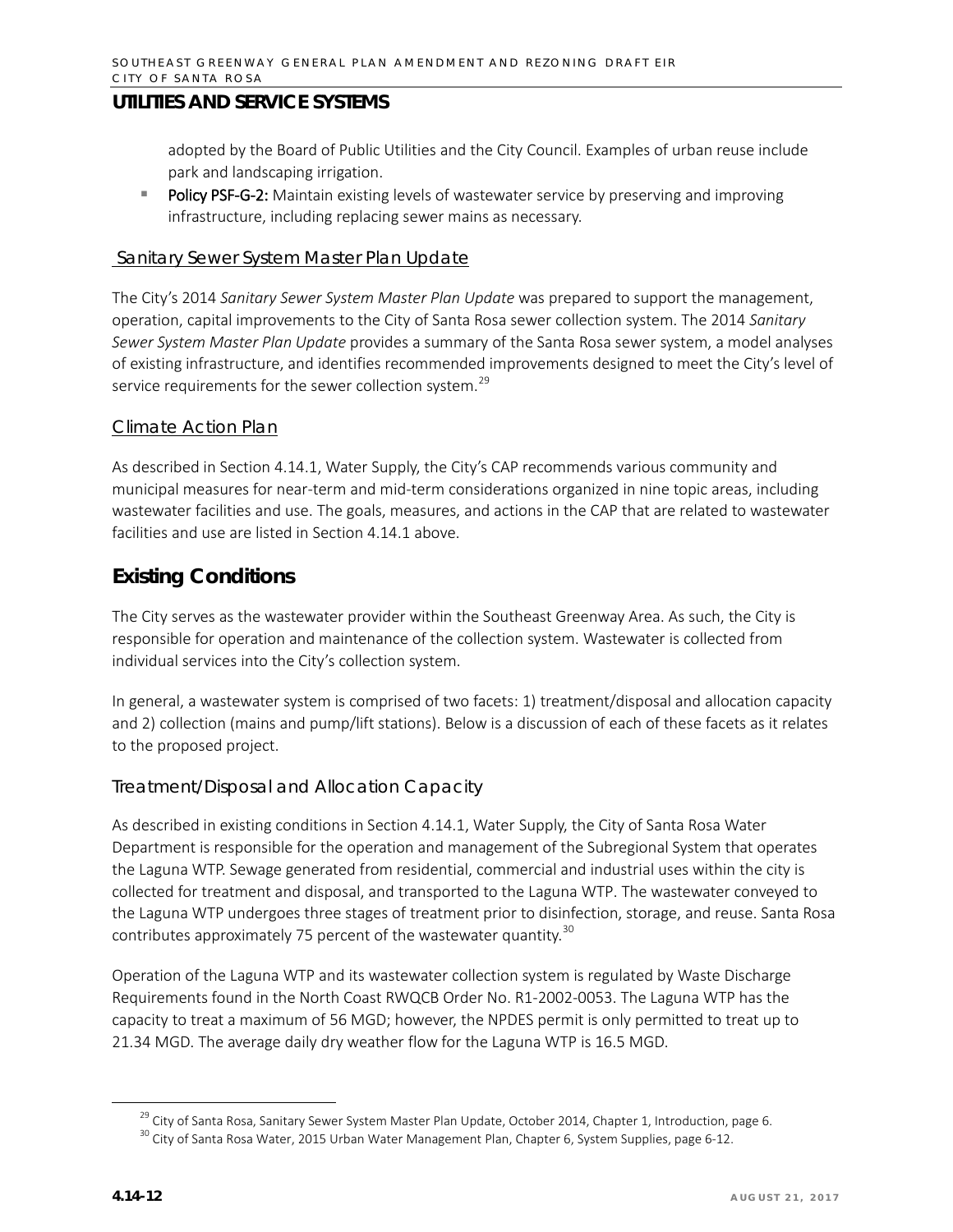Reuse and disposal of all advanced treated water is accomplished through a system that combines water reclamation with discharge to surface waters during the allowable discharge period (October 1 through May 15). The primary point of discharge is via Delta Pond at the confluence of Santa Rosa Creek and the Laguna de Santa Rosa. Discharge cannot exceed 5 percent of the Russian River flow.<sup>[31](#page-12-0)</sup>

### *Collection*

The wastewater collection system consists of 590 miles of sanitary sewer lines, ranging in size from 6 to 66 inches in diameter, and includes 17 sewer lift stations. Wastewater flow is generally routed from northeast to southwest and delivered to the Laguna WTP.[32](#page-12-1) As shown in the *Southeast Greenway Existing Conditions, Opportunities, and Constraints* document prepared for the project site, the Southeast Greenway Area is surrounded by an urban environment that is well served by existing sewer infrastructure including, but not limited to, sewer mains along Hoen Avenue, Vallejo Street, Cypress Way, Franquette Avenue, Wanda Way, Yulupa Avenue, Spring Creek Diversion located within the right of way, Sierra Creek Lane, Summer Lane, and Slate Drive (See Appendix I, Existing Conditions, of this Draft EIR). As discussed in the 2014 *Sanitary Sewer System Master Plan Update*, the Los Alamos Trunk Sewer, Cross Town Trunk Sewer, and Airport Trunk Sewer require upgrades in order to meet the City's minimum level of service requirements. The Cross Town Trunk Sewer would serve the project site. This trunk runs from Mission Boulevard to Surrey Drive and would convey the wastewater received from the existing sewer infrastructure along the Southeast Greenway Area to the Laguna WTP for treatment.<sup>[33](#page-12-2)</sup> Specifically, the Cross Town Trunk Sewer begins at the high flow diversion facility at the City's municipal yard on Stony Point road and ends on the north side of Santa Rosa Creek at the junction of the Rincon Valley and Los Alamos Trunks.<sup>[34](#page-12-3)</sup>

# **4.14.2.2 STANDARDS OF SIGNIFICANCE**

Implementation of the proposed project would have a significant impact on wastewater service if it would:

- 1. Exceed wastewater treatment requirements of the applicable RWQCB.
- 2. Require or result in the construction of new wastewater treatment facilities or expansion of existing facilities, the construction of which could cause significant environmental effects.
- 3. Result in a determination by the wastewater treatment provider which serves or may serve the project that it does not have adequate capacity to serve the project's projected demand in addition to the provider's existing commitments.

 $31$  City of Santa Rosa Water, 2015 Urban Water Management Plan, Chapter 6, System Supplies, page 6-14.

<sup>&</sup>lt;sup>32</sup> City of Santa Rosa, Sanitary Sewer System Master Plan Update, October 2014, Chapter 1, Introduction, page 8.

<span id="page-12-2"></span><span id="page-12-1"></span><span id="page-12-0"></span><sup>&</sup>lt;sup>33</sup> City of Santa Rosa, Sanitary Sewer System Master Plan Update, October 2014, Chapter 6, Capital Improvement Update, pages 69 to 74.

<span id="page-12-3"></span><sup>&</sup>lt;sup>34</sup> Amidon, Norman, Associate Civil Engineer, Santa Rosa Water Department, Personal communication with PlaceWorks, August 11, 2017.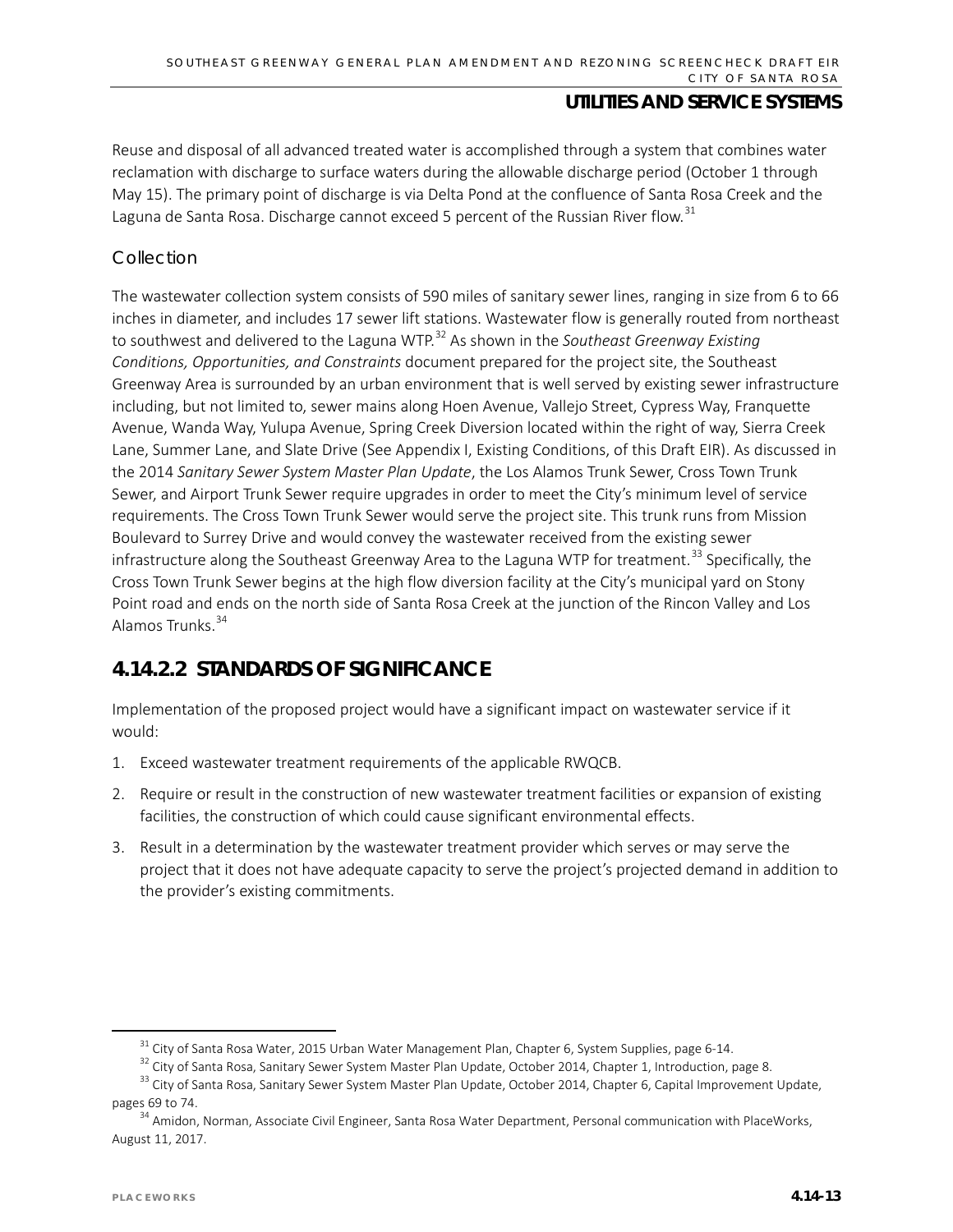## **4.14.2.3 IMPACT DISCUSSION**

## **UTIL-4 Implementation of the proposed project would not exceed wastewater treatment requirements of the North Coast Regional Water Quality Control Board.**

As discussed in Chapter 3, Project Description, of this Draft EIR, the proposed project does not include any industrial land uses. The proposed park and recreational uses, multi-family residential, and commercial uses that would result from the adoption and implementation of the proposed project would not generate wastewater of different quality and treatability than that generated by current land uses in the city. The Laguna WTP is currently in compliance with its NDPES permit requirements. As such, potential future development under the proposed project would not be expected to generate wastewater that would exceed the treatment requirements of the North Coast RWQCB. In addition, the proposed project would be required to comply with State and local regulations (listed above) to ensure that wastewater generated would not exceed the treatment requirements of the North Coast RWQCB. Therefore, the proposed project would result in a *less-than-significant* impact.

Significance Without Mitigation: Less than significant.

## **UTIL-5 Implementation of the proposed project would not require or result in the construction of new wastewater treatment facilities or expansion of existing facilities, the construction of which would cause significant environmental effects.**

As described in the existing conditions section above, the Laguna WTP is permitted to treat up to 21.34 MGD and has an average daily dry weather flow of 16.5 MGD. Accordingly, the Laguna WTP has a remaining capacity to receive and process 4.8 MGD.<sup>[35](#page-13-0)</sup> As described above under impact discussion UTIL-1, projected water demand for the proposed project would be [36](#page-13-1) AFY or 0.032 MGD.<sup>36</sup> As shown on Table 4.14-2, the water demand for the proposed project was calculated based on the proposed land uses. It is unlikely that the wastewater generated by the increase in water demand for the proposed park and recreational land uses would be conveyed to the Laguna WTP given that the proposed park and recreational areas would be primarily made up of pervious surfaces. However, for a conservative approach, this analysis assumes 90 percent of the net increase in water demand for the proposed project would become wastewater. Therefore the proposed project would generate 0.029 MGD of wastewater.<sup>[37](#page-13-2)</sup> This represents less than 1 percent (0.6) of the remaining Laguna WTP capacity.<sup>[38](#page-13-3)</sup> While the increase in wastewater flows from implementation of the proposed project would add to the capacity demands on the Laguna WTP, the amount of wastewater generated would not exceed the remaining capacity and no

 $35$  21.34 MGD permitted capacity – 16.5 average daily dry weather flow = 4.8 MGD remaining capacity.

<span id="page-13-1"></span><span id="page-13-0"></span> $36$  (36 AFY/365 days per year = 0.099 acre-feet per day[AFD])

 <sup>(0.099</sup> AFD X 325,850 gallons per acre foot = 32,138 gallons per day)  $(32, 138/1, 000, 000 = 0.0321$  MGD).

<span id="page-13-2"></span> $37$  0.0321 MGD water demand x 0.9 = 0.029 wastewater generated.

<span id="page-13-3"></span><sup>&</sup>lt;sup>38</sup> (0.029 wastewater generated/4.8 MGD remaining capacity) x 100 = 0.6 percent of the remaining capacity.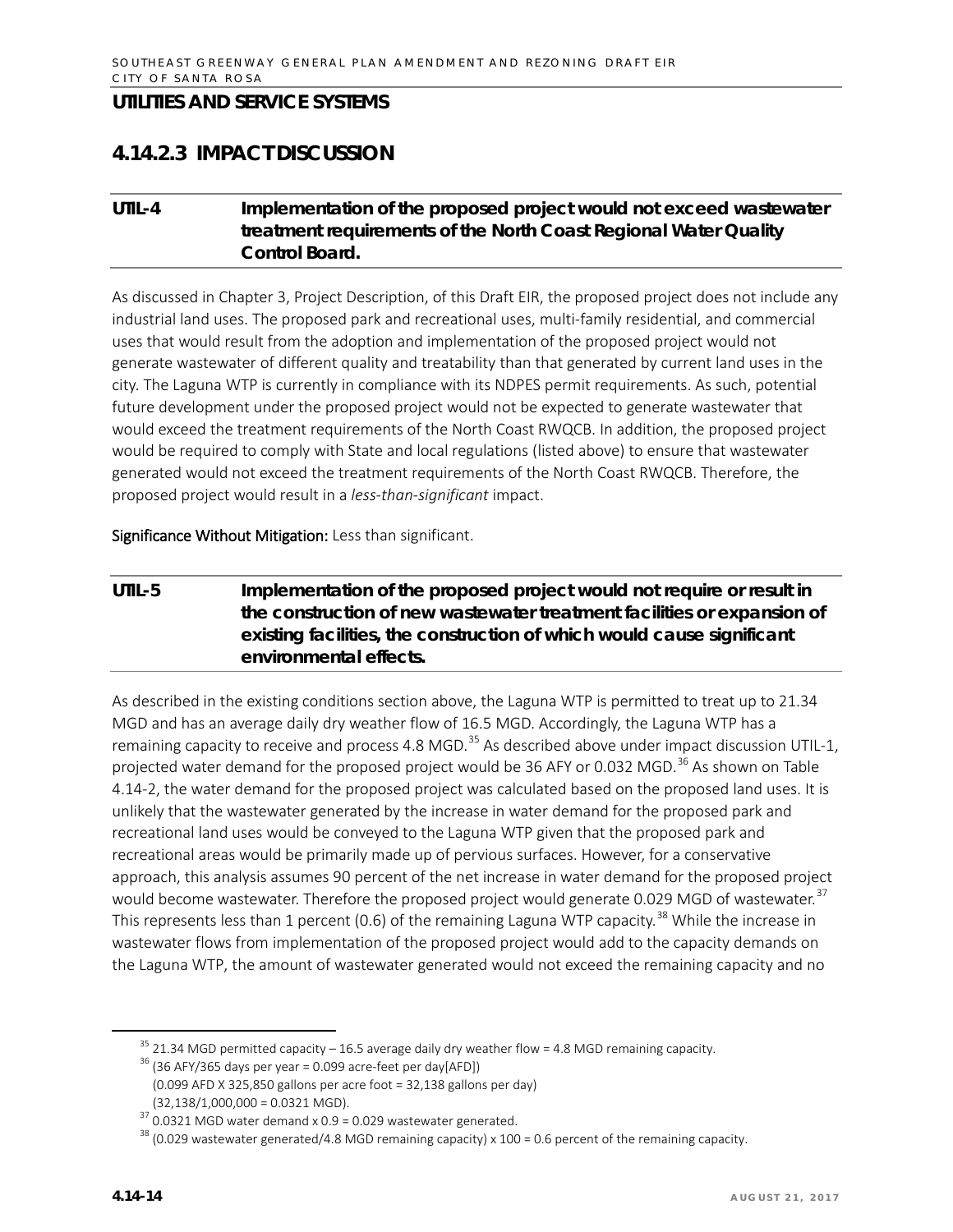new wastewater treatment facility would need to be constructed and no expansion of the Laguna WTP would be required.

With respect to the City's wastewater collection system, as discussed in the existing conditions section above, the Cross Town Trunk that would serve the Southeast Greenway Area requires upgrades in order to meet the City's minimum level of service requirements under existing conditions. Therefore, because the Southeast Greenway Area was not identified for development in the City's General Plan, any potential added flow from future development in the Southeast Greenway Area was not incorporated into the City's current 2014 *Sanitary Sewer System Master Plan Update*. Accordingly, potential future development under the proposed project could exacerbate this existing condition and capacity improvements to the collection system and the Cross Town Trunk may be required. As part of the City's project approval process, future project developers in the Southeast Greenway Area, as with other development projects in the city, would be required to demonstrate project-specific impacts to the wastewater collection system, including the Cross Town Trunk, that may require upsizing or mitigating potential project-specific impacts. Future project developers would also be required to pay the City's wastewater fees for connecting to the sewer system to offset their fair share of impacts to the City's wastewater conveyance system. This EIR is a program-level document and does not evaluate the specific details associated with the installation of future utilities. Once utility and pipelines projects are planned and the details are known, additional environmental review may be required. Furthermore, the General Plan 2035 includes policies (listed above) such as Policy PSF-G-2, which requires the maintenance of existing levels of wastewater service by preserving and improving infrastructure, including replacing sewer mains as necessary to ensure existing levels of wastewater service are available. For these reasons, the proposed project would result in a *less-than-significant* impact with respect to the need for new or expanded wastewater collection facilities and its conveyance system.

Significance Without Mitigation: Less than significant.

**UTIL-6 Implementation of the proposed project would not result in the determination by the wastewater treatment provider, which serves or may serve the project that it does not have adequate capacity to serve the project's projected demand in addition to the provider's existing commitments.** 

As described under impact discussion UTIL-5 above, the Laguna WTP has adequate capacity to serve the proposed new development potential under the proposed project; however, there are known deficiencies under existing conditions in the Cross Town Trunk that serves the Southeast Greenway Area. Future project developers would be required to demonstrate project-specific impacts to the wastewater collection system, including any potential impacts to the Cross Town Trunk. Because this EIR is a programlevel document, it does not evaluate the specific details associated with the installation of future utilities. Once utility and pipelines projects are planned and the details are known, additional project-specific environmental review may be required. The development of improved wastewater collection systems could cause significant environmental effects; however, compliance with applicable regulations, as discussed above, and project-level environmental review would serve to evaluate and mitigate potential adverse physical effects from future project-level development. This combined with the ongoing compliance with General Plan 2035 Policy PSF-G-2, which requires the maintenance of existing levels of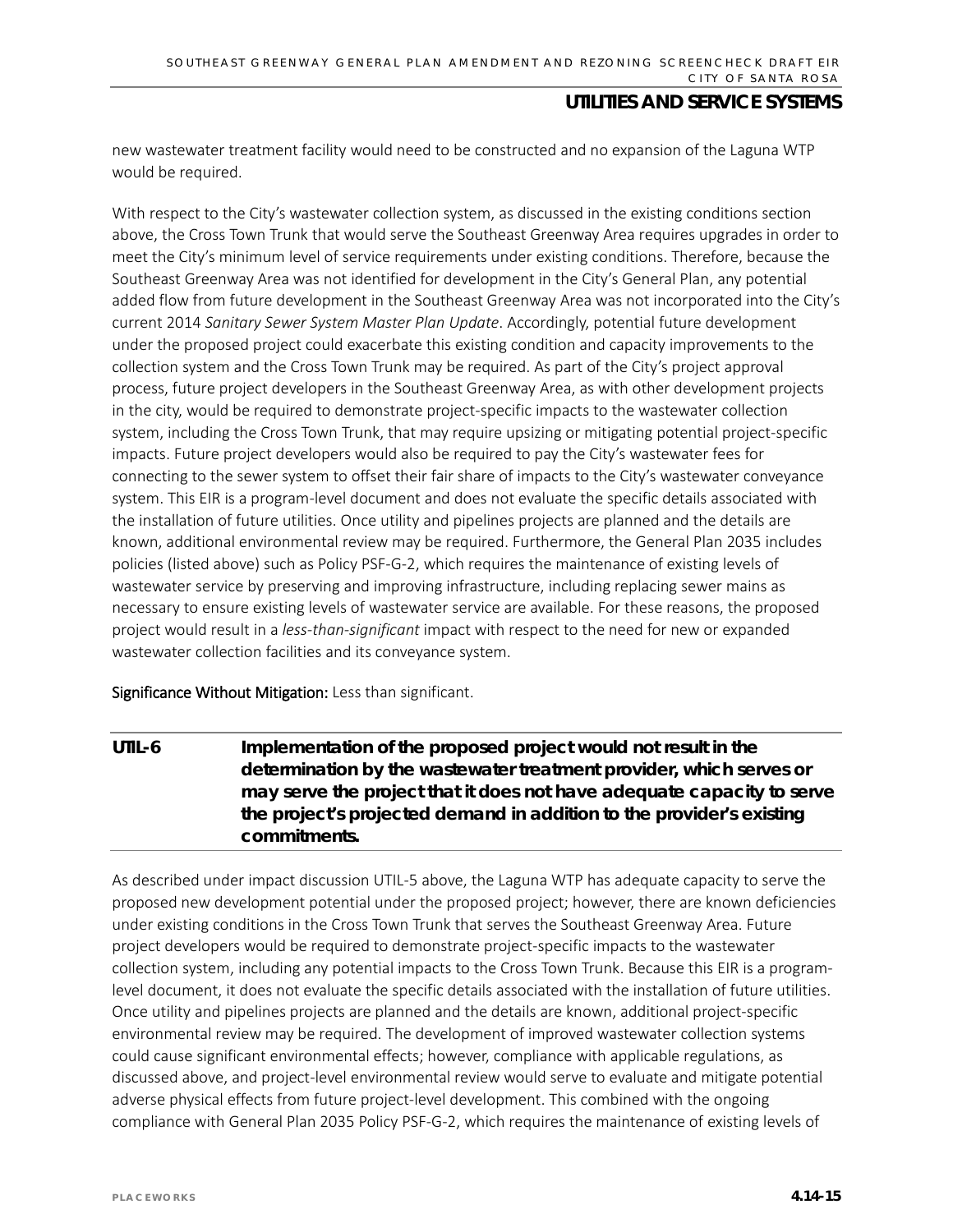wastewater service by preserving and improving infrastructure, including replacing sewer mains as necessary, and payment of City's wastewater fees for connecting to the sewer system to offset their fair share of impacts to the City's wastewater conveyance system would ensure impacts would be *less than significant*.

Significance Without Mitigation: Less than significant.

## **4.14.2.4 CUMULATIVE IMPACTS**

## **UTIL-7 Implementation of the proposed project, in combination with past, present, and reasonably foreseeable projects would result in less-thansignificant cumulative impacts with respect to wastewater service.**

The cumulative impact for wastewater is considered in the context of the growth from potential future development under the proposed project combined with the estimated growth in the Laguna WTP service area. The Laguna WTP serves Cotati, Rohnert Park, Sebastopol, and the South Park Sanitation District.

While the proposed project would contribute to an increase in the cumulative demand for wastewater treatment, the increase represents less than 1 percent (0.5) of the remaining Laguna WTP capacity.<sup>[39](#page-15-0)</sup> As described above, the proposed project would not exceed wastewater treatment requirements of the North Coast RWQCB and would not require or result in the construction of new wastewater treatment facilities or expansion of existing facilities. In addition, the Laguna WTP has adequate capacity to treat the wastewater generated by the proposed project. Accordingly, cumulative impacts to sanitary wastewater service would be *less than significant*.

Significance Without Mitigation: Less than significant.

# **4.14.3 SOLID WASTE**

## **4.14.3.1 ENVIRONMENTAL SETTING**

## **Regulatory Setting**

*State Regulations*

## California Integrated Waste Management Act

California's Integrated Waste Management Act of 1989, AB 939, subsequently amended by SB 1016, set a requirement for cities and counties throughout the State to divert 50 percent of all solid waste from landfills by January 1, 2000 though source reduction, recycling, and composting. To help achieve this, the Act required that each city and county prepare and submit a Source Reduction and Recycling Element. AB 939 also established the goal for all California counties to provide at least 15 years of on-going landfill capacity.

<span id="page-15-0"></span> $39$  (0.024 wastewater generated divided by 4.8 MGD remaining capacity) x 100 = 0.5 percent of the remaining capacity.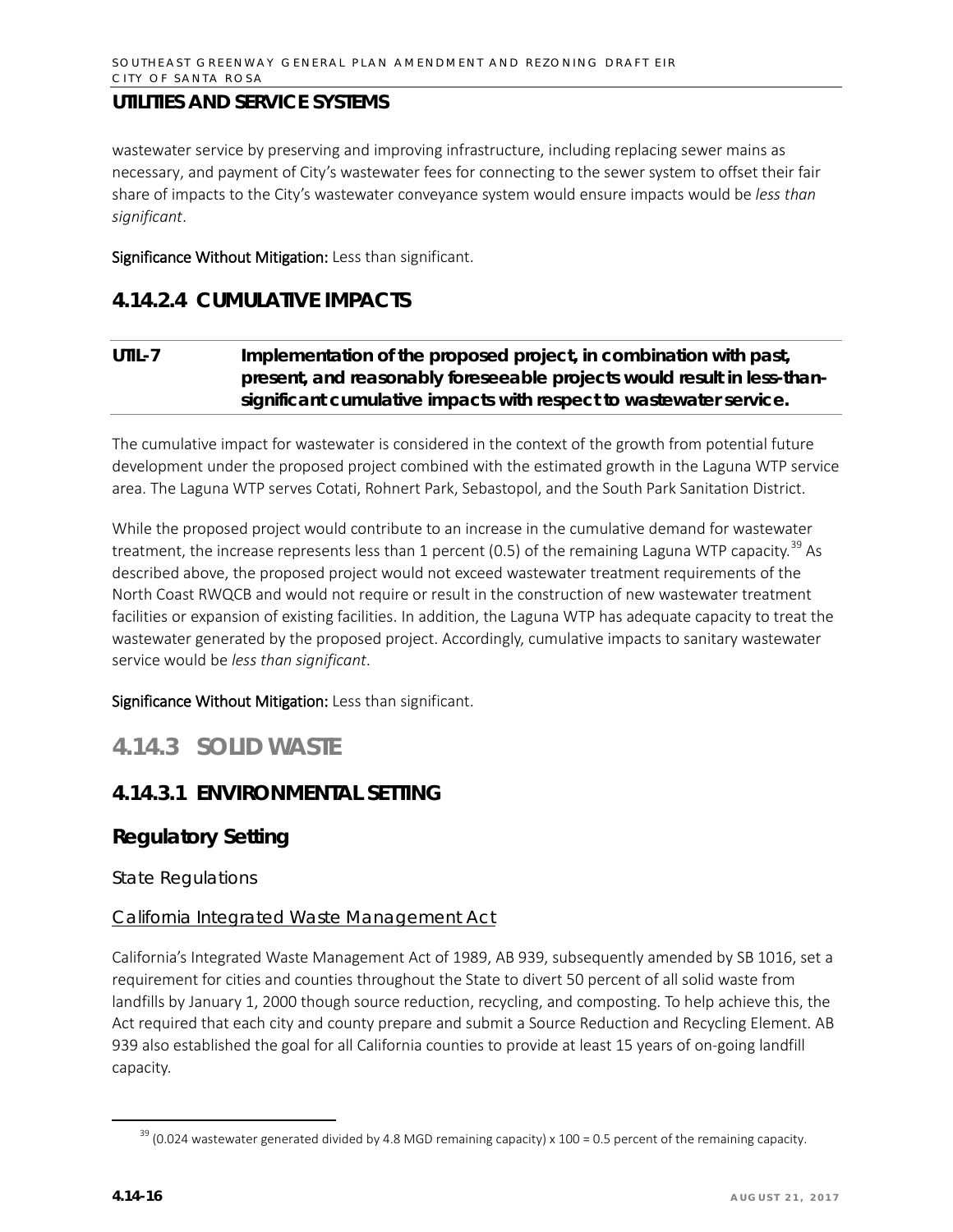In 2007, SB 1016 amended AB 939 to establish a per capita disposal measurement system. The per capita disposal measurement system is based on two factors: a jurisdiction's reported total disposal of solid waste divided by a jurisdiction's population. The California Integrated Waste Management Board was replaced by the California Department of Resources Recycling and Recovery (CalRecycle) in 2010. CalRecycle sets a target per capita disposal rate for each jurisdiction. Each jurisdiction must submit an annual report to CalRecycle with an update of its progress in implementing diversion programs and its current per capita disposal rate. In 2015, the statewide residential per capita disposal rate was 4.7 pounds per resident per day, and the statewide employee per capita disposal rate was 11.1 pound per employee per day.[40](#page-16-0)

In 2011, AB 341 was passed that sets a State policy goal of not less than 75 percent of solid waste that is generated to be source reduced, recycled, or composted by the year 2020. CalRecycle was required to submit a report to the legislature by January 1, 2014 outlining the strategy that will be used to achieve this policy goal. AB 341 requires any business (including schools and government facilities) that generates 4 cubic yards or more of waste per week, and multifamily buildings with five or more units to arrange for recycling services. A recycling service may include mixed waste processing that yields diversion results comparable to source separation.

#### California Solid Waste Reuse and Recycling Access Act of 1991

The California Solid Waste Reuse and Recycling Access Act require areas in development projects to be set aside for collecting and loading recyclable materials. The act required CalRecycle to develop a model ordinance for adoption by any local agency relating to adequate areas for collection and loading of recyclable materials as part of development projects. Local agencies are required to adopt the model, or an ordinance of their own, providing for adequate areas in development projects for the collection and loading of recyclable materials.

## Mandatory Commercial Organics Recycling

In October of 2014 Governor Brown signed AB  $1826<sup>41</sup>$  $1826<sup>41</sup>$  $1826<sup>41</sup>$  requiring businesses to recycle their organic waste on and after April 1, 2016, depending on the amount of waste they generate per week. This law also requires that on and after January 1, 2016, local jurisdictions across the state implement an organic waste recycling program to divert organic waste generated by businesses, including multifamily residential dwellings that consist of five or more units. Organic waste means food waste, green waste, landscape and pruning waste, nonhazardous wood waste, and food-soiled paper waste that is mixed in with food waste. Greenhouse gas (GHG) emissions result from the decomposition of organic wastes in landfills. Mandatory recycling of organic waste is aimed at helping achieve California's aggressive recycling and GHG emission goals.

<sup>&</sup>lt;sup>40</sup> Calrecycle, California's Statewide Per Resident, Per Employee, and Total Disposal Since 1989,

<span id="page-16-0"></span>[http://www.calrecycle.ca.gov/lgcentral/GoalMeasure/DisposalRate/Graphs/Disposal.htm,](http://www.calrecycle.ca.gov/lgcentral/GoalMeasure/DisposalRate/Graphs/Disposal.htm) accessed on June 28, 2017.  $41$  Calrecycle, 2016. Mandatory Commercial Organics Recycling,

<span id="page-16-1"></span>[http://www.calrecycle.ca.gov/recycle/commercial/organics/,](http://www.calrecycle.ca.gov/recycle/commercial/organics/) accessed June 28, 2017.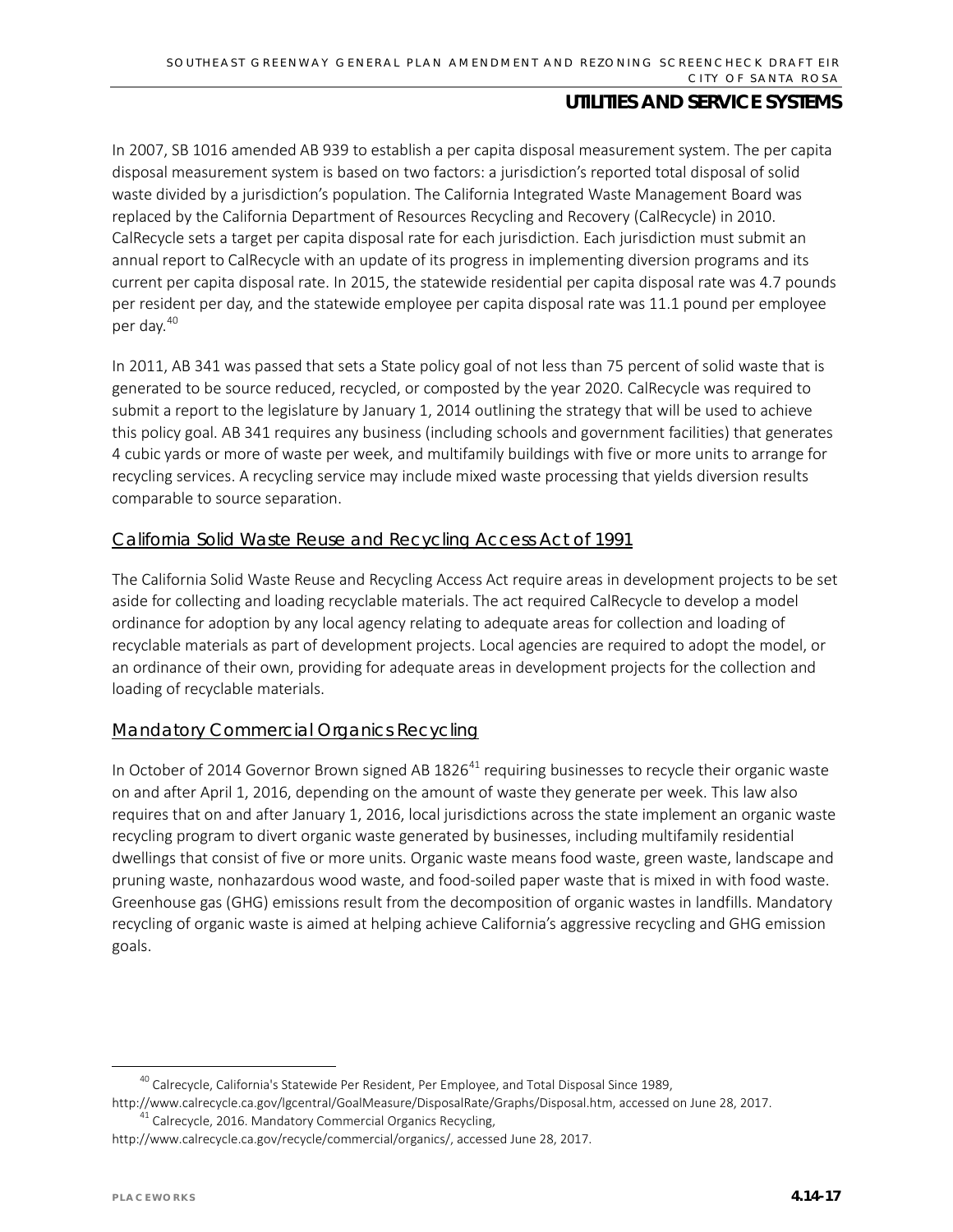#### Global Warming Solutions Act of 2006, Scoping Plan

The California Global Warming Solutions Act of 2006 (also known as AB 32) was signed into law August 31, 2006. Under AB 32 the California Air Resources Board (CARB) adopted the *Climate Change Scoping Plan* (Scoping Plan); note, the most recent draft (2017) is currently out for review. The Scoping Plan includes a Mandatory Commercial Recycling Measure that focuses on diverting commercial waste as a means to reduce greenhouse gas (GHG) emissions, which CalRecycle adopted on January 17, 2012 and approved by the Office of Administrative Law on May 7, 2012.<sup>[42](#page-17-0)</sup> On June 27, 2012, the Governor signed SB 1018, which included an amendment requiring both businesses that generate 4 cubic yards or more of commercial solid waste per week and multi-family residences with five or more units to arrange for recycling services. This requirement became effective on July 1, 2012. $43$ 

#### California Building Code: CALGreen

As discussed in Section 4.14.1, Water, above, CALGreen established standards that apply to the planning, design, operation, construction, use, and occupancy of every newly constructed building or structure throughout the State of California, unless otherwise indicated in the California Building Standards Code. CALGreen Section 4.408, Construction Waste Reduction Disposal and Recycling, mandates that, in the absence of a more stringent local ordinance, a minimum of 65 percent of non-hazardous construction and demolition debris must be recycled or salvaged. CALGreen requires future developers to have a waste management plan, for on-site sorting or construction debris, which is submitted to the City of Santa Rosa for approval. The waste management plan does the following:

- Identifies the materials to be diverted from disposal by recycling, reuse on the Project or salvage for future use or sale.
- **Specifies if materials will be sorted on-site or mixed for transportation to a diversion facility.**
- $\blacksquare$  Identifies the diversion facility where the material collected can be taken.
- Identifies construction methods employed to reduce the amount of waste generated.
- **Specifies that the amount of materials diverted shall be calculated by weight or volume, but not by** both.

The City of Santa Rosa has adopted all sections of the California Code of Regulations Title 24, Part 11, in SRCC Chapter 18-42, Citation of California Green Building Standards Code. In addition, the City adopted CALGreen Tier 1 Standards Section 4.408. which requires 65 percent of non-hazardous construction and demolition debris must be recycled or salvaged.

#### *Regional Regulations*

#### Sonoma County Countywide Integrated Waste Management Plan

The California Integrated Waste Management Act of 1989 (AB 939) requires each county to prepare and adopt a Countywide Integrated Waste Management Plan (CIWMP). The Sonoma County Waste Management Agency (SCWMA) is the joint powers authority of the nine incorporated cities, including

<span id="page-17-1"></span><span id="page-17-0"></span>l

<sup>&</sup>lt;sup>43</sup> CalRecycle[, http://www.calrecycle.ca.gov/Recycle/Commercial/,](http://www.calrecycle.ca.gov/Recycle/Commercial/) accessed on June 28, 2017.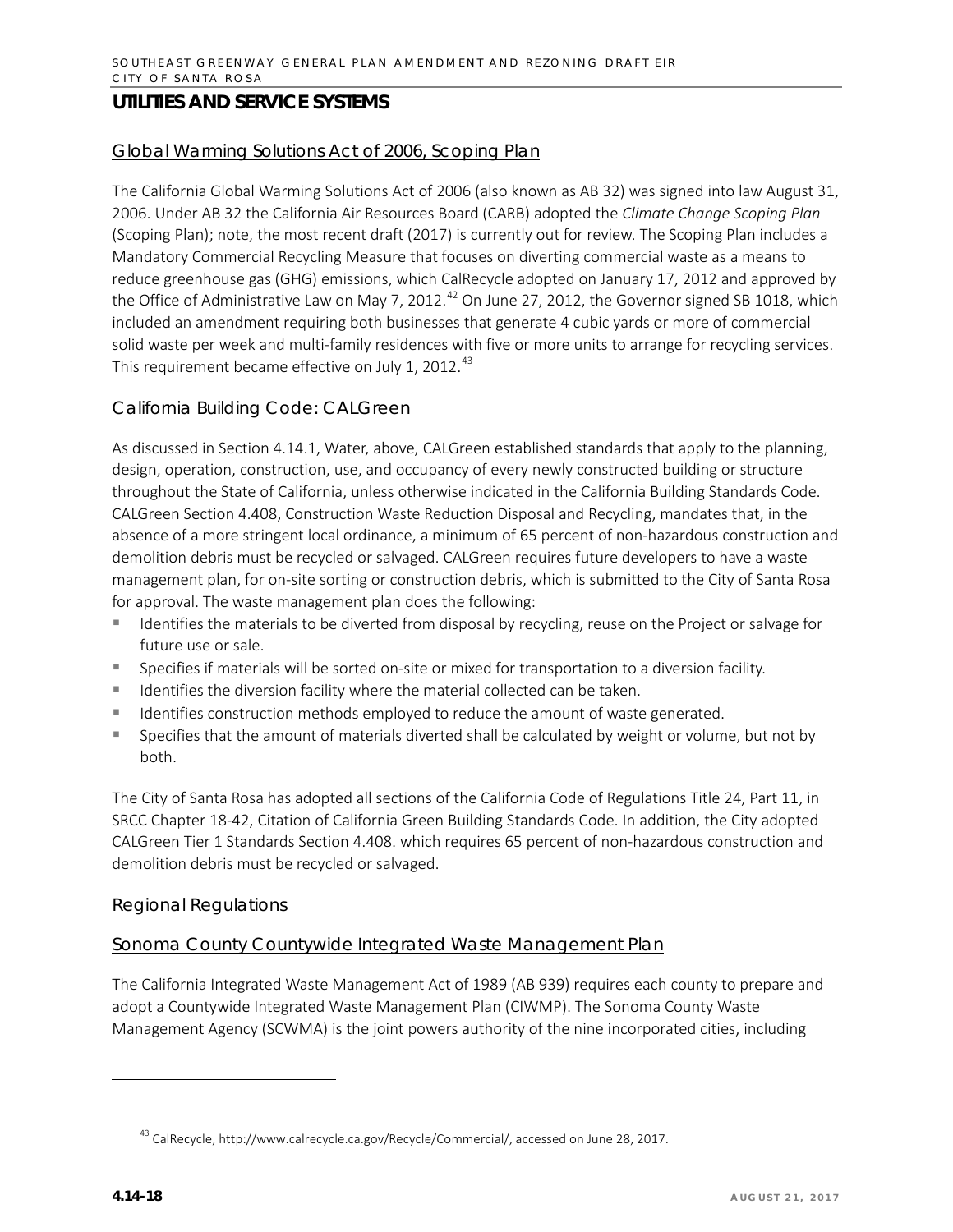Santa Rosa, and the County of Sonoma. As such, the SCWMA is the designated regional agency responsible for implementing, monitoring, and reporting programs that meet the goals of AB 939. The SCWMA operates various residential and commercial recycling, hazardous waste, composting, and green building programs throughout Sonoma County. The Sonoma County CIWMP is organized into four elements: Source Reduction and Recycling, Household Hazardous Waste, Siting, and Non-Disposal Facility.

#### *Local Regulations*

#### General Plan 2035

The Public Services and Facilities (PSF) element of the General Plan 2035 includes the following goals and policies specific to solid waste and applicable to the proposed project:

- Goal PSF-H: Meet the city's solid waste disposal needs, while maximizing opportunities for waste reduction and recycling.
	- Policy PSF-H-1: Continue contracting for garbage and recycling collection services. Expand the single-stream recycling program (all recyclables in one container) to all users.
	- **Policy PSF-H-3:** Expand recycling efforts in multifamily residential and commercial projects, and continue to encourage recycling by all residents.
	- Policy PSF-H-4: Require provision of attractive, convenient recycling bins and trash enclosures in residential and non-residential development.

#### Santa Rosa City Code

#### Chapter 9-12, Refuse and Sanitation

Chapter 9-12 of the SRCC, Refuse and Sanitation, describes the responsibilities and requirements for owners, occupants and service providers regarding solid waste collection, storage, recycling and disposal.[44](#page-18-0)

#### Chapter 18-42, Citation of California Green Building Standards Code

The SRCC includes provisions that apply to buildings with regards to solid waste management and diversion. On July 17, 2008, the California Building Standards Commission adopted the California Green Building Standards Code (Title 24, Part 11, known as "CALGreen") as part of the California Building Standards Code (Title 24, California Code of Regulations). CALGreen Section A4.408, Construction Waste Reduction Disposal and Recycling, mandates that, in the absence of a more stringent local ordinance, a minimum of 65 percent of non-hazardous construction and demolition debris must be recycled or salvaged. The City of Santa Rosa has adopted all sections of the California Code of Regulations Title 24, Part 11, in SRCC Chapter 18-42, Citation of California Green Building Standards Code.

#### Climate Action Plan

As described in Section 4.14.1, Water Supply, the City's CAP recommends various community and municipal measures for near-term and mid-term considerations organized in nine topic areas, including

<span id="page-18-0"></span><sup>&</sup>lt;sup>44</sup> The Ratto Group[, https://unicycler.com/residential/sonoma/santarosa,](https://unicycler.com/residential/sonoma/santarosa) accessed on June 28, 2017.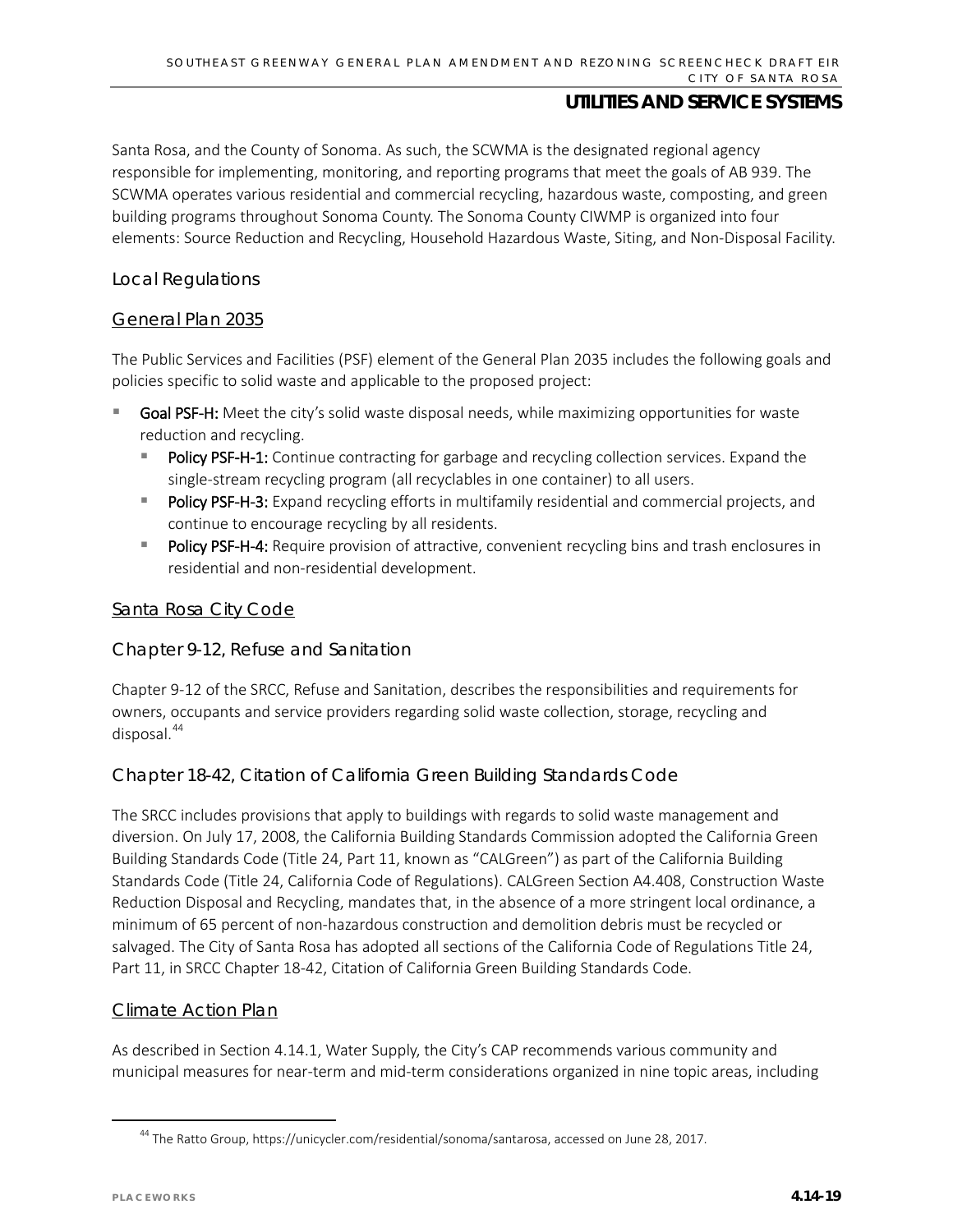solid waste disposal and recycling in Santa Rosa. The CAP contains the following goals, measures, and actions that are applicable to the proposed project:

- Goal 6: Waste Reduction, Recycling, and Composting. Reduce the amount of solid waste sent to landfill from Santa Rosa.
	- Measure 6.1: Recycling and composting Increase the amount of waste that is recycled and composted.
		- $\circ$  Action 6.1.1: Work with local waste haulers to improve the amount and types of waste that are accepted for curbside recycling and green waste pickup. Conduct outreach to and education of the public for dissemination of the information and options.
		- o Action 6.1.2: Work with the Sonoma County Waste Management authority to encourage local restaurants to compost food and provide recyclable or compostable to-go containers.
		- $\circ$  Action 6.1.3: Increase the city's construction and demolition ordinance to require 75% diversion by 2020 and 85% diversion by 2035.

## **Existing Conditions**

Collected recyclables, organics, and garbage are conveyed to the Central Disposal Site Transfer Station in Petaluma for processing. Central Disposal Site Transfer Station has a daily capacity of 2,500 tons per day and a remaining capacity of 9,076,760 cubic yards.<sup>[45](#page-19-0)</sup> Once processed, the refuse is transported to the Potrero Hills, Redwood Sanitary Landfill, or Keller Canyon Landfill.

The Potrero Hills Landfill is located in Suisun City, California. It has a permitted daily capacity of 4,330 tons per day. Its remaining permitted capacity is 13,872,000 cubic yards. It has an estimated "cease operation date" of February 14, 2048.<sup>[46](#page-19-1)</sup> In 2016, 13,008 tons of solid waste was transferred from the SCWMA service area to the Potrero Hills Landfill.<sup>[47](#page-19-2)</sup>

The Redwood Sanitary Landfill is located in Novato, California. It has a permitted daily capacity of 2,300 tons per day. Its remaining permitted capacity is 26,000,000 cubic yards. There is no cease of operation date listed for this landfill.<sup>[48](#page-19-3)</sup> In 2016, 96,829 tons of solid waste was transferred from the SCWMA service area to the Redwood Sanitary Landfill.<sup>[49](#page-19-4)</sup>

The Keller Canyon Landfill is located in Bay Point, California. It has a permitted daily capacity of 3,500 tons per day. Its remaining permitted capacity is 63,408,410 cubic yards. It has an estimated "cease operation

<span id="page-19-0"></span> <sup>45</sup> CalRecycle, Central Disposal Site (49-AA-0001), [http://www.calrecycle.ca.gov/SWFacilities/Directory/49-AA-0001/Detail/,](http://www.calrecycle.ca.gov/SWFacilities/Directory/49-AA-0001/Detail/)  accessed on June 28, 2017.

<span id="page-19-1"></span><sup>46</sup> CalRecycle,"Potrero Hills Landfill (48-AA-0075)" <http://www.calrecycle.ca.gov/SWFacilities/Directory/48-AA-0075/Detail/> , accessed June 28, 2017.

 $^{47}$  CalRecycle, Disposal Rate by Jurisdiction, Sonoma County Waste Management Agency,

<span id="page-19-2"></span>[http://www.calrecycle.ca.gov/LGCentral/Reports/Viewer.aspx?P=ReportYear%3d2016%26ReportName%3dReportEDRSJurisDisp](http://www.calrecycle.ca.gov/LGCentral/Reports/Viewer.aspx?P=ReportYear%3d2016%26ReportName%3dReportEDRSJurisDisposalByFacility%26OriginJurisdictionIDs%3d503) [osalByFacility%26OriginJurisdictionIDs%3d503,](http://www.calrecycle.ca.gov/LGCentral/Reports/Viewer.aspx?P=ReportYear%3d2016%26ReportName%3dReportEDRSJurisDisposalByFacility%26OriginJurisdictionIDs%3d503) accessed on June 28, 2017.

<span id="page-19-3"></span><sup>&</sup>lt;sup>48</sup> CalRecycle, "Redwood Landfill (21-AA-0001)" http://www.calrecycle.ca.gov/SWFacilities/Directory/21-AA-0001/Detail/, accessed June 28, 2017.

<sup>&</sup>lt;sup>49</sup> CalRecycle, Disposal Rate by Jurisdiction, Sonoma County Waste Management Agency,

<span id="page-19-4"></span>[http://www.calrecycle.ca.gov/LGCentral/Reports/Viewer.aspx?P=ReportYear%3d2016%26ReportName%3dReportEDRSJurisDisp](http://www.calrecycle.ca.gov/LGCentral/Reports/Viewer.aspx?P=ReportYear%3d2016%26ReportName%3dReportEDRSJurisDisposalByFacility%26OriginJurisdictionIDs%3d503) [osalByFacility%26OriginJurisdictionIDs%3d503,](http://www.calrecycle.ca.gov/LGCentral/Reports/Viewer.aspx?P=ReportYear%3d2016%26ReportName%3dReportEDRSJurisDisposalByFacility%26OriginJurisdictionIDs%3d503) accessed on June 28, 2017.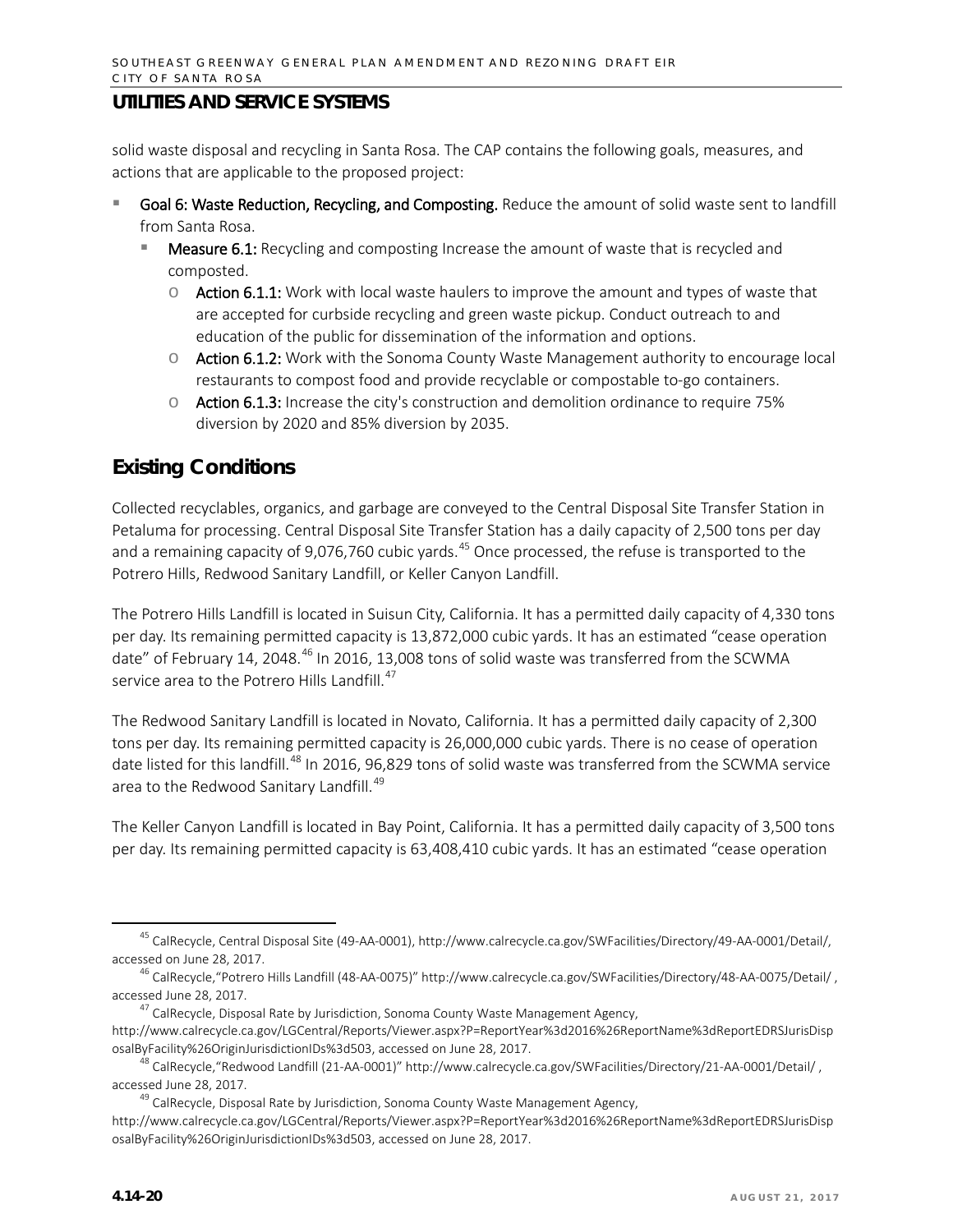date" of December 31, 3020.<sup>[50](#page-20-0)</sup> In 2016, 5,893 tons of solid waste was transferred from the SCWMA service area to the Keller Canyon Landfill.<sup>[51](#page-20-1)</sup>

The City has several waste reduction and recycling programs in place to divert the amount of waste that is transported to other landfills. Curb-side recycling efforts in multi-family and commercial projects, as well as single family neighborhoods, contribute to increased waste diversion.<sup>[52](#page-20-2)</sup> Education and outreach programs such as electronic waste programs, print brochure and advertisements, and education curriculum also assist in waste reduction.

In 2015, the SCWMA's per capita solid waste disposal rate for residents was 4.3 pounds per day (PPD); the per capita disposal rate target for residents according to CalRecycle is 7.1 PPD.<sup>[53](#page-20-3)</sup> The SCWMA's per capita solid waste disposal rate for employees in 2015 was 10.9 PPD; the CalRecycle per capita disposal rate target for employees is 18.3 PPD.

## **4.14.3.2 STANDARDS OF SIGNIFICANCE**

Implementation of the proposed project would have a significant impact on solid waste service if it would:

- 1. Not be served by a landfill(s) with sufficient permitted capacity to accommodate the project's solid waste disposal needs.
- 2. Not comply with federal, State, and local statues and regulations related to solid waste.

## **4.14.3.3 IMPACT DISCUSSION**

## **UTIL-8 Implementation of the proposed project would be served by a landfill with sufficient permitted capacity to accommodate the project's solid waste disposal needs.**

As described above, the solid waste produced in Santa Rosa is collected by the North Bay Corporation and conveyed to the Central Disposal Site Transfer Station for processing. Once, processed the waste is transported to the Potrero Hills Landfill, Redwood Sanitary Landfill, or Keller Canyon Landfill. In 2016, 13,008 tons of solid waste was transferred from the SCWMA service area, which includes Santa Rosa, to the Potrero Hills Landfill, 96,829 tons of solid waste was transferred to the Redwood Sanitary Landfill, and 5,893 tons of solid waste was transferred to the Keller Canyon Landfill. Table 4.14-3 compares the maximum daily capacity and estimated closure date for each of the three facilities.

<span id="page-20-0"></span> <sup>50</sup> CalRecycle,"Keller Canyon Landfill (07-AA-0032)" http://www.calrecycle.ca.gov/SWFacilities/Directory/21-AA-0001/Detail/, accessed June 28, 2017.

<sup>&</sup>lt;sup>51</sup> CalRecycle, Disposal Rate by Jurisdiction, Sonoma County Waste Management Agency,

<span id="page-20-1"></span>[http://www.calrecycle.ca.gov/LGCentral/Reports/Viewer.aspx?P=ReportYear%3d2016%26ReportName%3dReportEDRSJurisDisp](http://www.calrecycle.ca.gov/LGCentral/Reports/Viewer.aspx?P=ReportYear%3d2016%26ReportName%3dReportEDRSJurisDisposalByFacility%26OriginJurisdictionIDs%3d503) [osalByFacility%26OriginJurisdictionIDs%3d503,](http://www.calrecycle.ca.gov/LGCentral/Reports/Viewer.aspx?P=ReportYear%3d2016%26ReportName%3dReportEDRSJurisDisposalByFacility%26OriginJurisdictionIDs%3d503) accessed on June 28, 2017.

<sup>&</sup>lt;sup>52</sup> City of Santa Rosa, General Plan 2035, Chapter 6, Public Services and Facilities, page 6-12.

<span id="page-20-3"></span><span id="page-20-2"></span><sup>&</sup>lt;sup>53</sup> CalRecycle Countywide, Regionwide, and Statewide Jurisdiction Diverions/Disposal Progress Report, Sonoma County Waste Management Agency, http://www.calrecycle.ca.gov/lgcentral/Reports/jurisdiction/diversiondisposal.aspx , accessed on June 29, 2017.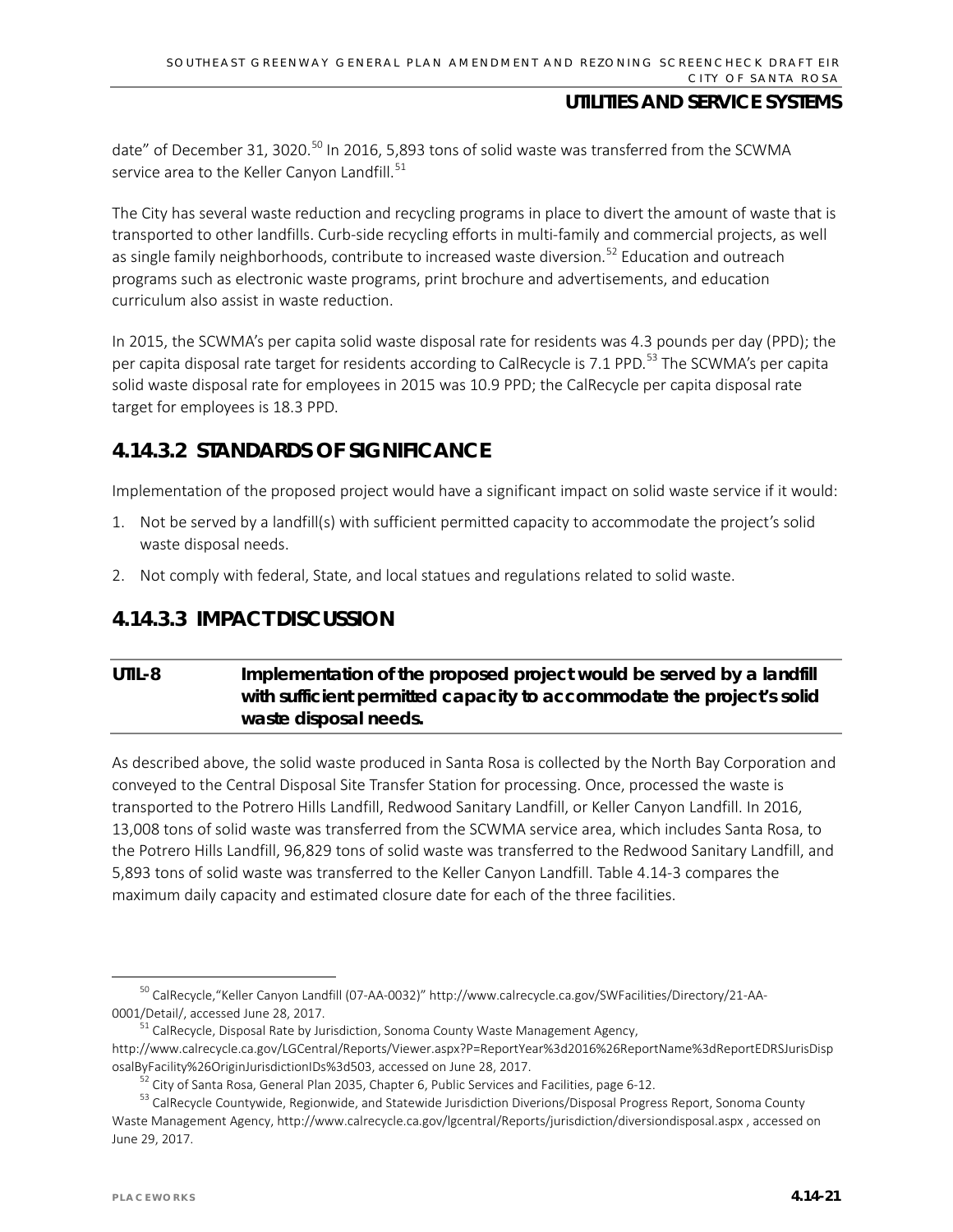| Landfill Facility                         | Daily Capacity (tons per day) | <b>Estimated Closure Year</b> |
|-------------------------------------------|-------------------------------|-------------------------------|
| Potrero Hills Landfill                    | 4.330                         | February 14, 2048             |
| Redwood Sanitary Landfill                 | 2.300                         | Not listed                    |
| Keller Canyon Landfill                    | 3,500                         | December 31, 3020             |
| $\sim$ $\sim$ $\sim$ $\sim$ $\sim$ $\sim$ |                               |                               |

#### TABLE 4.14-3 LANDFILLS' EXISTING DAILY CAPACITY AND ESTIMATED CLOSURE DATE

Source: CalRecycle

The SCWMA's disposal rate per residents in 2015 was 4.3 pounds per day (PPD), which was below the CalRecycle target of 7.1 PPD.<sup>[54](#page-21-0)</sup> The SCWMA's per capita solid waste disposal rate for employees in 2015 was 10.9 PPD, which was below the CalRecycle target for employees of 18.3 PPD.

As shown in Table 3-1, in Chapter 3, Project Description, of this Draft EIR, the new development potential under the proposed project in the Southeast Greenway Area at buildout could generate 632 new residents and 40 employees<sup>[55](#page-21-1)</sup> and combined with the existing General Plan 2035 would result in 234,152 residents and 128,440 employees. For analysis purposes, solid waste generation is assumed to be the 2015 per capita generation rates of 4.3 PPD for residents and 10.5 PPD for employees. Accordingly, the solid waste generated by the proposed project's potential future residents and employees is estimated to be 2,718 PPD and 436 PPD, respectively.<sup>[56](#page-21-2)</sup> Accordingly, the total estimated solid waste generation for the proposed project would be 3,154 PPD or 1.6 tons per day,<sup>[57](#page-21-3)</sup> which represents less than 1 percent of the daily permitted capacity for Potrero Hills Landfill,<sup>[58](#page-21-4)</sup> Redwood Sanitary Landfill,<sup>[59](#page-21-5)</sup> and Keller Canyon Landfill.<sup>[60](#page-21-6)</sup> In addition, the proposed project would be required to comply with State and local regulations that require the reduction of solid waste production and promote recycling and composting of materials listed above. The General Plan 2035 also includes policies that ensure the City's solid waste disposal needs are met, while maximizing opportunities for waste reduction and recycling. Accordingly, buildout of the proposed project would have a *less-than-significant* impact with regard to daily capacity at each of the landfill facilities.

Significance Without Mitigation: Less than significant.

<span id="page-21-0"></span><sup>&</sup>lt;sup>54</sup> CalRecycle Countywide, Regionwide, and Statewide Jurisdiction Diverions/Disposal Progress Report, Sonoma County Waste Management Agency, http://www.calrecycle.ca.gov/lgcentral/Reports/jurisdiction/diversiondisposal.aspx , accessed on June 29, 2017.

<span id="page-21-1"></span><sup>55</sup> Assumes 2.59 persons per household per Department of Finance, E-5 City/County Population and Housing Estimates, January 1, 2016. (244 units x 2.59 person per household = 632 residents); 300 square feet (sf) per employee consistent with the General Plan, Table 2-1, Permitted Densities/Intensities under General Plan, page 2-6 (12,000 sf commercial/300 sf per employee = 40 employees).

<span id="page-21-5"></span><span id="page-21-4"></span><span id="page-21-3"></span><span id="page-21-2"></span> $56$  (632 new residents x 4.3 PPD) = 2,718 PPD generated by new residents; (40 new employees x 10.9) = 436 PPD generated by new employees.

 $57$  (3,154 PPD x 0.0005 tons) = 1.6 tons of waste per day.

<sup>&</sup>lt;sup>58</sup> (1.6 tons of waste per day divided by 4,330 permitted daily capacity) x 100 = 0.03 percent of the daily permitted capacity.

 $59$  (1.6 tons of waste per day divided by 2,300 permitted daily capacity) x 100 = 0.08 percent of the daily permitted capacity.

<span id="page-21-6"></span> $^{60}$  (1.6 tons of waste per day divided by 3,500 permitted daily capacity) x 100 = 0.05 percent of the daily permitted capacity.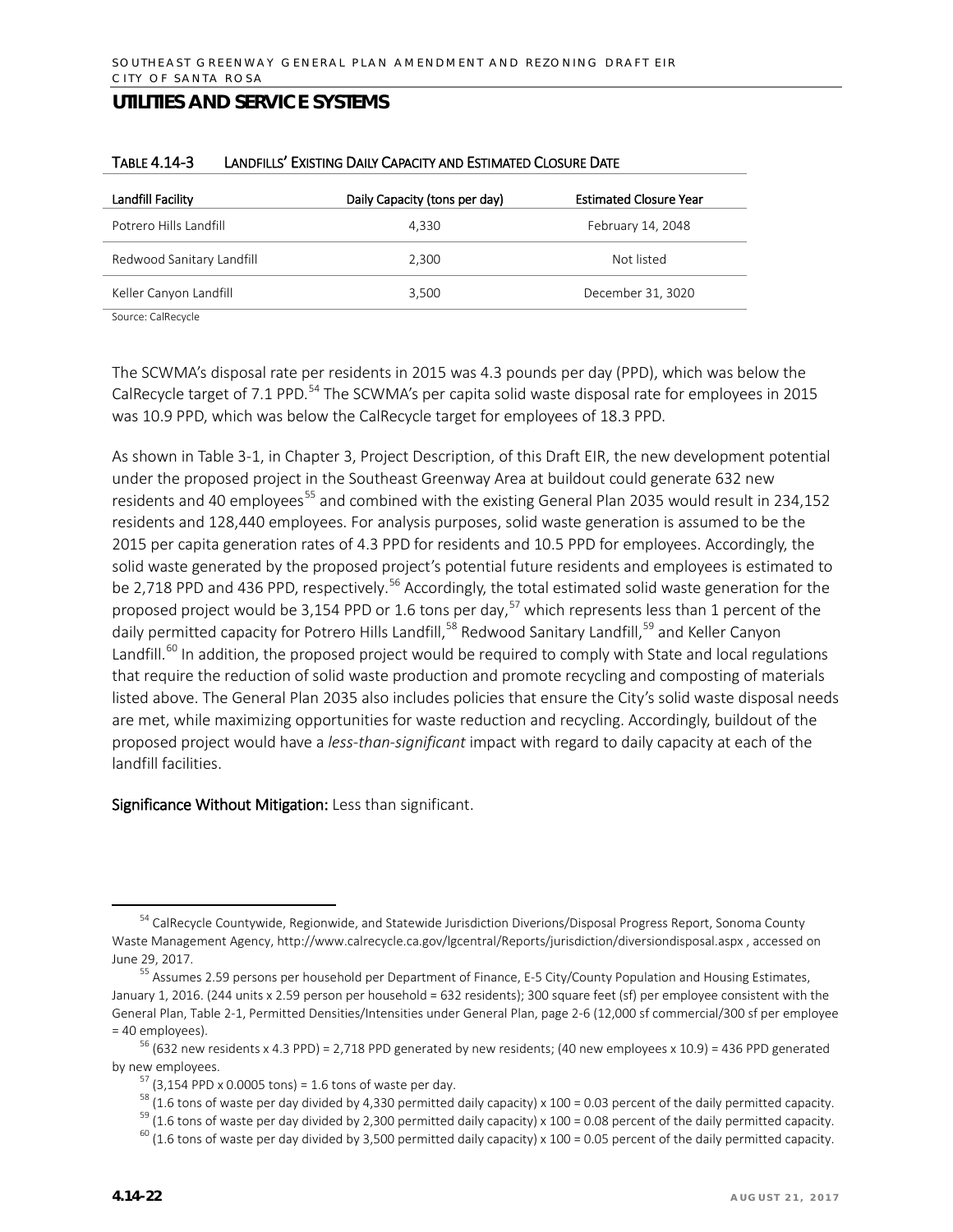## **UTIL-9 Implementation of the proposed project would comply with federal, State, and local statutes and regulations related to solid waste.**

As described above under Section 4.14.3.1, Regulatory Framework, California's Integrated Waste Management Act of 1989, AB 939, subsequently amended by SB 1016, set a requirement for cities and counties throughout the State to divert 50 percent of all solid waste from landfills by January 1, 2000 though source reduction, recycling, and composting. The City has several waste reduction and recycling programs in place to divert the amount of waste that is transported to other landfills. Curb-side recycling efforts in multi-family and commercial projects, as well as single-family neighborhoods, contribute to increased waste diversion.<sup>[61](#page-22-0)</sup> Education and outreach programs such as electronic waste programs, print brochure and advertisements, and education curriculum also assist in waste reduction. In addition, General Plan 2035 Policies (listed above) actively encourage residential and commercial waste reduction and recycling programs.

Potential future development under the proposed project would be required to comply with existing regulations, include the General Plan 2035 policies (listed above) that have been prepared to minimize impacts related to adequate waste collection and disposal facilities. Therefore, continued compliance with State and local policies, such as AB 939, and General Plan 2035 policies would ensure that impacts are less than significant with regards to solid waste and the impact would be *less than significant.*

Significance Without Mitigation: Less than significant.

## **4.14.3.4 CUMULATIVE IMPACTS**

## **UTIL-10 Implementation of the proposed project, in combination with past, present, and reasonably foreseeable development, would result in lessthan-significant impacts with respect to solid waste.**

The cumulative impact for solid waste is considered in the context of the growth from potential future development under the proposed project combined with the estimated growth in the areas served by the Potrero Hills Landfill, Redwood Sanitary Landfill, and Keller Canyon Landfill.

While the proposed project would contribute to an increase in the cumulative demand for solid waste disposal, the increase represents less than 1 percent of the remaining at the Potrero Hills Landfill,  $62$ Redwood Sanitary Landfill,<sup>[63](#page-22-2)</sup> and Keller Canyon Landfill.<sup>[64](#page-22-3)</sup> As described above, the proposed project would be served by a landfill with permitted capacity and would comply with federal, State, and local statutes and regulations related to solid waste. Accordingly, cumulative impacts to solid waste would be *less than significant*.

<span id="page-22-0"></span>Significance Without Mitigation: Less than significant.

 $61$  City of Santa Rosa, General Plan 2035, Chapter 6, Public Services and Facilities, page 6-12.

<span id="page-22-1"></span> $62$  (1.6 tons of waste per day divided by 4,330 permitted daily capacity) x 100 = 0.03 percent of the daily permitted capacity.

<span id="page-22-2"></span> $63$  (1.6 tons of waste per day divided by 2,300 permitted daily capacity) x 100 = 0.08 percent of the daily permitted capacity.

<span id="page-22-3"></span> $64$  (1.6 tons of waste per day divided by 3,500 permitted daily capacity) x 100 = 0.05 percent of the daily permitted capacity.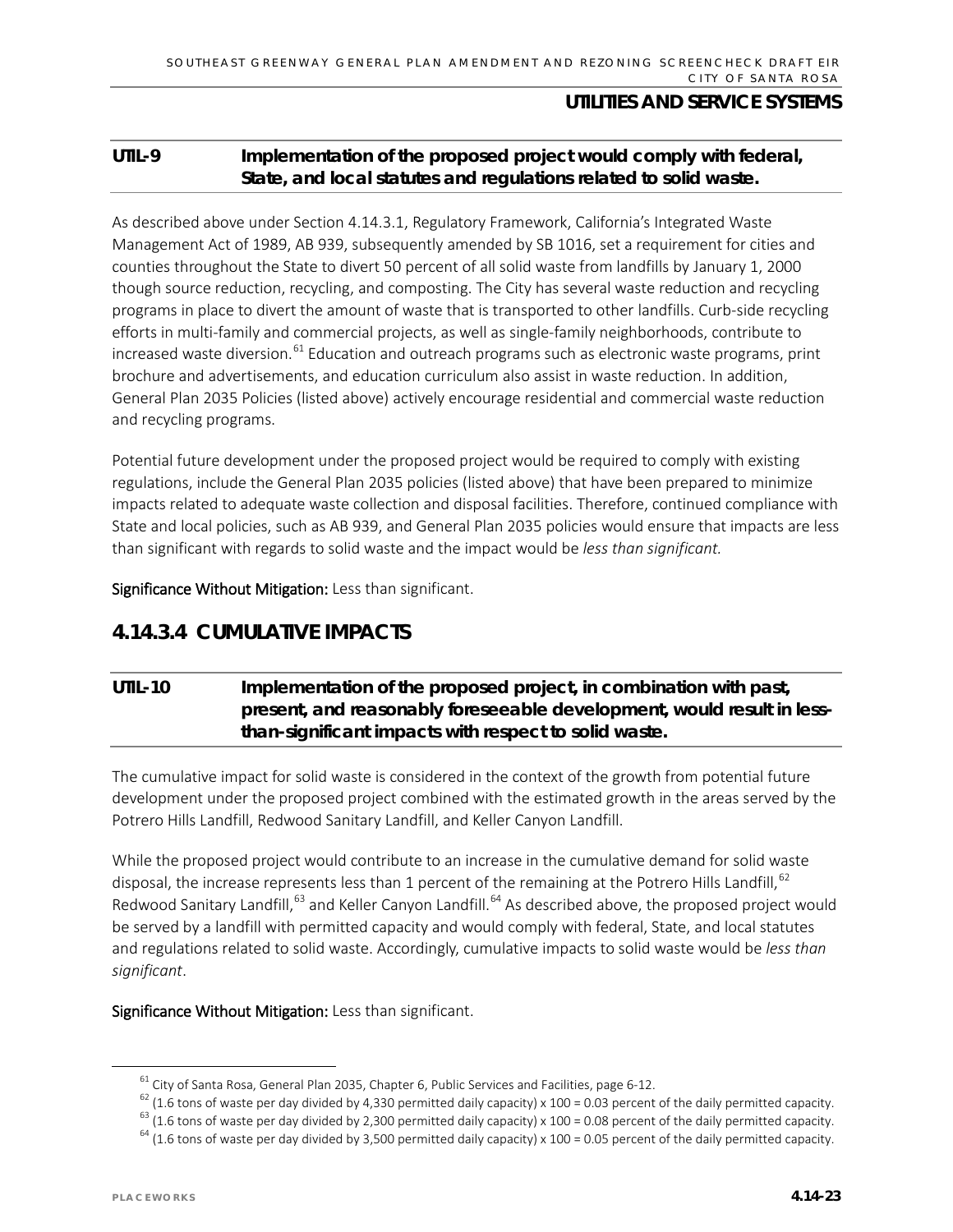# **4.14.4 ENERGY CONSERVATION**

In order to assure that energy implications are considered in project decisions, Appendix F, Energy Conservation, of the CEQA Guidelines, requires that EIRs include a discussion of the potential energy impacts of proposed projects, with particular emphasis on avoiding or reducing inefficient, wasteful, and unnecessary consumption of energy. However, no specific thresholds of significance for potential energy impacts are suggested in the State CEQA Guidelines.

This section provides a general description of the existing regulatory setting and conditions addressing electric and natural gas services and infrastructure, and supply and demand in Santa Rosa, as well as potential impacts of the proposed project with regard to energy conservation.

## **4.14.4.1 ENVIRONMENTAL SETTING**

## **Regulatory Setting**

#### *Federal Regulations*

#### Energy Independence and Security Act of 2007

Signed into law in December 2007, this act is an energy policy law that contains provisions designed to increase energy efficiency and the availability of renewable energy. The act contains provisions for increasing fuel economy standards for cars and light trucks, while establishing new minimum efficiency standards for lighting, as well as residential and commercial appliance equipment.

#### Energy Policy Act of 2005

Passed by Congress in July 2005, the Energy Policy Act includes a comprehensive set of provisions to address energy issues. This act includes tax incentives for the following: energy conservation improvements in commercial and residential buildings; fossil fuel production and clean coal facilities; and construction and operation of nuclear power plants, among other things. Subsidies are also included for geothermal, wind energy, and other alternative energy producers.

#### Natural Gas Pipeline Safety Act of 1968

The Natural Gas Pipeline Safety Act of 1968 authorizes the Department of Transportation (DOT) to regulate pipeline transportation of flammable, toxic, or corrosive natural gas and other gases as well as the transportation and storage of liquefied natural gas. The Pipeline and Hazardous Materials Safety Administration (PHMSA) within DOT develops and enforces regulations for the safe, reliable, and environmentally sound operation of the nation's 2.6 million mile pipeline transportation system. DOT's and PHMSA's regulations governing natural gas transmission pipelines, facility operations, employee activities, and safety are found in 49CFR Part40, 40CFR Part 190, 40CFR Part 191, 49CFR Part192, 49CFR Part 193 and 49CFR Part 199.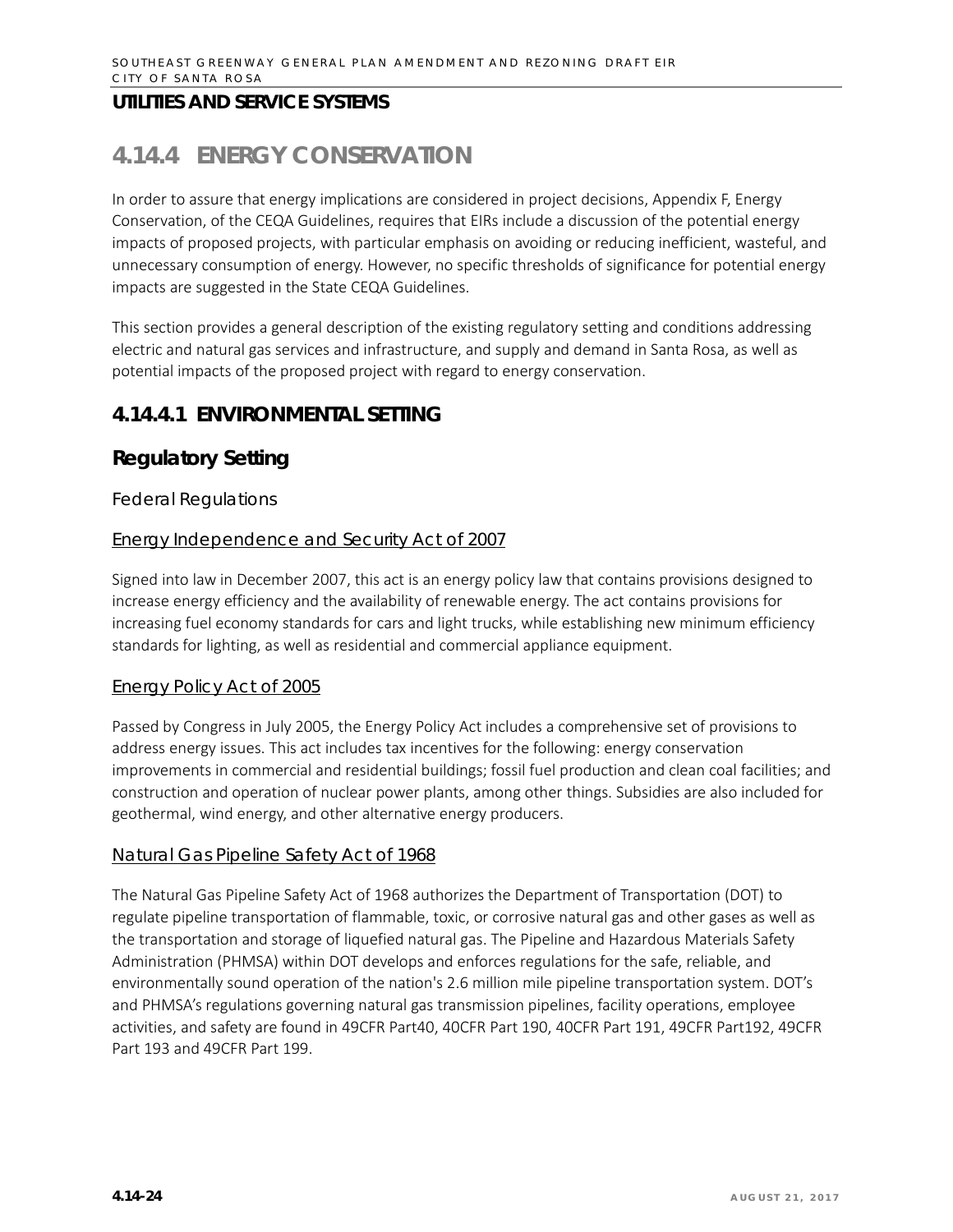#### National Energy Policy

Established in 2001 by the National Energy Policy Development Group, this policy is designed to help the private sector and state and local governments promote dependable, affordable, and environmentally sound production and distribution of energy for the future. Key issues addressed by the energy policy are energy conservation, repair and expansion of energy infrastructure, and ways of increasing energy supplies while protecting the environment.

#### *State Regulations*

#### California Public Utilities Commission

In September 2008, the California Public Utilities Commission (CPUC) adopted the Long Term Energy Efficiency Strategic Plan, which provides a framework for energy efficiency in California through the year 2020 and beyond. It articulates a long-term vision, as well as goals for each economic sector, identifying specific near-term, mid-term, and long-term strategies to assist in achieving these goals. This Plan sets forth the following four goals, known as Big Bold Energy Efficiency Strategies, to achieve significant reductions in energy demand:

- All new residential construction in California will be zero net energy by 2020;
- All new commercial construction in California will be zero net energy by 2030;
- Heating, Ventilation and Air Conditioning (HVAC) will be transformed to ensure that its energy performance is optimal for California's climate; and
- All eligible low-income customers will be given the opportunity to participate in the low-income energy efficiency program by 2020.

With respect to the commercial sector, the Long Term Energy Efficiency Strategic Plan notes that commercial buildings, which include schools, hospitals, and public buildings, consume more electricity than any other end-use sector in California. The commercial sector's five billion-plus square feet of space accounts for 38 percent of the state's power use and over 25 percent of natural gas consumption. Lighting, cooling, refrigeration, and ventilation account for 75 percent of all commercial electric use, while space heating, water heating, and cooking account for over 90 percent of gas use. In 2006, schools and colleges were in the top five facility types for electricity and gas consumption, accounting for approximately 10 percent of state's electricity and gas use.

The CPUC and the California Energy Commission have adopted the following goals to achieve zero net energy (ZNE) levels by 2030 in the commercial sector:

- Goal 1: New construction will increasingly embrace zero net energy performance (including clean, distributed generation), reaching 100 percent penetration of new starts in 2030.
- Goal 2: 50 percent of existing buildings will be retrofit to zero net energy by 2030 through achievement of deep levels of energy efficiency and with the addition of clean distributed generation.
- Goal 3: Transform the commercial lighting market through technological advancement and innovative utility initiatives.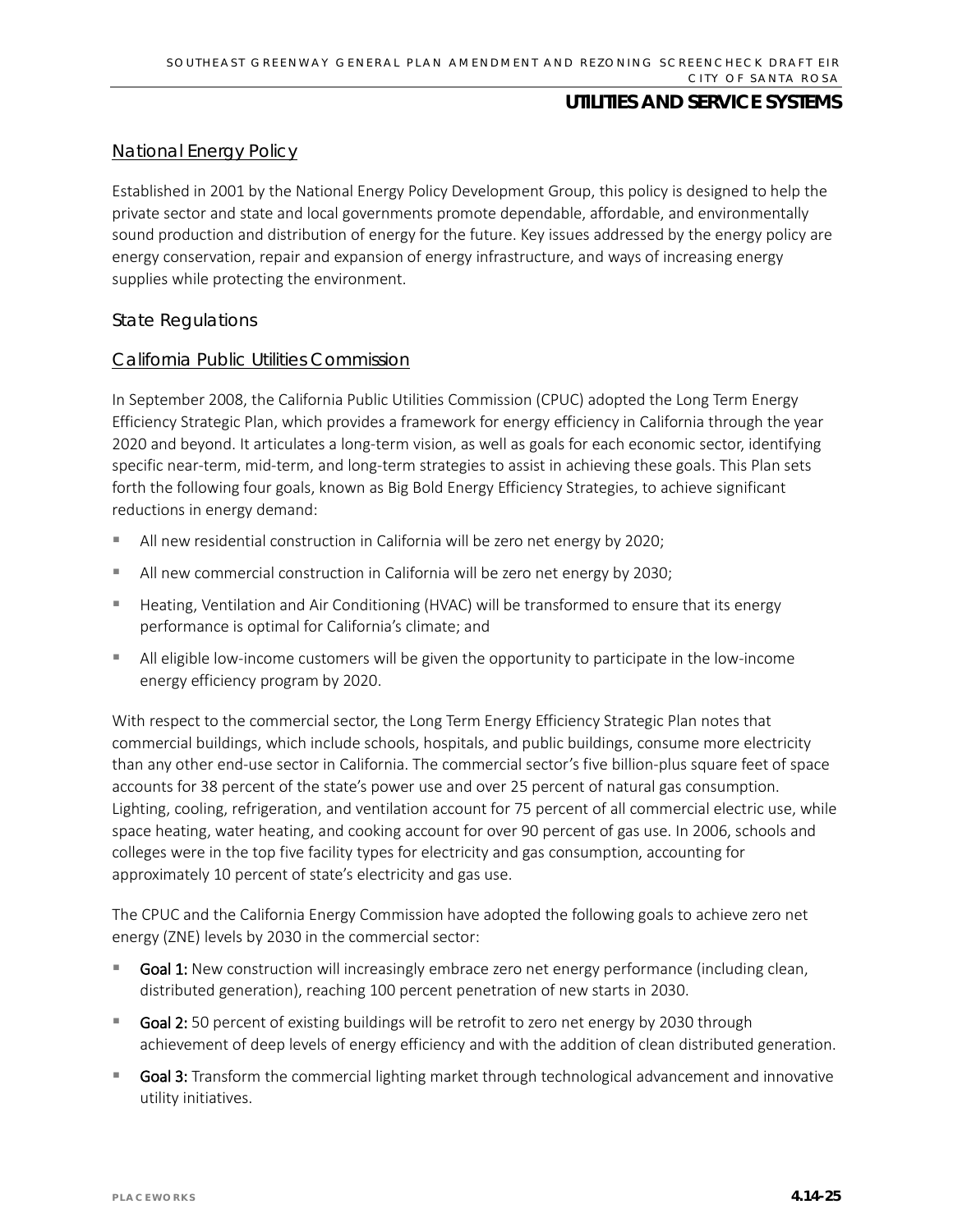#### California Building Code: Building Energy Efficiency Standards

The State provides a minimum standard for energy conservation through Title 24 of the California Code of Regulations, commonly referred to as the "California Energy Code". The California Energy Code was adopted in June 1977 and most recently revised in 2016 (Title 24, Part 6, of the California Code of Regulations). Title 24 requires the design of building shells and building components to conserve energy. On June 10, 2015, the California Energy Commission adopted the 2016 Building Energy Efficiency Standards, which went into effect on January 1, 2017. The 2016 Standards continue to improve upon the previous 2013 Standards for new construction of, and additions and alterations to, residential and nonresidential buildings. Under the 2016 Standards, residential and nonresidential buildings are 28 and 5 percent more energy efficient than the 2013 Standards, respectively.<sup>[65](#page-25-0)</sup> While the 2016 standards do not achieve zero net energy, they do get very close to the State's goal and make important steps toward changing residential building practices in California. The 2019 standards will take the final step to achieve zero net energy for newly constructed residential buildings throughout California.<sup>[66](#page-25-1)</sup> The City of Santa Rosa has adopted all sections of the California Energy Code in SCRR Chapter 18-33, California Energy Code.

#### California Building Code: CALGreen

As discussed in Section 4.14.1, Water, above, CALGreen established standards that apply to the planning, design, operation, construction, use, and occupancy of every newly constructed building or structure throughout the State of California, unless otherwise indicated in the California Building Standards Code. The purpose of CALGreen is to improve public health, safety, and general welfare by enhancing the design and construction of buildings through the use of building concepts having a reduced negative impact or positive environmental impact and encouraging sustainable construction practices in energy efficiency, amongst others. Compliance with the CALGreen Code is not a substitution for meeting the certification requirements of any green building program. CALGreen requires new buildings to install low pollutantemitting materials. The City of Santa Rosa has adopted all sections of the California Code of Regulations Title 24, Part 11, in SRCC Chapter 18-42, Citation of California Green Building Standards Code.

#### 2006 Appliance Efficiency Regulations

The 2006 Appliance Efficiency Regulations (Title 20, CCR Sections 1601 through 1608) were adopted by the California Energy Commission on October 11, 2006, and approved by the California Office of Administrative Law on December 14, 2006. The regulations include standards for both federally regulated appliances and non-federally regulated appliances. Though these regulations are now often viewed as "business-as-usual," they exceed the standards imposed by all other states and they reduce GHG emissions by reducing energy demand.

<span id="page-25-0"></span><sup>&</sup>lt;sup>65</sup> California Energy Commission. 2015. 2016 Building Energy Efficiency Standards, Adoption Hearing Presentation. http://www.energy.ca.gov/title24/2016standards/rulemaking/documents/ , accessed July 7, 2017.

<span id="page-25-1"></span> $^6$  California Energy Commission. 2015. 2016 Building Energy and Efficiency Standards Frequently Asked Questions. [http://www.energy.ca.gov/title24/2016standards/rulemaking/documents/2016\\_Building\\_Energy\\_Efficiency\\_Standards\\_FAQ.pdf](http://www.energy.ca.gov/title24/2016standards/rulemaking/documents/2016_Building_Energy_Efficiency_Standards_FAQ.pdf) accessed July 7, 2017.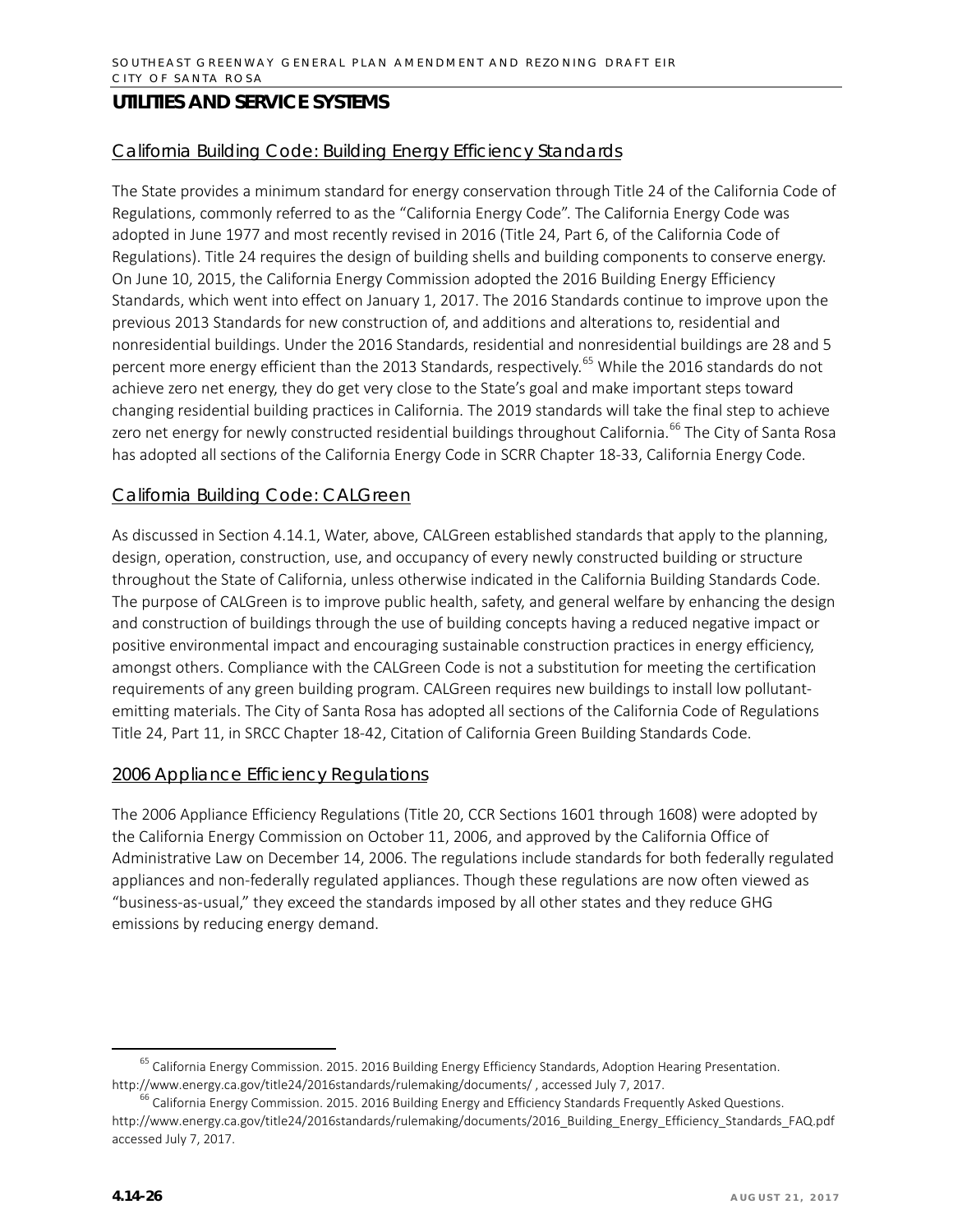#### Governor's Green Building Executive Order

In 2004, Executive Order (EO) S-20-04 was signed by the Governor, committing the State to take aggressive action to reduce state building electricity usage by retrofitting, building, and operating the most energy- and resource-efficient buildings by taking all cost-effective measures described in the Green Building Action Plan for facilities owned, funded, or leased by the State and to encourage cities, counties, and schools to do the same. It also calls for State agencies, departments, and other entities under the direct executive authority of the Governor to cooperate in taking measures to reduce grid-based energy purchases for State-owned buildings by 20 percent by 2015, through cost-effective efficiency measures and distributed generation technologies. These measures should include, but are not limited to:

- Designing, constructing and operating all new and renovated State-owned facilities paid for with state funds as "LEED Silver" or higher certified buildings;
- **If all identifying the most appropriate financing and project delivery mechanisms to achieve these goals;**
- **Seeking out office space leases in buildings with a USEPA Energy Star rating; and**
- Purchasing or operating Energy Star electrical equipment whenever cost-effective.

#### Renewable Portfolio Standard

Signed into law in 2011, SB X1-2 directs the California Public Utilities Commission's Renewable Energy Resources Program to increase the amount of electricity generated from eligible renewable energy resources per year to an amount that equals at least 20 percent of the total electricity sold to retail customers in California per year by December 31, 2013, 25 percent by December 31, 2016 and 33 percent by December 31, 2020. SB X1-2 codifies the 33 percent by 2020 renewable portfolio standard goal established pursuant to AB 32. This new renewable portfolio standard applies to all electricity retailers in the State including publicly owned utilities, investor-owned utilities, electricity service providers, and community choice aggregators. All of these entities must adopt the new renewable portfolio standard goals as listed.

#### California Energy Benchmarking and Disclosure

AB 1103 (2007) requires that electric and gas utilities maintain records of the energy consumption data of all nonresidential buildings to which they provide service and that by January 1, 2009, upon authorization of a nonresidential building owner or operator, an electric or gas utility shall upload all of the energy consumption data for the specified building to the USEPA Energy Star Portfolio Manager in a manner that preserves the confidentiality of the customer. This statute further requires a nonresidential building owner or operator disclose Energy Star Portfolio Manager benchmarking data and ratings, for the most recent 12-month period, to a prospective buyer, lessee, or lender. Enforcement of the latter requirement began on January 1, 2014.

On October 8, 2015, the Governor signed AB 802 which would revise and recast the above provisions. The new law directs the California Energy Commission to establish a statewide energy benchmarking and disclosure program, and enhances the California Energy Commission's existing authority to collect data from utilities and other entities for the purposes of energy forecasting, planning and program design. Among the specific provisions, AB 802 would require utilities to maintain records of the energy usage data of all buildings to which they provide service for at least the most recent 12 complete months. Beginning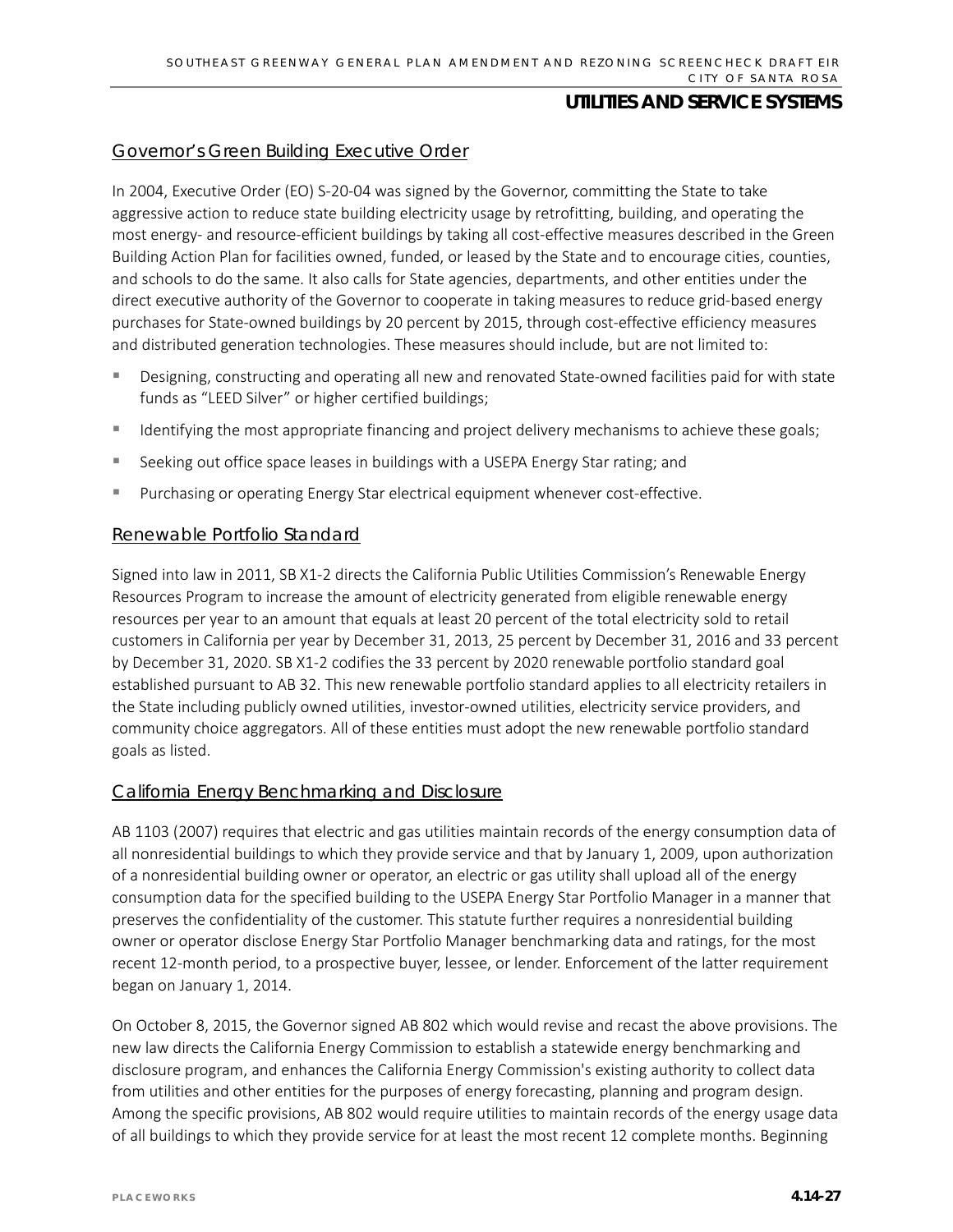no later than January 1, 2017, AB 802 would require each utility, upon the request and the written authorization or secure electronic authorization of the owner, owner's agent, or operator of a covered building, as defined, to deliver or provide aggregated energy usage data for a covered building to the owner, owner's agent, operator, or to the owner's account in the Energy Star Portfolio Manager, subject to specified requirements. The bill would also authorize the commission to specify additional information to be delivered by utilities for certain purposes.

#### *Local Regulations*

#### General Plan 2035

The Open Space and Conservation (OSC) element of the General Plan 2035 includes the following goals and policies specific to energy conservation and applicable to the proposed project:

- Goal OSC-K: Reduce energy use in existing and new commercial, industrial, and public structures.
	- Policy OSC-K-1: Promote the use of site planning, solar orientation, cool roofs, and landscaping to decrease summer cooling and winter heating needs. Encourage the use of recycled content construction materials.
	- Policy OSC-K-1: Identify opportunities for decreasing energy use through installation of energy efficient lighting, reduced thermostat settings, and elimination of unnecessary lighting in public facilities.
	- Policy OSC-K-3: Identify and implement energy conservation measures that are appropriate for public buildings. Implement measures that are at least as effective as those in the retrofit ordinances for commercial and office buildings.
	- **Policy OSC-K-5:** Implement measures of the Climate Action Plan which increase energy efficiency, including retrofitting existing buildings and facilitating energy upgrades.
- Goal OSC-L: Encourage the development of nontraditional and distributed sources of electrical generation.
	- Policy OSC-L-3: Establish a city renewable energy program which will allow the city to generate or receive a significant portion of energy from renewable sources.

#### Santa Rosa City Code

#### Chapter 18-33, California Energy Code

The SRCC includes provisions that apply to buildings with regards to energy conservation. On June 10, 2015, the California Energy Commission adopted the 2016 Building Energy Efficiency Standards (Title 24, Part 6, known as the California Energy Code), which went into effect on January 1, 2017. The City of Santa Rosa has adopted all sections of the California Energy Code in SCRR Chapter 18-33, California Energy Code.

#### Chapter 18-42, Citation of California Green Building Standards Code

The SRCC includes provisions that apply to buildings with regards to installation of low pollutant-emitting materials. On July 17, 2008, the California Building Standards Commission adopted the California Green Building Standards Code (Title 24, Part 11, known as "CALGreen") as part of the California Building Standards Code (Title 24, California Code of Regulations. The City of Santa Rosa has adopted all sections of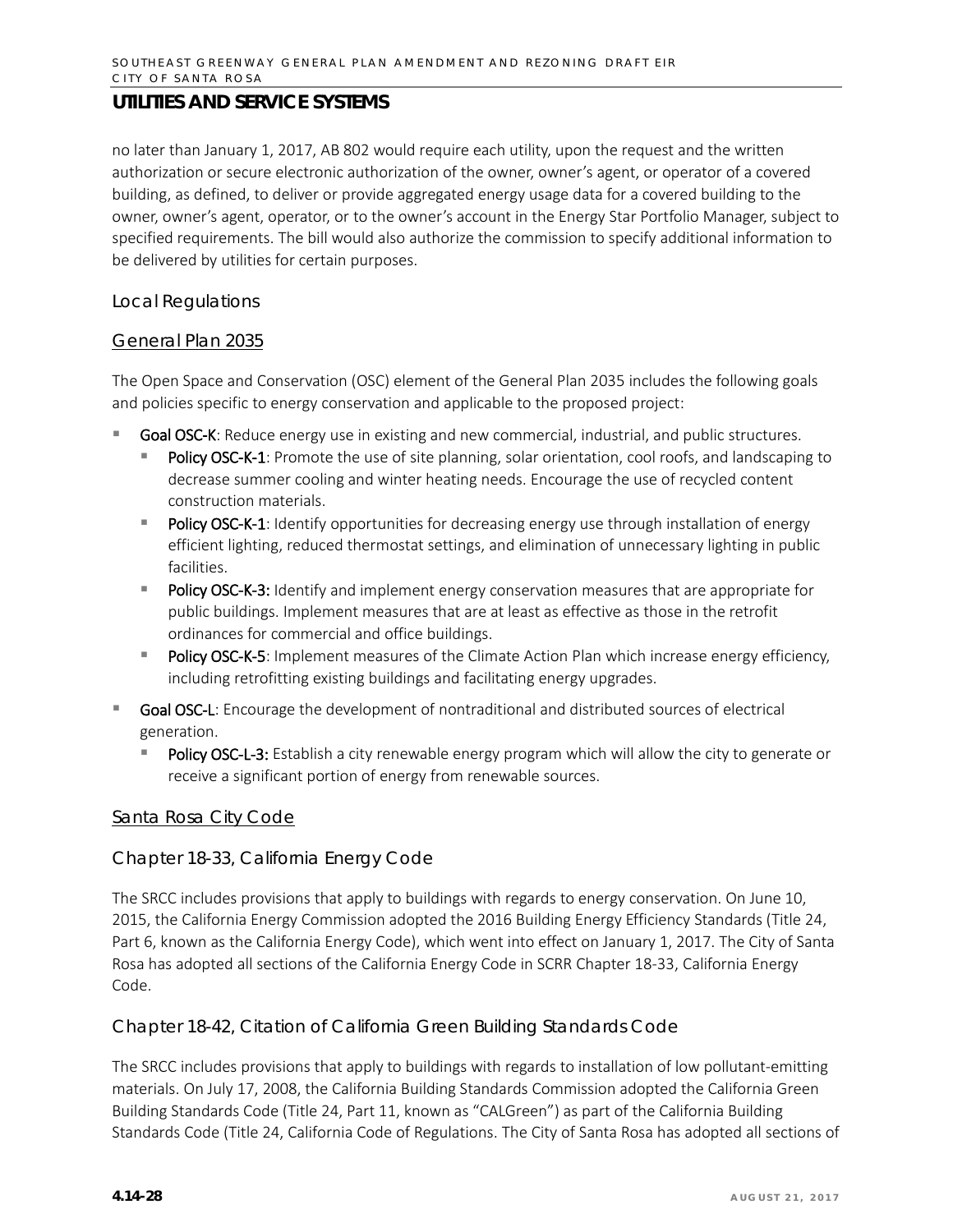the California Code of Regulations Title 24, Part 11, in SRCC Chapter 18-42, Citation of California Green Building Standards Code.

#### Climate Action Plan

As described in Section 4.14.1, Water Supply, the City's CAP recommends various community and municipal measures for near-term and mid-term considerations organized in nine topic areas, including energy efficiency and conservation, and renewable energy. The CAP contains the following goals, measures, and actions that are applicable to the proposed project:

- Goal 1: Energy Efficiency and Conservation. Facilitate energy efficiency and conservation through behavior changes and retrofits.
	- Measure 1.1: CALGreen Requirements for New Construction. Continue to enforce and require new development to meet Tier 1 CALGreen requirements, as amended, for new nonresidential and residential development.
		- $\circ$  Action 1.1.1: Require new development to comply with the current provisions, as amended, of CALGreen, Part 11 of the California Green Building Standards Code.
		- o Action 1.1.2: Continue to require Tier 1 standards for new development and consider adding major remodels during the next building code update.
		- $\circ$  Action 1.1.3: Require all new construction to be built with net zero electricity use, beginning in 2020.
		- o Action 1.1.4: Evaluate potential incentives for projects that have net zero electricity use, prior to 2020.
	- Measure 1.3: Smart Meter Utilization. Encourage existing development and require new development to utilize PG&E's Smart Meter system to facilitate energy and cost savings.
		- $\circ$  Action 1.3.1: Require new construction and major remodels to install real-time energy monitors that allow building users to track their current energy use.
	- Measure 1.4: Tree Planting and Urban Forestry. Plant and maintain trees on private property, streets, and open space areas.
		- o Action 1.4.2: Implement the City's tree preservation ordinance.
		- $\circ$  Action 1.4.3: Require new development to supply an adequate number of street trees and private trees.
	- Measure 1.5: Cool Roofs and Pavements. Require new sidewalks, crosswalks, and parking lots to be made of cool paving materials with a high solar reflectivity.
		- $\circ$  Action 1.5.1: Adopt an ordinance that requires and specifies cool paving materials for new parking lots, sidewalks, roofs, and crosswalks and integrates Low Impact Development guidelines for new construction and Capital Improvement Projects.
		- $\circ$  Action 1.5.2: Ensure the cool roof and paving ordinance includes cool roof specifications which allow for green or living roofs and address energy installations on historic structures consistent with the Secretary of Interior's Rehabilitation Standards. Allow darker-color roofs when they meet cool roof standards.
		- o Action 1.5.3: Create a pilot program for a Green Streets Policy.
	- Measure 1.6: Energy-Efficient Appliances. Facilitate the efficient use of energy for appliances in residential, commercial, and industrial buildings.
		- $\circ$  Action 1.6.1: Seek funding sources to develop a rebate program for residents and businesses to exchange inefficient appliances with Energy Star certified models.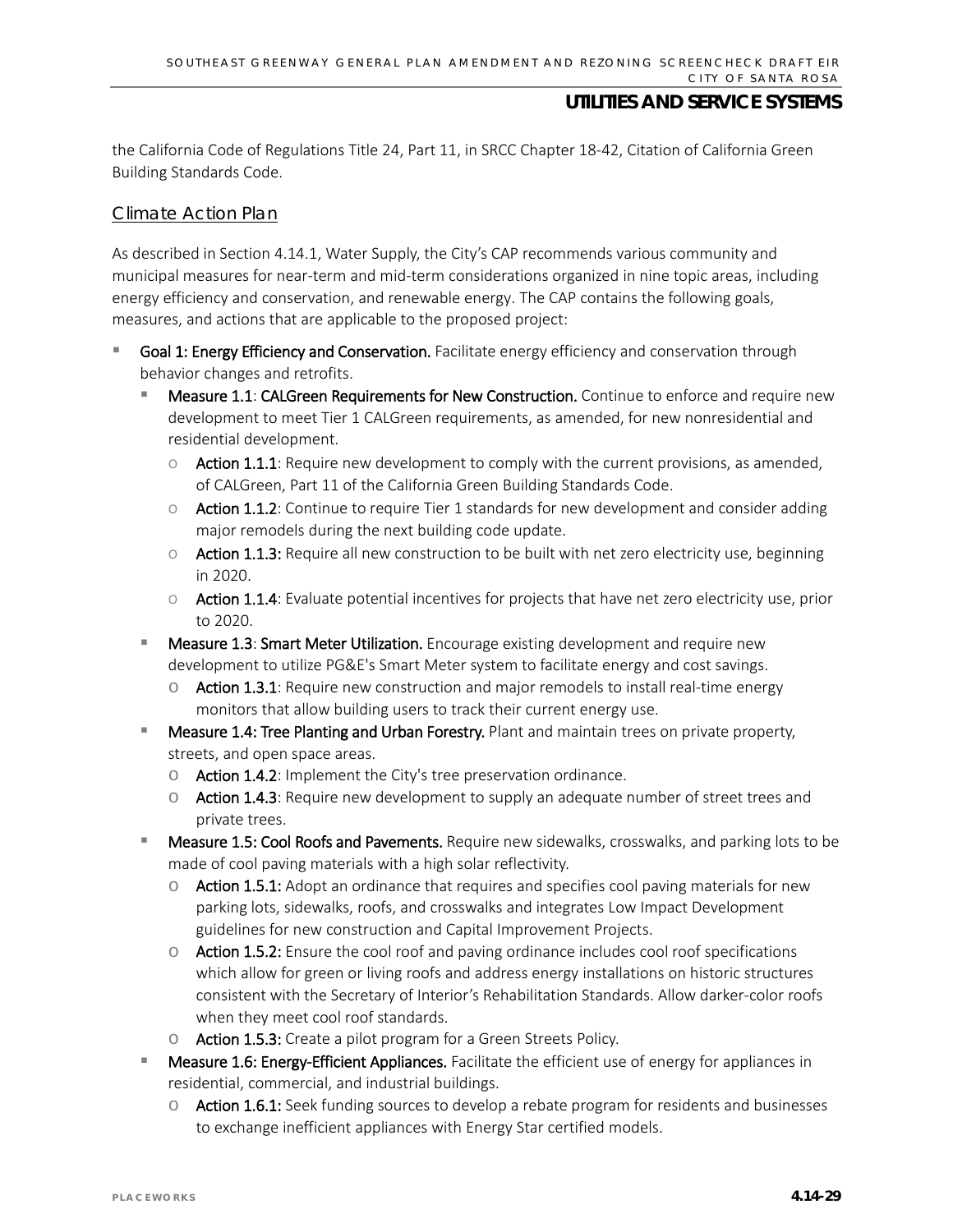- **Measure 1.7: Appliance Electrification.** Encourage residents and businesses to switch natural-gaspowered appliances to electric power, where appropriate.
	- $\circ$  Action 1.7.1: Utilize the energy-efficient appliance rebate program to facilitate the replacement of natural gas equipment with electric-powered equipment.
	- $\circ$  Action 1.7.2: Identify opportunities to implement additional programs that will switch appliances from natural gas to electricity.
- Goal 2: Renewable Energy. Install and utilize renewable energy sources in Santa Rosa.
	- Measure 2.1: Small-Scale Renewable Energy Installations. Support the installation of small-scale renewable energy systems including solar photovoltaic, solar thermal, wind, and others.
		- $\circ$  Action 2.1.1: Update the Zoning Code to define a renewable energy strategy that removes any barriers to small-scale renewable energy systems.
		- o Action 2.1.2: Implement a Solar Policy. Revise the permit processes and fees as appropriate to remove barriers to and incentivize the installation of renewable energy systems in accordance with applicable safety and environmental standards.
		- o Action 2.1.3: Consider requiring new homes and businesses to be pre-wired and pre-plumbed for solar, wind, solar thermal installations, and electric vehicle charging stations.
		- $\circ$  Action 2.1.4: Create and prioritize municipal projects that incorporate or generate renewable energy.
	- Measure 2.2: Renewable Energy Financing. Connect property owners with low-interest financing opportunities for renewable energy installations.
		- o Action 2.2.1. Continue to partner with Sonoma County Energy Independence Program (SCEIP) to provide Property Assessed Clean Energy (PACE) or equivalent financing for solar installations.
		- o Action 2.2.2. Explore and advocate for a regional or statewide Feed-In Tariff (FIT) to spur the installation of mid-sized renewable energy installations.

# **Existing Conditions**

## *California's Energy Supplies*

In 2016, California's in-state supply of electricity was derived from the following sources: natural gas (49.86 percent), nuclear (9.55 percent), "large" hydroelectric (12.31 percent), renewables (27.95 percent), and coal (0.16 percent). $67$ 

Overall, electricity demand is forecast to increase an average of 0.97 percent<sup>[68](#page-29-1)</sup> annually from 2014 through 2026, even with the more aggressive building and appliance energy efficiency standards and programs.

Natural gas has become an increasingly important source of energy since the state's power plants rely on this fuel. Nearly 45 percent of the natural gas burned in California was used for electricity generation, and

<sup>&</sup>lt;sup>67</sup> California Energy Commission, Energy Almanac, Total Electricity System Power.

<span id="page-29-0"></span>[http://www.energy.ca.gov/almanac/electricity\\_data/total\\_system\\_power.html,](http://www.energy.ca.gov/almanac/electricity_data/total_system_power.html) accessed July 7, 2017.

<span id="page-29-1"></span> $^8$  California Energy Commission. 2016. Tracking Progress, Statewide Energy Demand (CED 2015 Revised Mid Energy Demand scenario) [, http://www.energy.ca.gov/renewables/tracking\\_progress/documents/statewide\\_energy\\_demand.pdf](http://www.energy.ca.gov/renewables/tracking_progress/documents/statewide_energy_demand.pdf) , accessed July 7, 2017.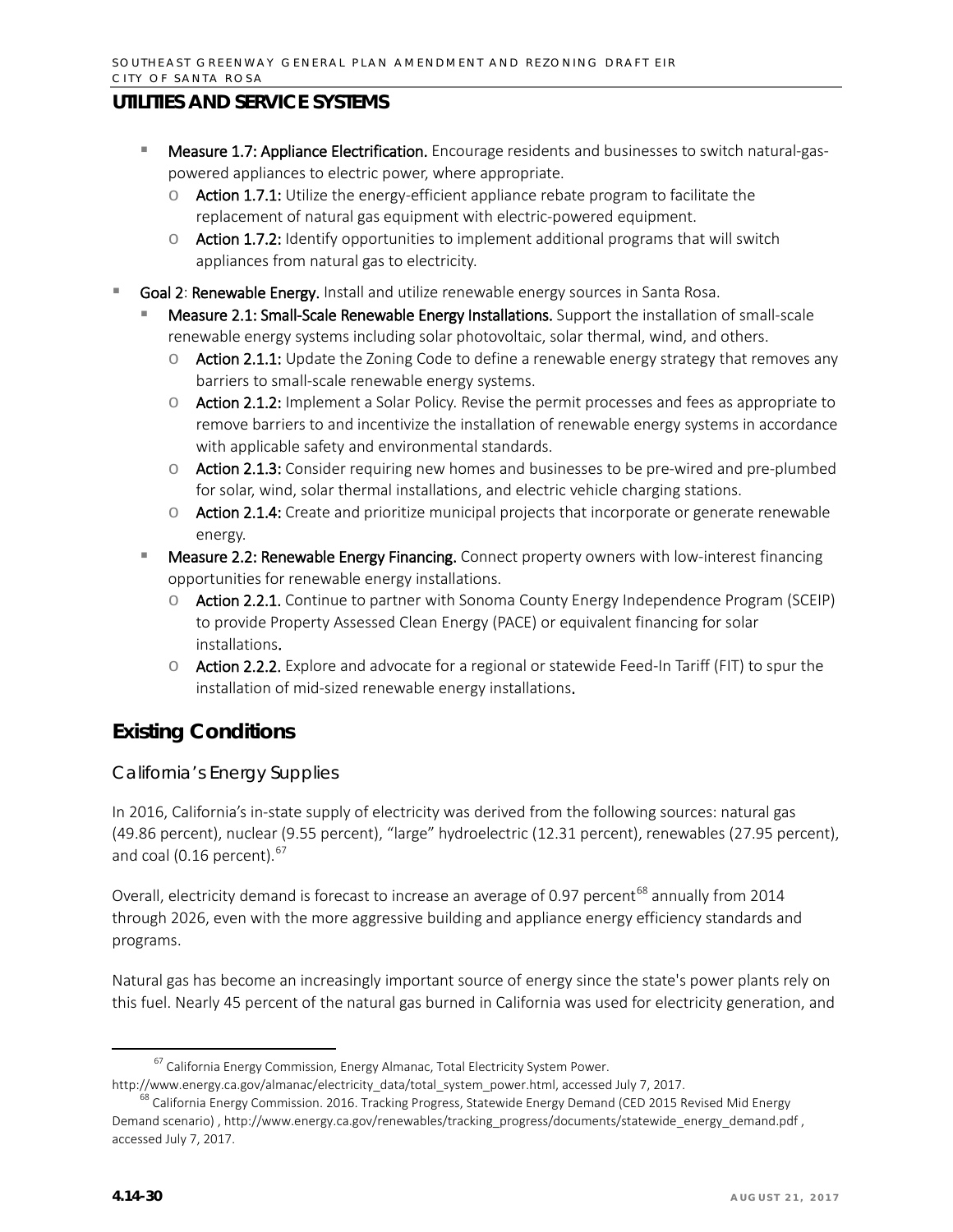much of the remainder consumed in the residential (21 percent), industrial (25 percent), and commercial (9 percent) sectors. California continues to depend upon out-of-state imports for nearly 90 percent of its natural gas supply $69$ .

A third major source of energy for California is crude oil. Oil supply sources for the State include in-state production, Alaska, and foreign imports. For 2016, of the approximately 603 million barrels of crude oil delivered to refineries in the State, California produced 34.10 percent, while foreign sources and Alaska provided 54.49 percent and 11.41 percent, respectively<sup>70</sup>.

#### *Electricity and Gas Providers*

#### Sonoma Clean Power

Sonoma Clean Power (SCP) is the public electricity provider for Sonoma and Mendocino counties. As a not-for-profit public agency, SCP is independently run by Sonoma County and the participating cities of Coverdale, Cotati, Petaluma, Rohnert Park, Santa Rosa, Sebastopol, Sonoma, unincorporated Sonoma County, and the Town of Windsor. SCP provides electricity generated from renewable sources such as solar, wind, geothermal, and hydropower. Individuals residing in participating areas are automatically enrolled in SCP. Individuals residing or working within the SCP service area have are automatically enrolled in SCP.

SCP offers three program options; the CleanStart program which provides 42 percent renewable power service, the EverGreen program which provides 100 percent local renewable power service, or the OptOut program which allows individuals to continue to receive PG&E's basic service. The electric energy profided by SCP is conveyed to customers through PG&E's existing infrastructure. PG&E continues to maintain the grid, repair lines, and customer billing within the SCP service area.

#### Pacific Gas and Electric Company

Pacific Gas and Electric Company (PG&E) provides electricity and natural gas services to the City. PG&E is a publicly traded utility company which generates, purchases, and transmits energy under contract with the CPUC. PG&E owns and maintains above and below ground networks of electric and gas transmission and distribution facilities throughout the city. Both gas and electrical service is available throughout the project area.

PG&E's service territory is 70,000 square miles in area, roughly extending north to south from Eureka to Bakersfield, and east to west from the Sierra Nevada mountain range to the Pacific Ocean. PG&E's electricity distribution system consists of 141,215 circuit miles of electric distribution lines and 18,616 circuit miles of interconnected transmission lines. PG&E electricity is generated by a combination of sources such as coal-fired power plants, nuclear power plants, and hydro-electric dams, as well as newer sources of energy, such as wind turbines and photovoltaic plants or "solar farms." "The Grid," or bulk electric grid, is a network of high-voltage transmission lines link power plants with the PG&E system. The

<span id="page-30-0"></span> $69$  California Energy Commission. 2017. Supply and Demand of Natural Gas in California,

http://www.energy.ca.gov/almanac/naturalgas\_data/overview.html [,](http://www.energy.ca.gov/almanac/naturalgas_data/overview.html) accessed July 7, 2017.<br><sup>[70](http://www.energy.ca.gov/almanac/naturalgas_data/overview.html)</sup> California Energy Commission. 2017. Oil Supply Sources to California refineries,

<span id="page-30-1"></span>[http://www.energy.ca.gov/almanac/petroleum\\_data/statistics/crude\\_oil\\_receipts.html](http://www.energy.ca.gov/almanac/petroleum_data/statistics/crude_oil_receipts.html) , accessed July 7, 2017.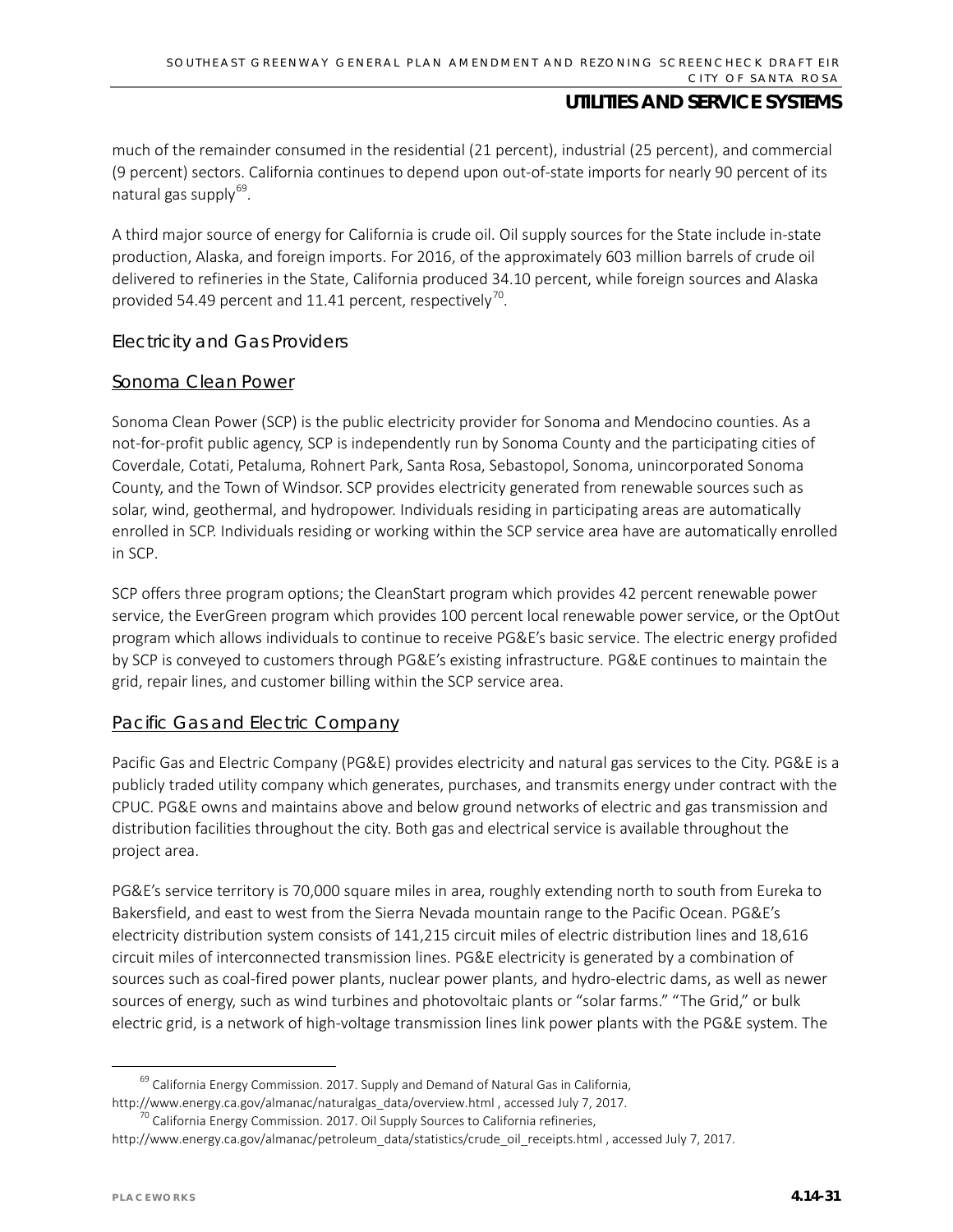distribution system, comprised of lower voltage secondary lines, is at the street and neighborhood level, and consists of overhead or underground distribution lines, transformers, and individual service "drops" that connect to the individual customer.

PG&E produces or buys its energy from a number of conventional and renewable generating sources, which travel through PG&E's electric transmission and distribution systems. The power mix PG&E provided to customers in 2015 consisted of non-emitting nuclear generation (23 percent), large hydroelectric facilities (6 percent) and eligible renewable resources (30 percent), such as wind, geothermal, biomass, solar and small hydro<sup>71</sup>. The remaining portion came from natural gas/other (25 percent) and unspecified power (17 percent). Unspecified power refers to electricity that is not traceable to specific generation sources by any auditable contract trail. In addition, PG&E has plans to increase the use of renewable power. For instance, PG&E purchases power from customers that install small scale renewable generators (e.g., wind turbines or photovoltaic cells) up to 1.5 megawatts in size.

PG&E's natural gas (methane) pipe delivery system includes 42,141 miles of distribution pipelines, and 6,438 miles of transportation pipelines. Gas delivered by PG&E originates in gas fields in California, the US Southwest, US Rocky Mountains, and from Canada. Transportation pipelines send natural gas from fields and storage facilities in large pipes under high pressure. The smaller distribution pipelines deliver gas to individual businesses or residences.

PG&E gas transmission pipeline systems serve approximately 4.2 million gas customers in northern and central California. The system is operated under an inspection and monitoring program. The system operates in real time on a 24-hour basis, and includes leak inspections, surveys, and patrols of the pipelines. A new program, the Pipeline 2020 program, aims to modernize critical pipeline infrastructure, expand the use of automatic or remotely-operated shut-off valves, catalyze development of nextgeneration inspection technologies, develop industry-leading best practices, and enhance public safety partnerships with local communities, public officials, and first responders.

Regulatory requirements for efficient use of electricity and gas are contained in Title 24, Part 6, of the CCR, entitled "Energy Efficiency Standards for Residential and Nonresidential Buildings." These regulations specify the State's minimum energy efficiency standards and apply to new construction of both residential and nonresidential buildings. The standards regulate energy consumed for heating, cooling, ventilation, water heating, and lighting. Compliance with these standards is verified and enforced through the local building permit process.

#### *Existing Energy on the Project Site*

As discussed in Chapter 3, Project Description, of this Draft EIR, the 57-acre project site is generally undeveloped. Accordingly, the project site does not currently use electricity or natural gas.

<span id="page-31-0"></span><sup>&</sup>lt;sup>71</sup> Pacific Gas and Electric Company, 2016, PG&E's 2015 Power Mix, https://www.pge.com/pge\_global/common/pdfs/youraccount/your-bill/understand-your-bill/bill-inserts/2016/11.16\_PowerContent.pdf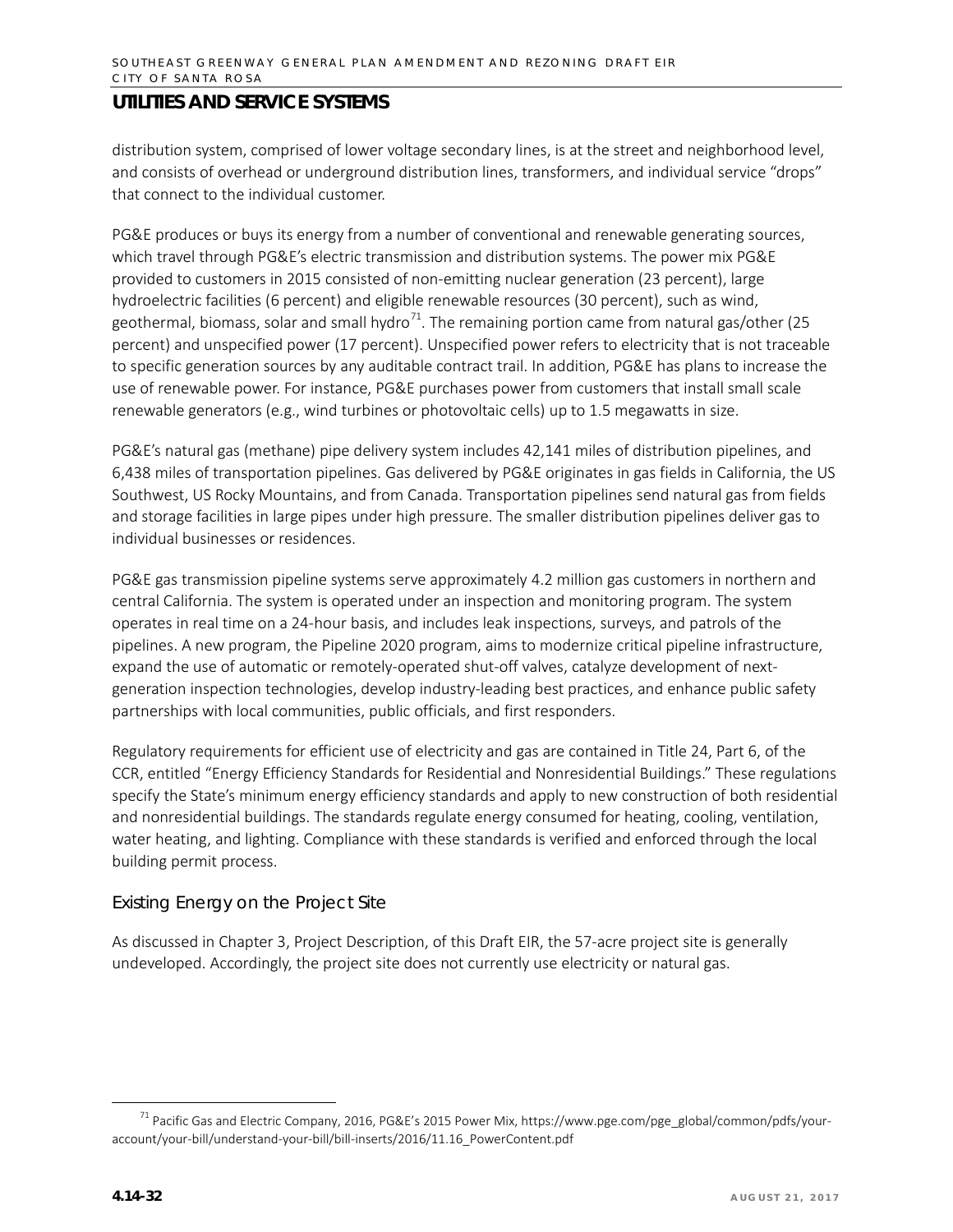# **4.14.4.2 THRESHOLDS OF SIGNIFICANCE**

Appendix F, Energy Conservation, of the CEQA Guidelines, requires a discussion of the potential energy impacts of proposed projects, with particular emphasis on avoiding or reducing inefficient, wasteful and unnecessary consumption of energy; however, no specific thresholds of significance for potential energy impacts are published in the State CEQA Guidelines or are established by the City of Santa Rosa. Therefore, this EIR analysis determined that impacts would be significant if the proposed project, upon potential future development buildout, would result in a substantial increase in natural gas and electrical service demands that would require the new construction of energy supply facilities and transmission infrastructure or capacity enhancing alterations to existing facilities, paralleling the threshold determinations for other utility and service systems under Appendix G. To further the intent of Appendix F, relevant, potential impacts listed in that appendix are also incorporated in the evaluation.

Appendix F lists the following possible impacts to energy conservation that should be considered to the extent they are applicable and relevant to a particular project:

- 1. The project's energy requirements and its energy use efficiencies by amount and fuel type for each stage of the project including construction, operation, maintenance and/or removal. If appropriate, the energy intensiveness of materials maybe discussed.
- 2. The effects of the project on local and regional energy supplies and on requirements for additional capacity.
- 3. The effects of the project on peak and base period demands for electricity and other forms of energy.
- 4. The degree to which the project complies with existing energy standards.
- 5. The effects of the project on energy resources.
- 6. The project's projected transportation energy use requirements and its overall use of efficient transportation alternatives.

## **4.14.4.3 IMPACT DISCUSSION**

## **UTIL-11 Implementation of the proposed project would not result in a substantial increase in natural gas and electrical service demands, and would not require new energy supply facilities and transmission infrastructure or capacity enhancing alterations to existing facilities.**

Implementation and adoption of the proposed project could result in new development potential up to 47.2 acres of park and recreational uses including open space, 244 multi-family housing units, and 12,000 square feet of commercial space in the Southeast Greenway Area. The proposed increase in development would result in a long-term increase in energy demand, associated primarily with the operation of lighting and space heating/cooling in the added building space. In addition, construction activities associated with proposed development require the use of energy (e.g., electricity and fuel) for various purposes such as the operation of construction equipment and tools, as well as excavation, grading, demolition, and vehicle travel.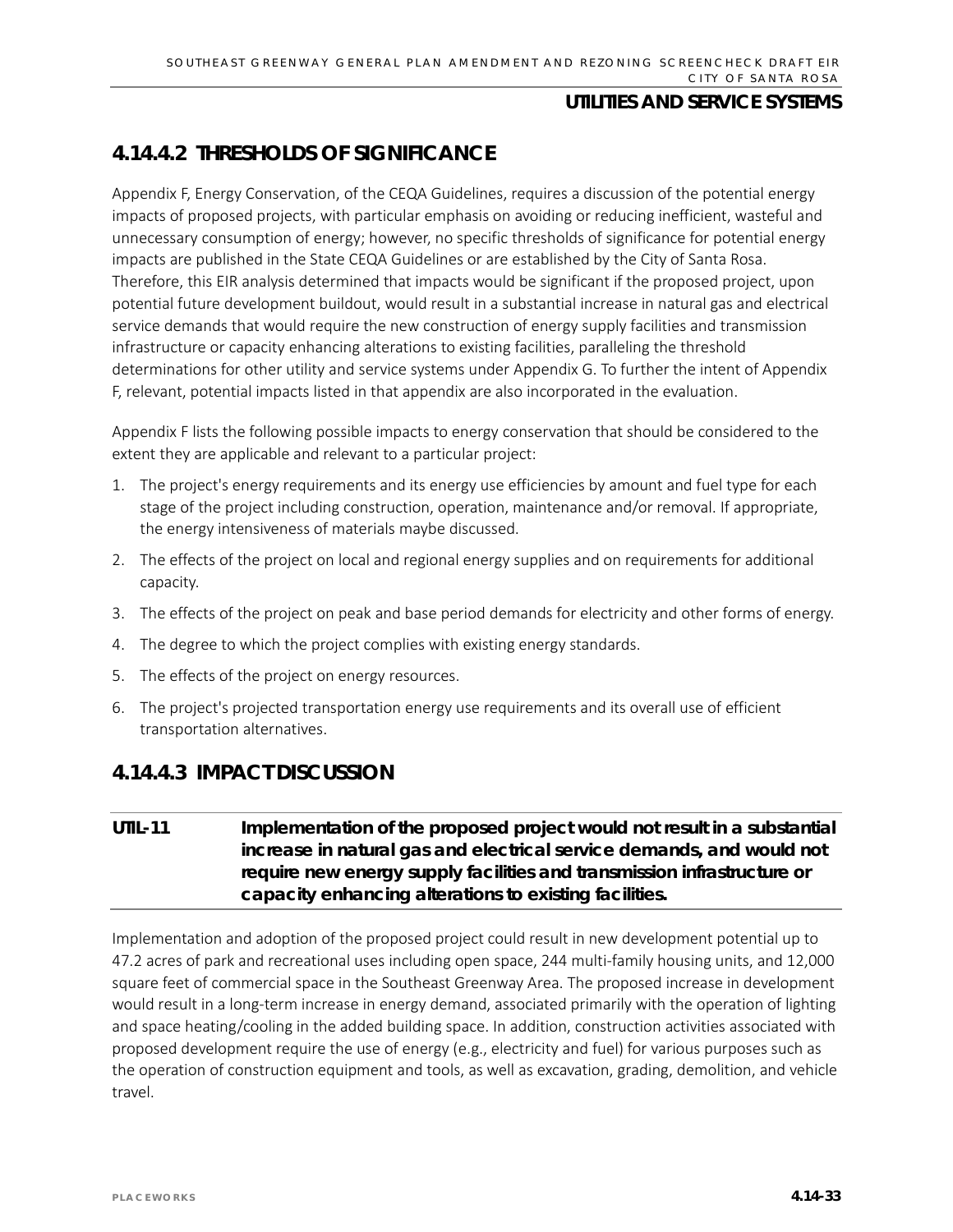# **Construction Energy Impacts**

Even with energy-saving practices in place, new electrical connections, switches and/or transformers would be required to serve potential new structures and/or carry additional loads. Similarly, new gas distribution lines and connections would be necessary. Most of the work would be in existing public rights-of-way or facilities. Although creation of new or re-located gas and electric lines could create shortterm construction-related environmental effects (e.g., noise, dust, traffic, temporary service interruption, etc.), the work would be subject to compliance with the City's and PG&E's regulations and standard conditions for new construction related to infrastructure improvements. For example, these regulations and conditions would require gas and electric line construction to include best management practices that require construction areas to minimize dust generation, limit construction noise to daytime hours to limit impacts to sensitive receptors, and use modern equipment to limit emissions. Also, any such work would be subject to compliance with applicable regulations and standard conditions of approval for construction projects, including City permits/review for construction (e.g., grading permits, private development review, encroachment permits, etc.), CAP, and CALGreen Building Code per SRCC Chapter 18-42.

Construction vehicles consume fuel. As discussed in Section 4.6, Greenhouse Gas Emissions, the USEPA adopted the Heavy-Duty National Program to establish fuel efficiency and GHG emission standards in the heavy-duty highway vehicle sector, which includes combination tractors (semi-trucks), heavy-duty pickup trucks and vans, and vocational vehicles (including buses and refuse or utility trucks). These standards include targets for gallons of fuel consumed per mile beginning in model year 2014. These standards are being extended through model year 2018 through current rulemaking by the USEPA. While construction activities require a commitment of energy sources, these efficiency standards improve energy security and innovation in clean energy technology and further the goal of conserving energy in the context of project development. As a result, construction impacts would be *less than significant*.

Significance Without Mitigation: Less than significant.

## **Operation Energy Impacts**

The potential future development under the proposed project would result in a long-term increase in energy demand associated with the operation of lighting and space heating/cooling in the added building space, and vehicle travel. The proposed project is expected to use approximately 1,395,265 kWh of electricity and 349,000,000 kBtu of natural gas annually.<sup>[72](#page-33-0)</sup> The proposed project would be constructed using energy efficient modern building materials and construction practices. The new buildings also would use new modern appliances and equipment, and would comply with the current CALGreen Building Code per SRCC Chapter 18-42, which requires the use of recycled construction materials, environmentally sustainable building materials, building designs that reduce the amount of energy used in building heating and cooling systems as compared to conventionally built structures, and landscaping that incorporates water efficient irrigation systems. Therefore, operation energy impacts would be *less than significant.*

#### Significance Without Mitigation: Less than significant.

<span id="page-33-0"></span> <sup>72</sup> This values are consistent with *California Emissions Estimator Model User's Guide* of electricity and natural gas, respectively, for commercial uses, from California Air Pollution Control Officers Association (CAPCOA). *California Emissions Estimator Model User's Guide, Version 2013.2*. 2016. Calculations are included in Appendix B, of this Draft EIR.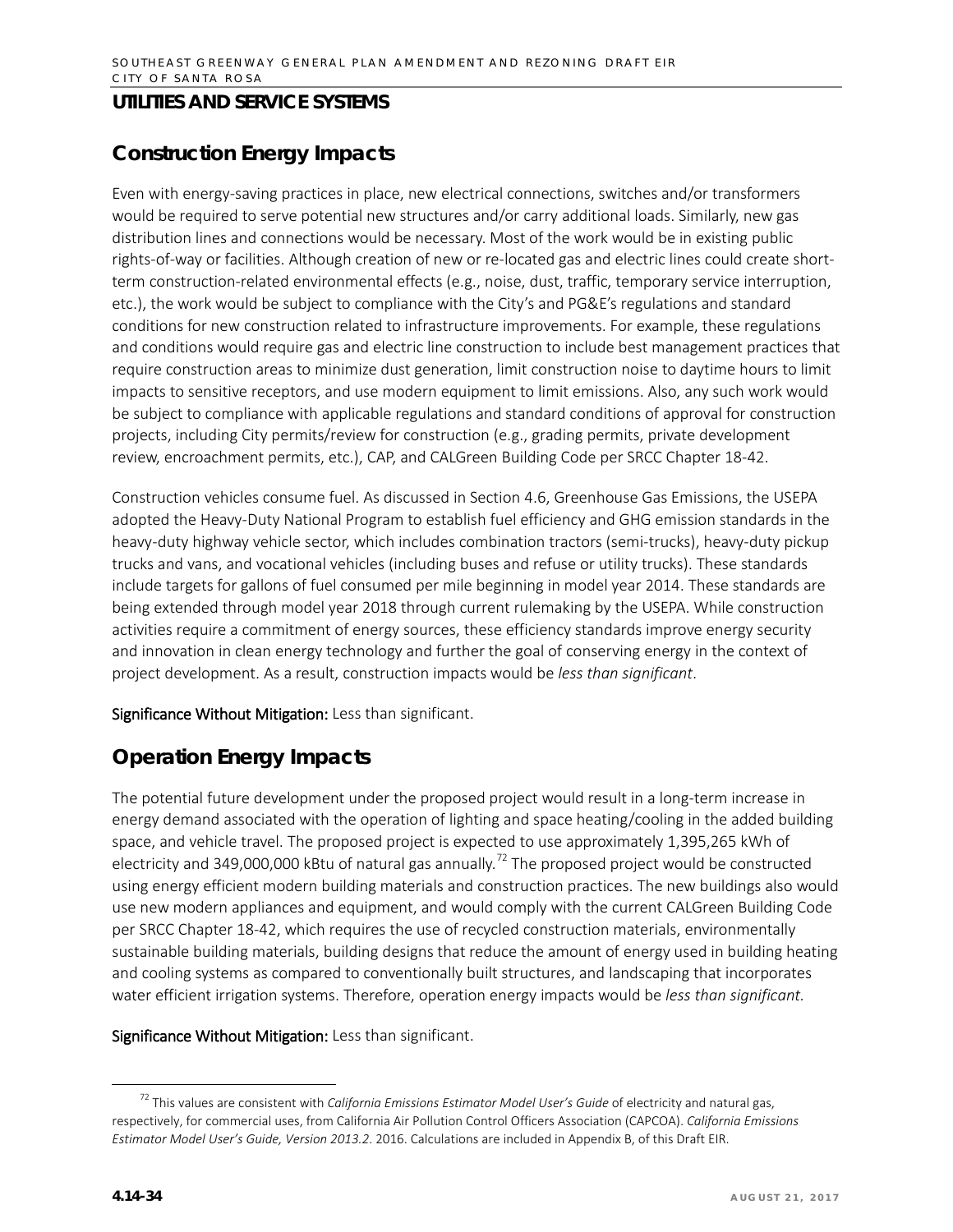# **Transportation Energy Impacts**

Chapter 4.13, Transportation and Circulation, provides an evaluation of the expected traffic and transit trips generated by the proposed project. As discussed, the proposed project would potentially generate about 2,768 trips daily trips. Based on trip summary contained in the air quality analysis (Appendix B of this Draft EIR), the total annual VMT generated by the proposed project would be 2,313 miles.

As discussed above and in Chapter 4.6, Greenhouse Gas Emissions, the USEPA adopted standards that include targets for gallons of fuel consumed per mile beginning in model year 2014. These standards are being extended through model year 2018 through current rulemaking by the USEPA. While future transportation would require a commitment of energy sources, these efficiency standards improve energy security and innovation in clean energy technology and further the goal of conserving energy in the context of project development. In addition, as concluded in Chapter 4.6, Greenhouse Gas Emissions, the proposed project would not result in any significant impacts related to GHG emissions. Further, compliance with the applicable regulations (listed above) would ensure that *less-than-significant* impacts would occur related to transportation energy impacts.

Significance Without Mitigation: Less than significant.

## **Renewable Energy Impacts**

The proposed project would be within the 70,000-square-mile PG&E service territory for electricity and natural gas generation, transmission and distribution. Due to the proposed project's size and location within an urban development, potential future buildout of the proposed project would not significantly increase energy demands within the service territory and would not require new energy supply facilities or transmission infrastructure. As a result, new energy supply facilities and transmission infrastructure, or capacity-enhancing alterations to existing facilities, would not be required. Therefore, with consideration of the applicable regulations (listed above), including the renewable energy measures in the City of Santa Rosa CAP and General Plan, impacts related to renewable energy, energy conservation and utility electrical and gas facilities would be *less than significant*.

Significance Without Mitigation: Less than significant.

## **4.14.4.4 CUMULATIVE IMPACTS**

## **UTIL-12 Implementation of the proposed project, in combination with past, present, and reasonably foreseeable development, would result in lessthan-significant impacts with respect to energy conservation.**

The discussion under UTIL-11 described the proposed project's impacts in relationship to the PG&E service territory and therefore includes a discussion of cumulative impacts.

Significance Without Mitigation: Less than significant.